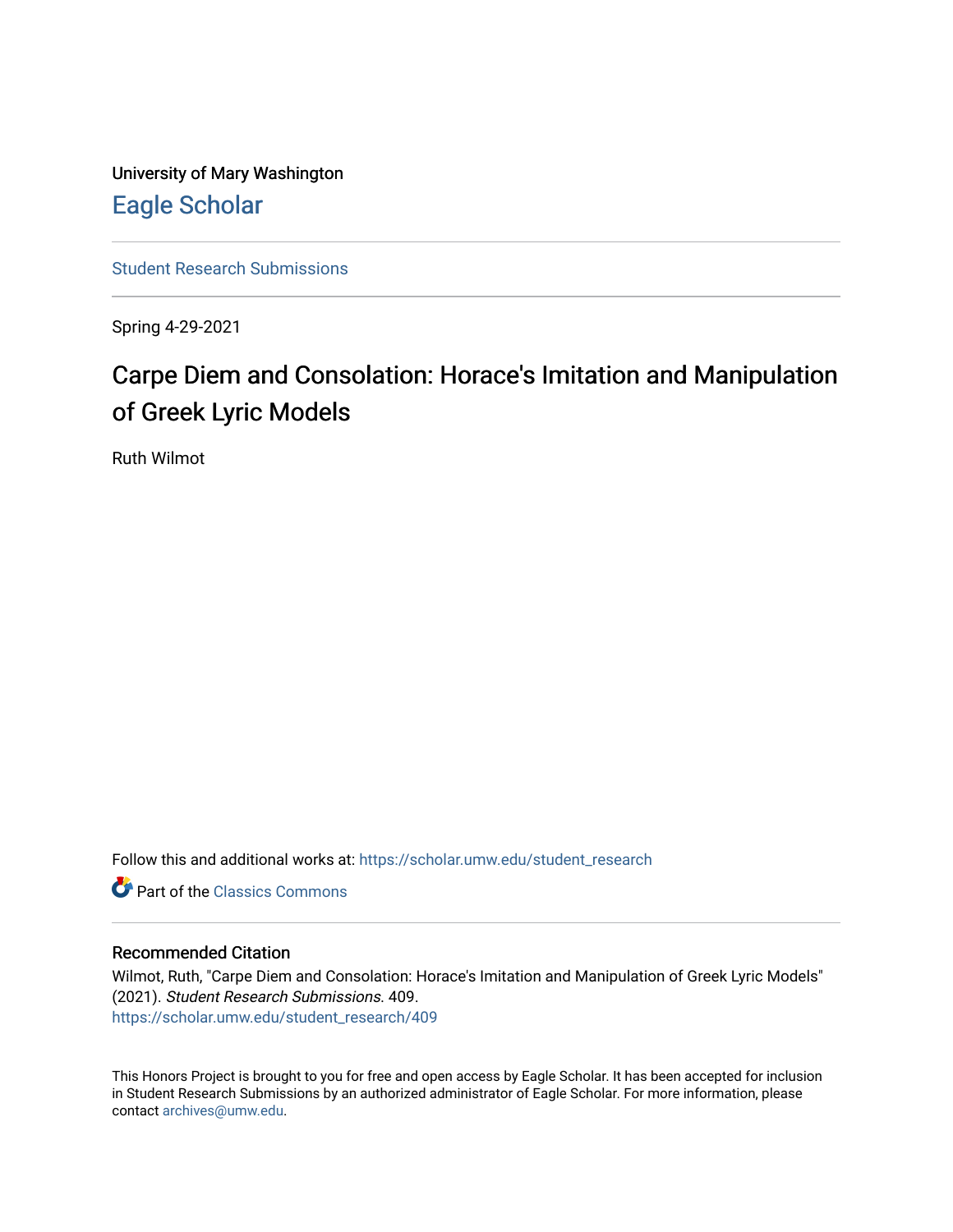# *Carpe Diem* and Consolation

Horace's Imitation and Manipulation of Greek Lyric Models

## A THESIS BY

## Ruth C. Wilmot

### SUBMITTED ON April 29, 2021

## IN PARTIAL FULFILMENT OF THE REQUIREMENTS

## FOR DEPARTMENTAL HONORS IN CLASSICS

Liane Houghtalin Angela Pitts Joseph Romero

\_\_\_\_\_\_\_\_\_\_\_\_\_\_\_\_\_\_\_\_\_ \_\_\_\_\_\_\_\_\_\_\_\_\_\_\_\_\_\_\_\_\_ \_\_\_\_\_\_\_\_\_\_\_\_\_\_\_\_\_\_\_\_\_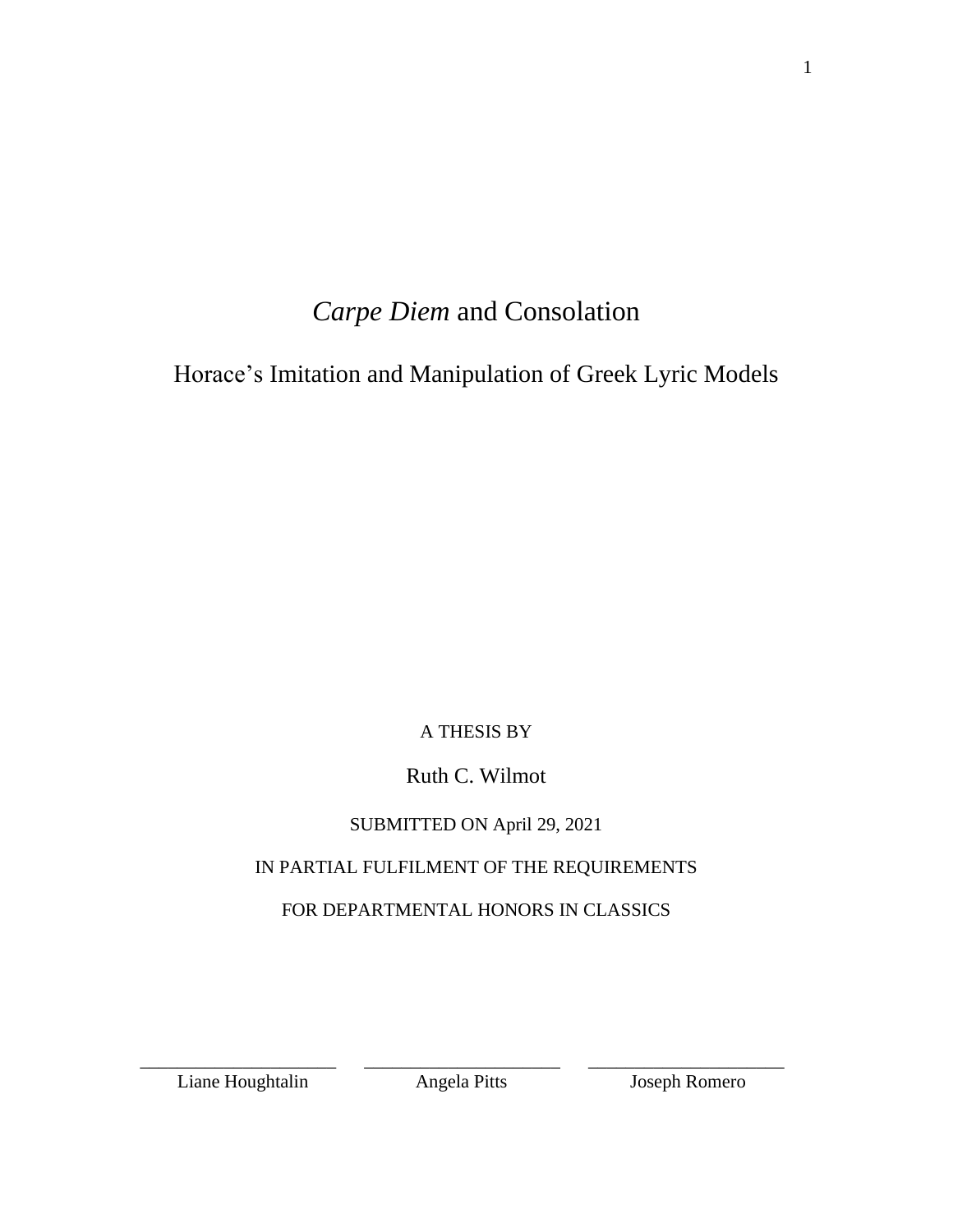#### ABSTRACT

This thesis examines the influence of Greek lyric poetry, primarily Sappho and Alcaeus, on Horace's *carpe diem* poems. Horace weaves Greek lyric themes and meters into his poetry. He also imitates the structure of alternation scenes and injunction passed down in the lyric tradition from the poet Archilochus. However, Horace distinguishes himself by adding uniquely Roman elements and varying the tones of his speaker. He utilizes the variety of tones or perspectives in order to highlight the proper response to death, enjoying the symposium.

#### ΒIOGRAPHY

Ruth Wilmot majored in Classics with a concentration in Latin at the University of Mary Washington. In her free time, she enjoys reading and horseback riding. She is grateful to all the Classics faculty at Mary Washington for their support the last four years. She dedicates this work to her grandmother Arlene Wilmot. Despite suffering from both rheumatoid arthritis and Alzheimer's disease, she embodied the Horatian ethic of *carpe diem* by living every day to its fullest extent and appreciating the small blessings of life.

I hereby declare upon my word of honor that I have neither given nor received

unauthorized help on this work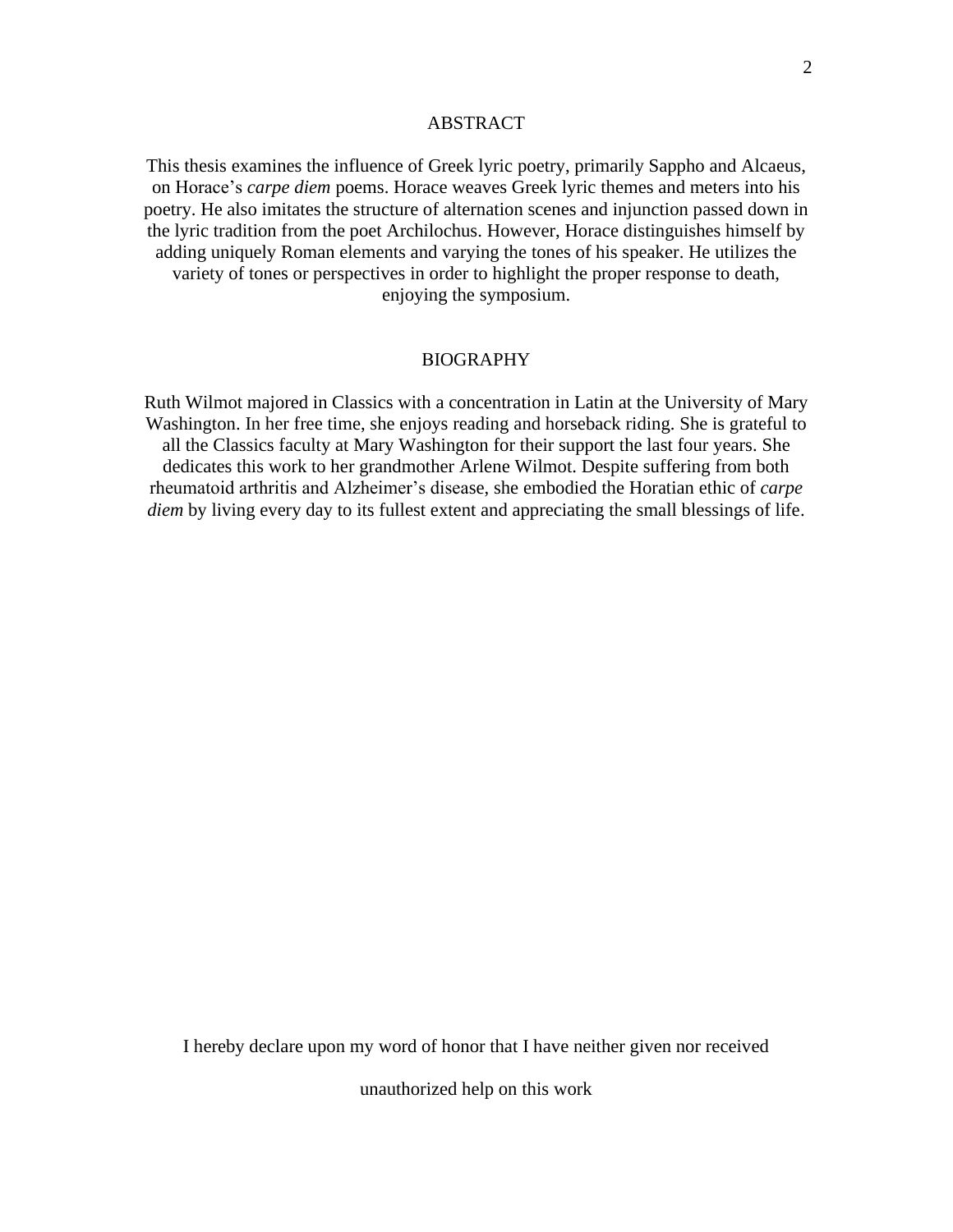### *Carpe Diem* and Consolation

### Table of Contents

| 4. Distinctions |  |
|-----------------|--|
|                 |  |
|                 |  |
|                 |  |
|                 |  |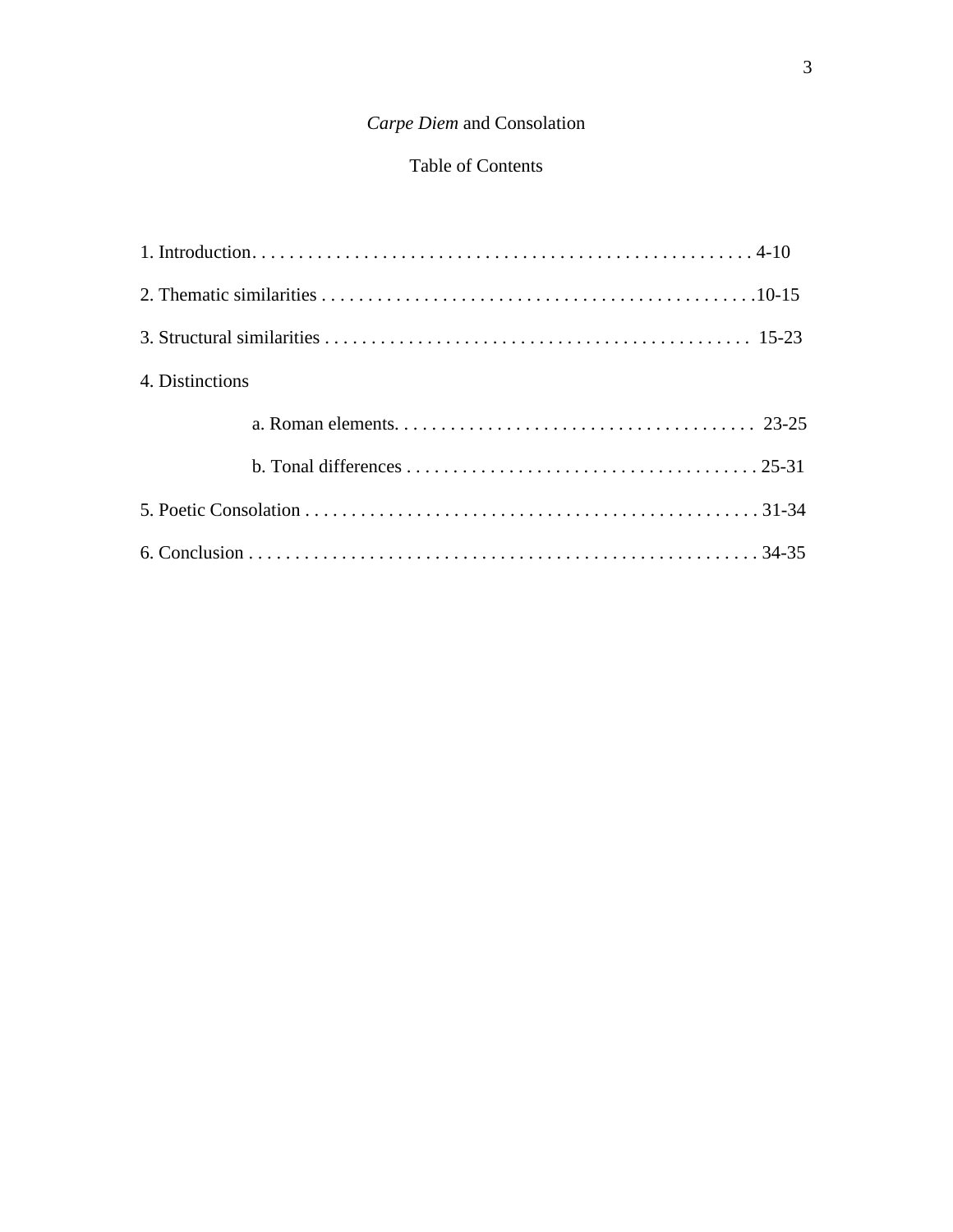The *carpe diem* poems of Horace draw heavily from themes attending consolation poetics in Greek lyric poetry. Horace borrowed heavily from the Greek lyric poets, particularly Sappho and Alcaeus, as he incorporated not only the metrical and structural elements of lyric poetry into his collection of *Odes*, but also its occasional themes, imagery, subjectivity, and personal voice.<sup>1</sup> In this respect, Horace was following a longestablished tradition that was an integral part of the Roman literary world. Roman poets in the Late Republic and Augustan periods frequently alluded to Greek lyric poetry and literary models.<sup>2</sup> Horace imitated the Greek lyric poets in themes, structure, and meter; however, he diverged from these models by varying the tones of his poetic narrators in order to highlight the appropriate *carpe diem* response.

This paper endeavors to examine the similarities and differences between Horace's *carpe diem* odes and his Greek lyric models in order to understand how his view on death and moral injunctions are unique from his literary predecessors. I will begin with a review of scholarship, including the seminal works on Horace's *carpe diem* poetry and their relationships with Epicureanism and Greek lyric. Then, I will compare the similarities of themes, meter, and structure between Horace and the two Greek lyric poets, Sappho and Alcaeus. After this comparison, I will argue that the *carpe diem* poems differ from Alcaeus' consolation poems because Horace varies the tone of his speakers in order to highlight the appropriate *carpe diem* response. Finally, I will demonstrate that his poetry provided a method of obtaining immortality.

The main methodologies to accomplish this will be comparative studies and philological method. Using the tools of comparative studies, I will analyze and compare and contrast Horace's poems both to each other and to outside sources. I will also use the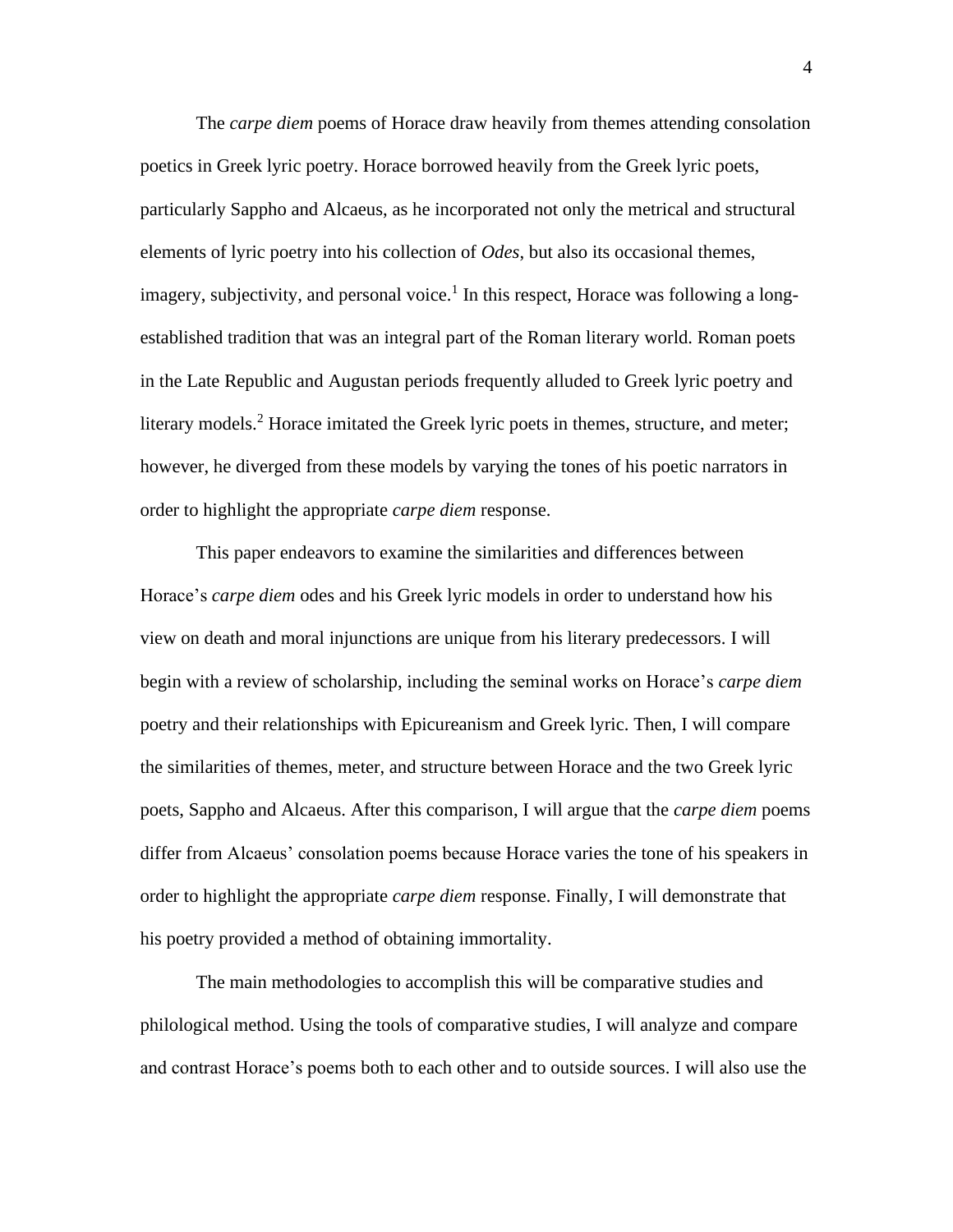philological method in order to study the texts and understand the literary similarities and differences between Horace and the Lesbian poets.

#### **Section I: Review of Scholarship**

Classical scholarship has historically focused on the Epicurean influences within Horace's *Odes*. Horace was very familiar with this philosophy due to his time studying in Athens. Scholars often approach Horace's poetry assuming that he is writing as an adherent to this tradition. Philip Thibodeau most clearly demonstrates this prevailing view in his article, "Can Vergil Cry? Epicureanism in Horace Odes 1.24." In the article, Thibodeau argues that Horace comforts Vergil by using  $\pi \alpha \rho \rho \eta \sigma \alpha$  or frank criticism, an Epicurean practice which both they, the deceased man Quintilius, and their literary circle supposedly espoused.<sup>3</sup>

The assumption that Horace primarily advocates for Epicurean philosophy in the *Odes* had already been challenged a half century earlier by scholar Philip Merlan. Merlan demonstrates that Horace does not faithfully adhere to Epicurean philosophy, particularly in the way he interacts with death. To an Epicurean, death is merely non-existence. If death is non-existence, then it should not be feared because it is incapable of producing any real harm on the deceased. Thus, the fear of death and desire for immortality expressed in the *Odes* are utterly contradictory to the ideals of a true Epicurean.<sup>4</sup>

Although the influence of Epicureanism on Horace has been well studied, much less emphasis has been placed on the influence of the Greek lyric poets. Scholars knew for centuries that Horace borrowed meters from Sappho and Alcaeus. However, Italian scholar Giorgio Pasquali developed a new approach to researching and interpreting the *Odes* by suggesting that Horace imitated the Greek lyric poets in content as well as style.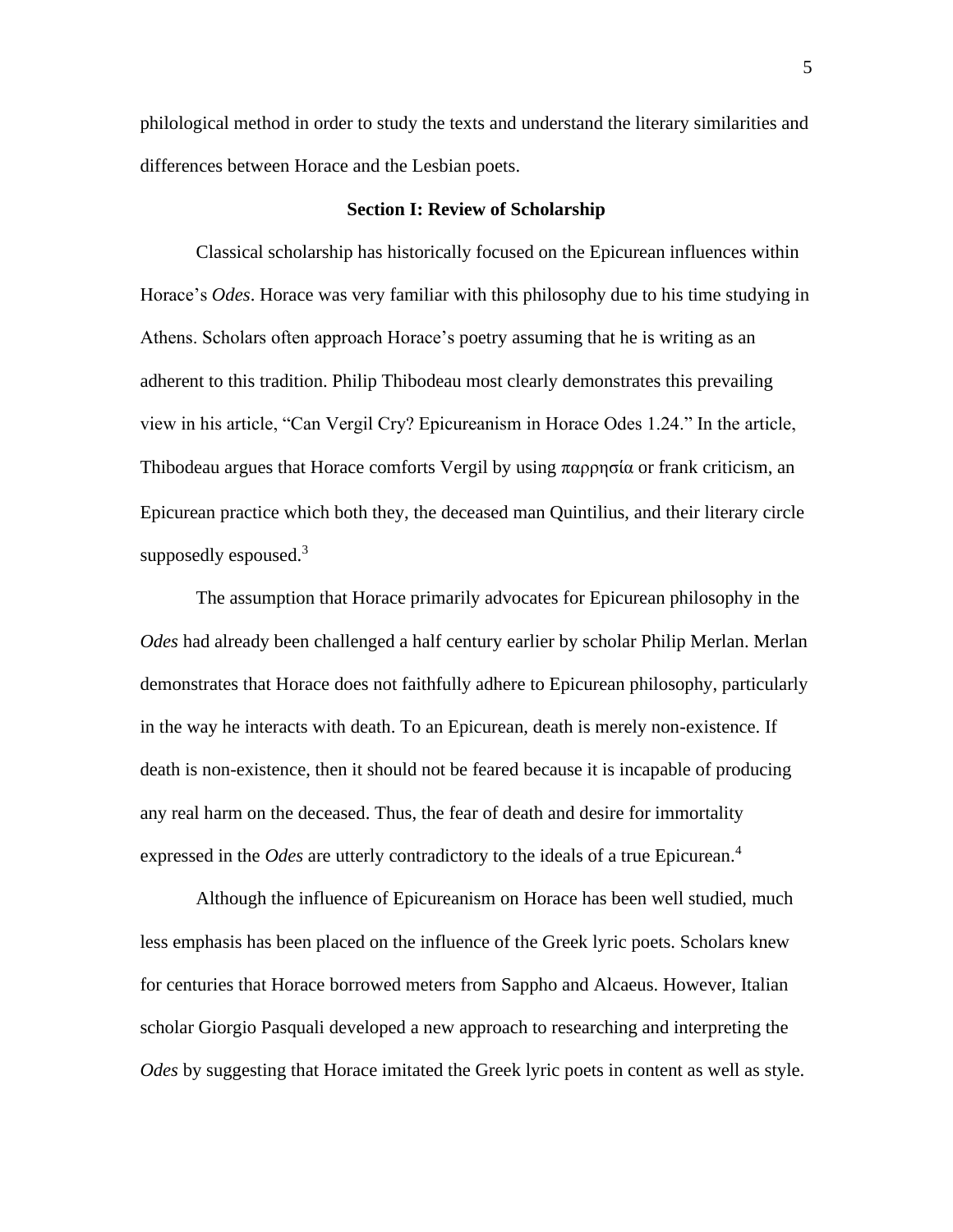During Pasquali's lifetime, the Oxyrhynchus papyri had been recently discovered in an ancient Egyptian trash heap, revealing new fragments of Alcaeus. Before this discovery, scholars were not aware that Alcaeus wrote any parenetic poetry.<sup>5</sup> Using this new discovery, Pasquali showed how the *Odes*' parenetic themes, which historically had been attributed as entirely original to Horace, were in fact influenced by Alcaeus.<sup>6</sup>

Pasquali argues that while Horace drew inspiration from Greek lyric models, he did not merely copy them, but developed the themes he drew in an original manner. For example, he argues that Horace used winter scenes not only as a setting for his poetry but also as a reflection of his own mental state: "sono non soltanto avve nimenti naturali ma anche fatti interni, stati di animo." <sup>7</sup> He believed Horace's *carpe diem* poems represent the depression and sadness that the poet himself experiences when reflecting on the inevitability of death and the shortness of life. Furthermore, he argues that Horace does not merely translate his models but alters words and phrases to create a uniquely Roman product.<sup>8</sup>

Pasquali uses *Carm.* 1.9 as the best example of both Alcaeus' influence and Horace's originality. The poem has many similarities to fragments of Alcaeus. The first two stanzas in particular are heavily drawn from Alcaeus.<sup>9</sup> Both poets wrote seasonal descriptions, and Horace's winter scene in *Carm*. 1.9 draws from the language of Alcaeus fr. 338. $10$ 

Despite the many similarities, there are significant differences between Alcaeus' poetry and Horace's poetry. Horace transforms his Greek model into a Roman product by tweaking words, phrases, and ideas. Thaliarchus is not a name taken from Alcaeus, Mt.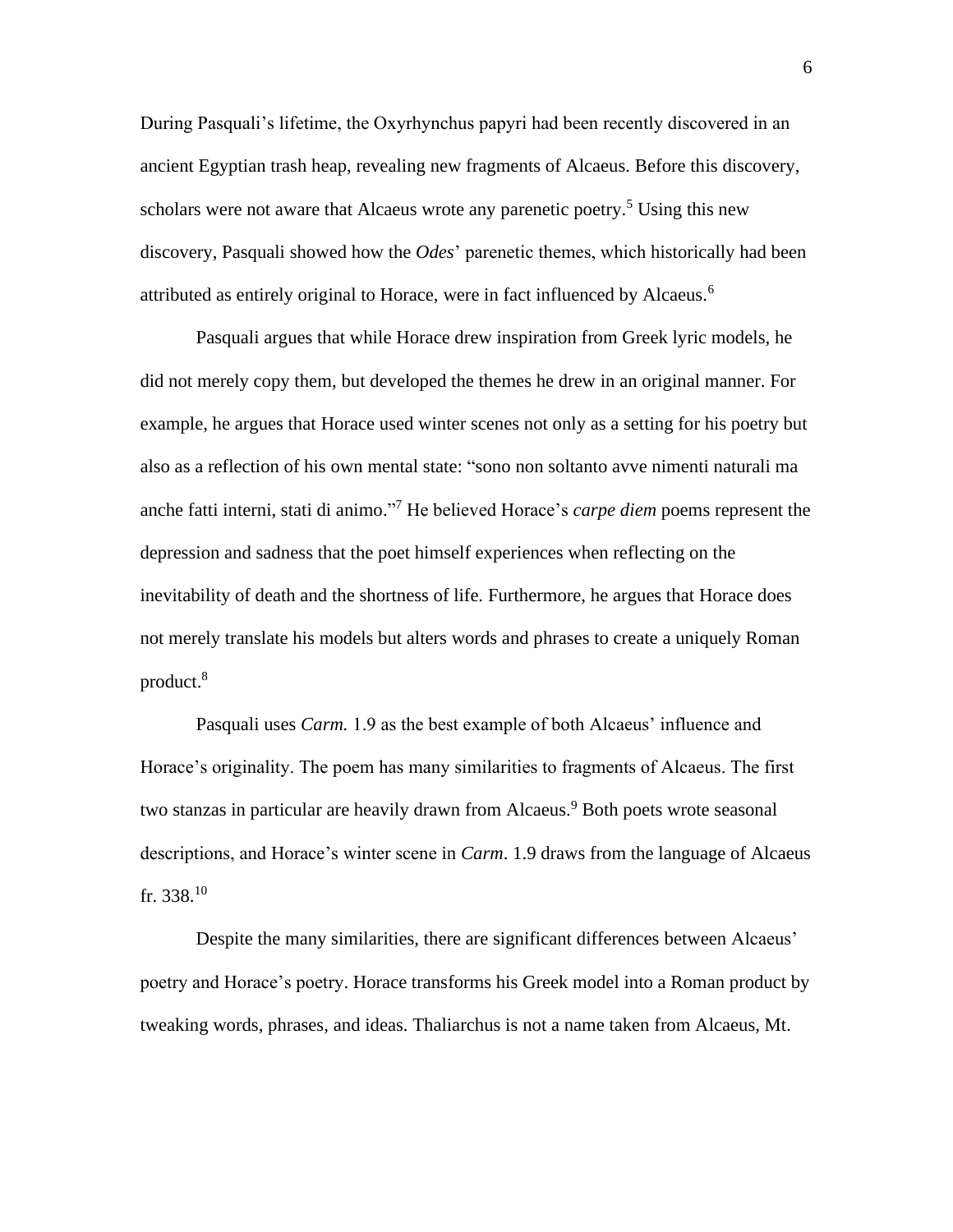Soracte is located in Italy, and the wine Horace is inviting Thaliarchus to drink is Sabine.<sup>11</sup> From the third stanza on, the ode is largely original to Horace.<sup>12</sup>

Pasquali also argues that Horace drew inspiration for his *Odes* from the Greek epigrammists. Leonidas of Tarentum and Posidippus, in particular, both write on themes very similar to those of Horace's consolation odes. <sup>13</sup> For example, in Epigram 6.472, Leonidas captures the inevitability of death and painfulness of life, which arrive regardless of the type of life one lives.<sup>14</sup> Horace echoes Leonidas' injunctions to enjoy the simple things of life: ἠοῦν ἐξ ἠοῦς ὅσσον σθένος, ὦνερ, ἐρευνῶν/ εἴης ἐν λιτῇ κεκλιμένος βιοτῇ·/ αἰὲν τοῦτο νόῳ μεμνημένος ἄχρις ὁμιλῇς/ ζωοῖς, ἐξ οἵης ἡρμόνισαι καλάμης, ("Enquire of thyself at the dawn of every day, O man, what thy strength is and learn to lie low, content with a simple life; ever remembering in thy heart, as long as thou dwellest among the living, from what stalks of straw thou art pieced together.")<sup>15</sup> Using these examples, Pasquali suggests that Horace used the form of Alcaeus' parenetic poetry with the content or ideas of the Greek Alexandrian epigrammists.<sup>16</sup>

Pasquali's *Orazio Lirico* is the seminal work for understanding Greek lyric influence on Horace's *Odes*, and many other scholars have expanded on his work in the century since its publication. A few years after *Orazio Lirico*, Tenney Frank built upon Pasquali's work by categorizing Horace's *Odes* according to their similarities to Greek lyric poetry. He classified the *Odes* as those influenced by Greek lyric meters, by content, or by both.<sup>17</sup> Some, such as *Carm.* 1.9, 18, and 37, imitate Greek lyric poetry in both content and style, while others imitate Greek lyric poetry in their thematic elements but use an entirely different meter.<sup>18</sup> He believes that even more ties between Greek lyric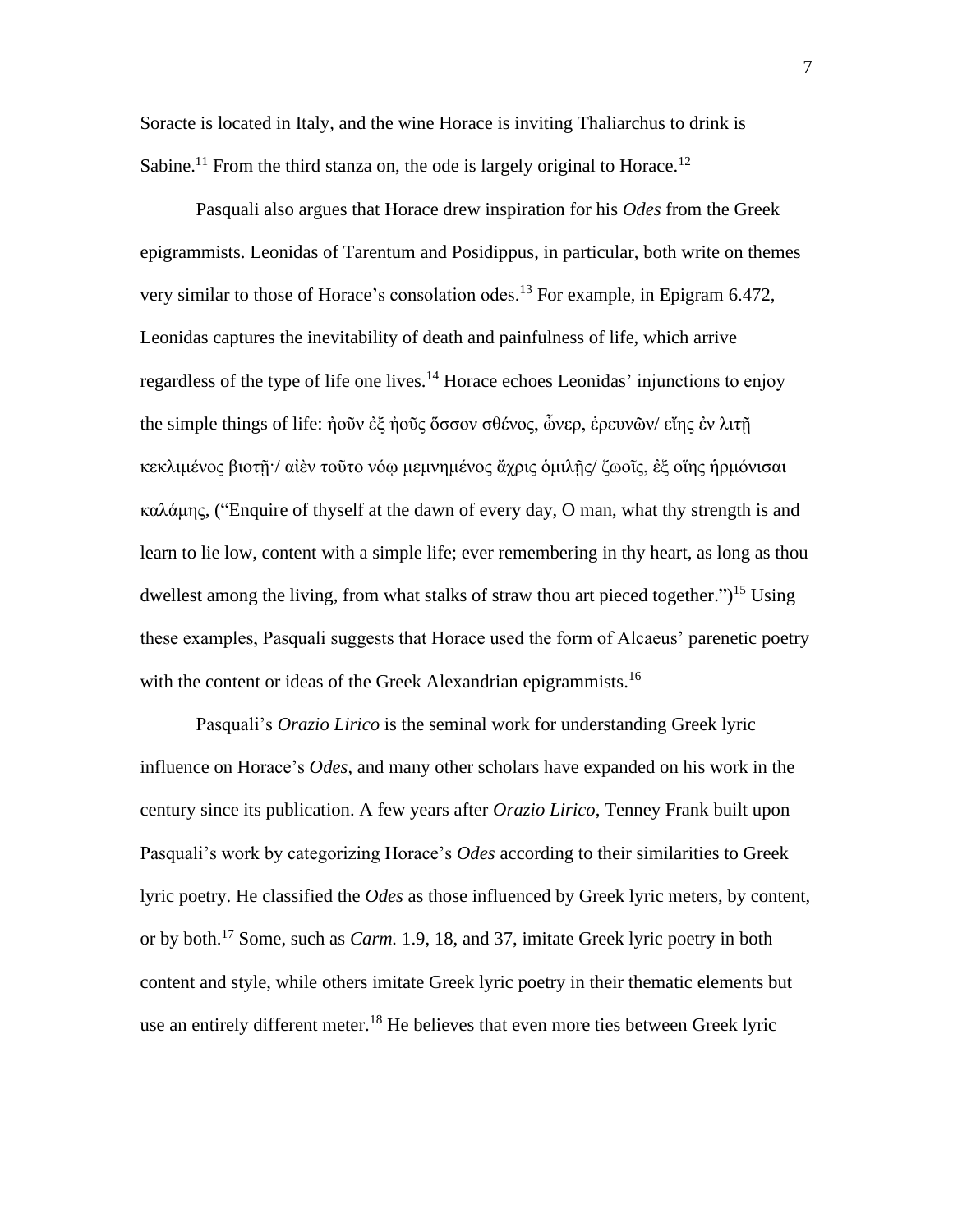poetry and Horace's *Odes* would be discovered if more lines of Greek lyric had survived.<sup>19</sup>

Henri Bardon also built on Pasquali's scholarship by researching the influence of Alcaeus on the *carpe diem* poems specifically. Bardon argues that the depictions of nature, which are so reminiscent of Alcaeus' poetry, engendered a feeling in Horace that was not sympotic but melancholic.<sup>20</sup> For Horace, the power of winter reveals in the poet his own personal weakness, and it is awareness of this weakness that causes him to feel sad.<sup>21</sup> Even springtime, long considered a happy season, inspires a spirit of depression.<sup>22</sup> His injunction to drink and celebrate life arises from the knowledge that death is inevitable, and through feasting man can forget the passing of time.<sup>23</sup>

Three decades ago, Gregson Davis published *Polyhymnia: The Rhetoric Lyric Discourse*, which has since become one of the most influential publications on Horace's *carpe diem* poems since the *Orazio Lirico*. Unlike previous scholarship, Davis focuses on understanding the relationship between what he calls the "scene" and the "prescription" of the *carpe diem* poems.<sup>24</sup> He argues that the scene is intricately linked to the prescription in Horace's *carpe diem* poems: "the 'prescription' . . . is part of the 'response' to the scene and is grounded in a general 'insight' concerning the ephemeral nature of human existence."<sup>25</sup> Thus, the scene forms the rational basis for the injunction or, in other words, why man should react to the reality of death in the ways Horace suggests. $26$ 

One of his most common "scenes" is the depiction of nature's cyclical seasons; these scenes were influenced by Alcaeus and often depicted either spring, winter, or the transition between seasons.<sup>27</sup> Horace uses the cycle of the seasons to draw a comparison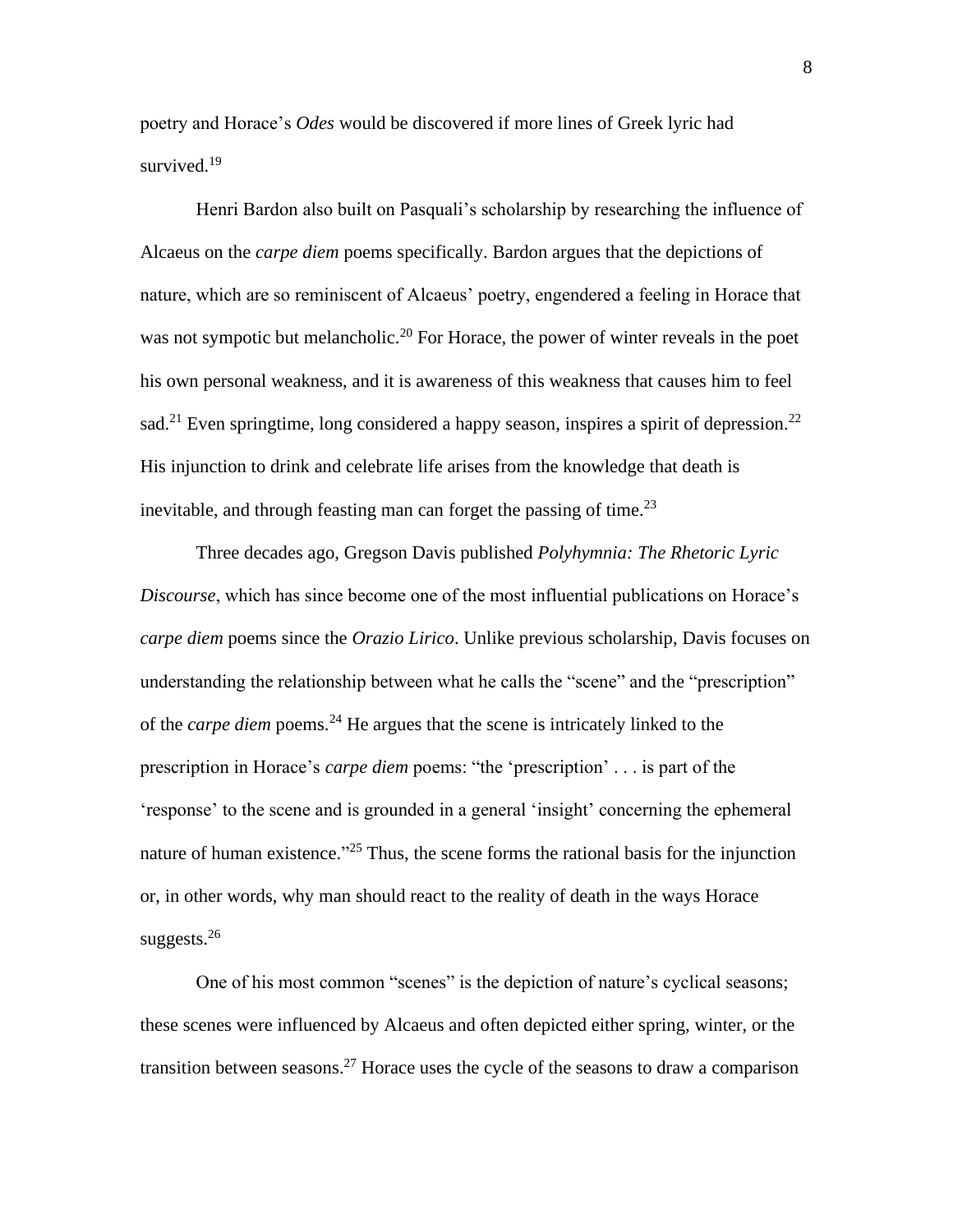between nature, which is eternal, and man, who is not.<sup>28</sup> The eternality of nature reveals man's mortality and limitations. This theme is most clearly demonstrated in *Carm*. 4.7, *immortalia ne speres*, *monet annus et almum/ quae rapit hora diem* ("Don't hope for immortality, the year and hour which seizes the nourishing day warns.")<sup>29</sup> As Davis notes, "the main function of the seasonal motif is to convey the idea of an unattainable cyclicality."<sup>30</sup> Unlike nature, man is doomed to suffer death and thus should not hope either for immortality or for a long life. $31$ 

If man is doomed to die, then what is his consolation in life? According to Steele Commager, Horace's answer is wine.<sup>32</sup> In his article "The Function of Wine in Horace's Odes," Steele Commager states,

[To the challenge of death's inevitability,] the answer is the same: 'show wisdom, strain clear the wine.' To accept death's unpredictability along with its inevitability is to free ourselves for commitment to the present, and wine becomes a token of that freedom and commitment.<sup>33</sup>

Since death is inevitable, there is no reason to worry about the present (*Carm*. 1.9, 2.16, 2.17); inquire of astrology how many days in your life are left (*Carm*. 1.11); hope for immortality (*Carm.* 4.7); or leave behind undrunk wine which will only go to the heir (*Carm*. 2.3, 14). Wine, women, feasting, and the good things in life are consolations against the inevitability and darkness of death.<sup>34</sup>

The models for Horace's *Odes* are more diverse and varied than scholars originally realized. Although Horace relied on different sources, such as Epicurean philosophy, Greek lyric poetry, and Greek epigram, he did not copy any of these models completely. Much of classical scholarship has focused on how Horace's poetry is imitative of his literary models. Fewer works have focused on how Horace adapts the consolation form to create a unique and innovative poetry.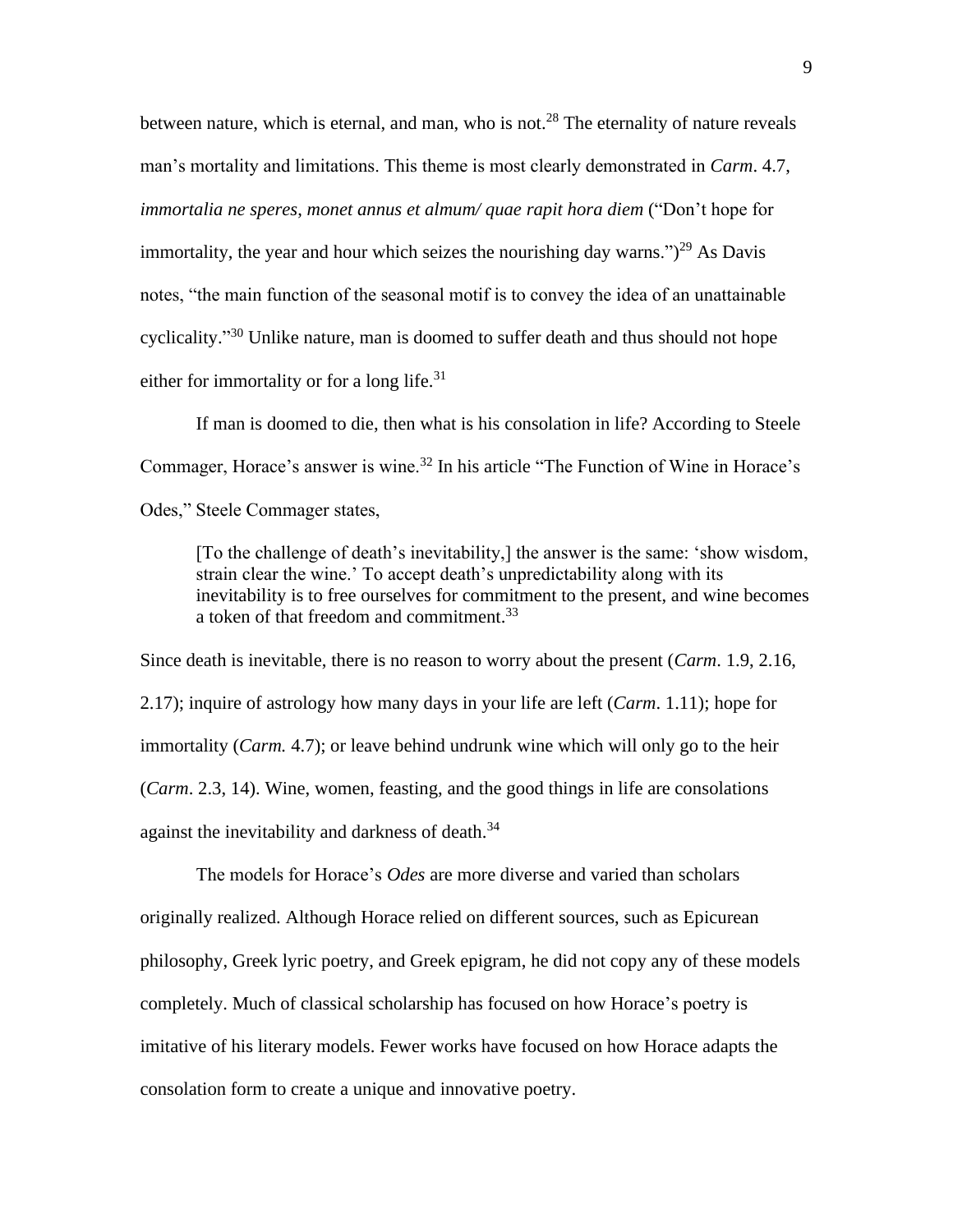#### **Section II:** *Carpe Diem* **Poem Type**

The categorization of *carpe diem* poems laid out in this paper is deeply indebted to Gregson Davis' schematic laid out in his work *Polyhymnia*. For the purposes of this work, a *carpe diem* poem is a poem that includes a scene of "vicissitude" which reveals an "insight" or truth about human nature. Based on this insight, Horace gives an "injunction" about how man should react to the negative consequences of life's vicissitude, the ultimate consequence being death.<sup>35</sup> This includes *Carm*. 1.4, 1.9, 1.11, 2.10, 2.14, 2.18, and 4.7. 36

This paper focuses primarily on the influence of the Lesbian poets, Sappho and Alcaeus, because Horace's persona saw himself as a product of the Lesbian lyric tradition.<sup>37</sup> In *Carm*. 2.13, Horace's persona describes a near death encounter with a tree. He imagines going down to the Underworld and seeing Alcaeus and Sappho sing. By doing so, Horace aligns himself with the Lesbian poets and claims his own work, the *Odes*, "ought to be venerated on a par with those giants of Lesbian lyric, Sappho and Alcaeus."<sup>38</sup> The poetic narrator continues to draw parallels between himself and the Lesbian poets in *Carm*. 3.30.13-14 where he boasts that he is the first to have adopted Aeolian meters into Italian verse. The reference to Aeolic meters is unmistakably a reference to Sappho and Alcaeus "who wrote in the Aeolic dialect of Lesbos."<sup>39</sup> Horace's persona frequently referenced the Lesbian lyric tradition, and it was these poets that he primarily sought to imitate.

#### **Section III: Similarities in Theme**

Horace was a Roman poet who wrote in the tradition of Greek lyric poetry. As a successor in the Greek lyric tradition, Horace borrowed heavily from his literary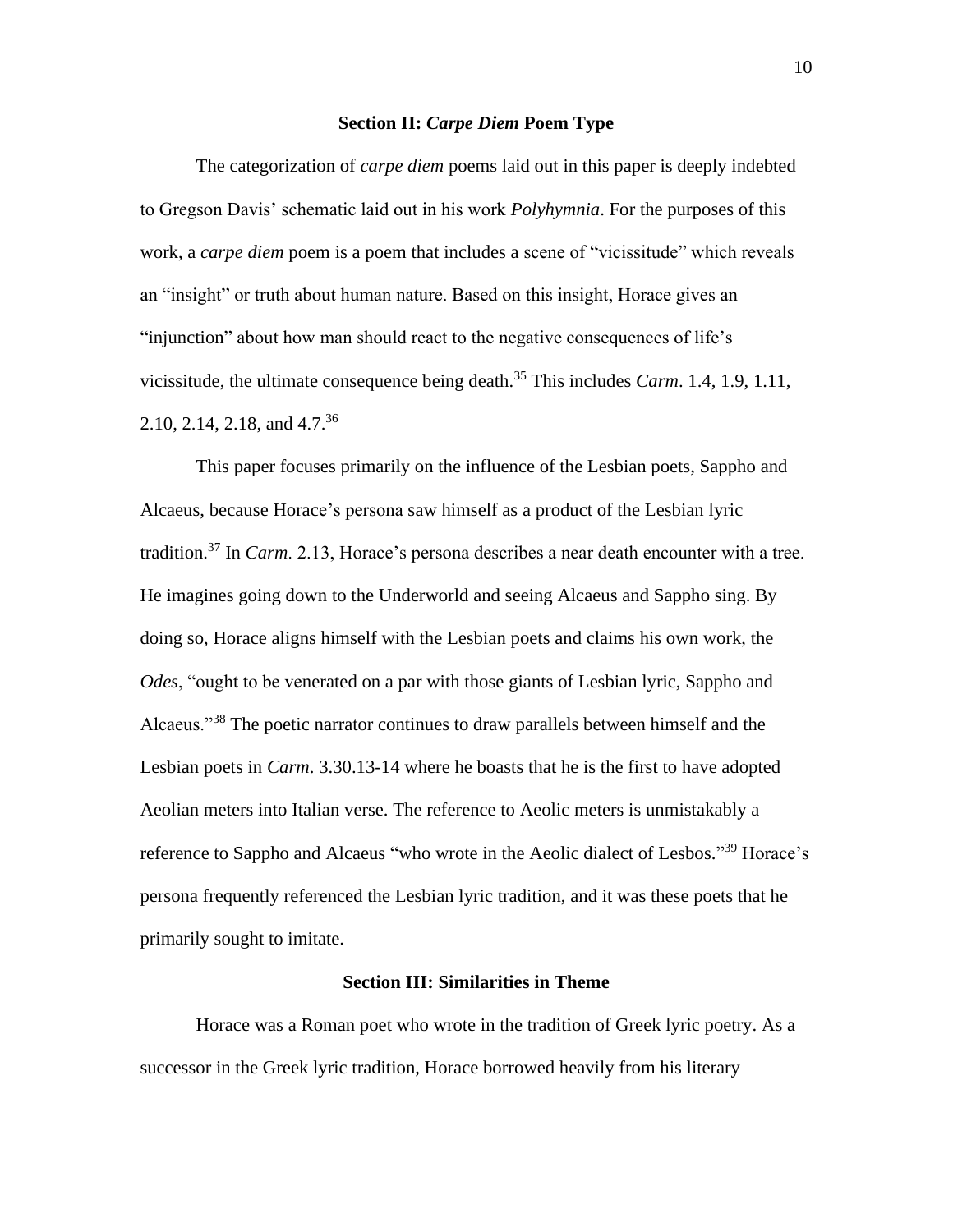predecessors both metrically and thematically. For some of his *Odes*, he imitated Greek lyric poetry in both meter and theme, while in others he borrowed the theme but not the meter.<sup>40</sup> Since much of Greek lyric poetry only survives in fragmentary pieces, it is possible that more parallels between Horace and his Greek literary predecessors exist than is presently known.<sup>41</sup>

Horace wrote on themes similar to the Lesbian poets. Both the Greek lyric poets and Horace created personas who feared death and inveighed against its inevitability. Sappho's poetic persona was particularly distraught over the realities of aging and dying. In fragment 58, she laments how time has ravaged her body. Her knees had become too weak for dancing, her hair whitened, and her body withered: πά]ντα χρόα γῆρας ἤδη/ λεῦκαι δ᾿ ἐγένο]ντο τρίχες ἐκ μελαίναν/]αι, γόνα δ᾿ [ο]ὐ φέροισι/]ησθ᾿ ἴσα νεβρίοισιν ("old age already (withers?) all (my) skin, and (my) hair (turned white) from black . . . (my) knees do not carry (me) . . . (to dance) like young fawns.")<sup>42</sup> She grieves that it is impossible for her to escape dying. This view of death is reinforced by Sappho fr. 201. Although this poem no longer survives, Aristotle paraphrases it in his work, *The Art of Rhetoric*, saying, φησὶν ἡ Σαπφὼ ὅτι τὸ ἀποθνήσκειν κακόν· οἱ θεοὶ γὰρ οὕτω/ κεκρίκασιν· ἀπέθνῃσκον γὰρ ἄν ("Or Sappho says, to die is an evil; for the gods have thus decided. For otherwise they would be dying.")<sup>43</sup> Although Sappho's work only survives in fragmentary form, her persona clearly denounces the process of aging and dying as evil.<sup>44</sup>

Horace's descriptions and imagery of the underworld demonstrate that the narrator of the *Odes* is also disconcerted by death. Death is always described by negative adjectives, such as cold or pale. In *Carm.* 1.4.13, he refers to death as *pallida Mors* or pale Death.<sup>45</sup> *Carm*. 2.8 refers to death as *gelida* or cold and echoes Sappho fr. 201 by distinguishing the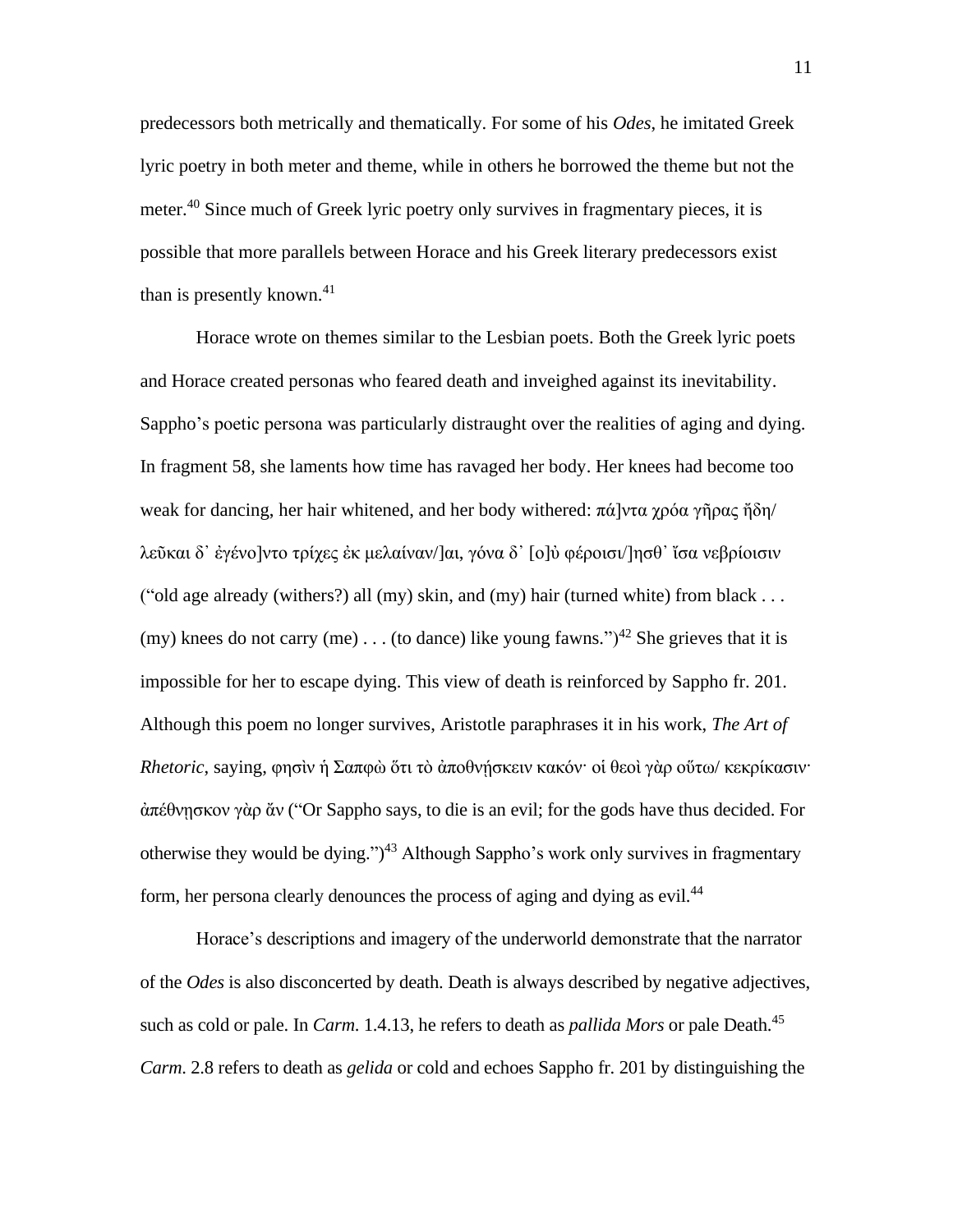gods as those who are *morte carentis* "free from death."<sup>46</sup> His descriptions of the Underworld also depict the grimness of death. In *Carm*. 1.28, Horace describes the horror of death and the Underworld:

Dant alios Furiae torvo spectacula Marti; exitio est avidum mare nautis; mixta senum ac iuvenum densentur funera; nullum saeva caput Proserpina fugit.<sup>47</sup>

The Furies gives them as a show to fierce Mars; The sea is greedy for the destruction of sailors; The mixed funeral rights of old men and youths are packed together; Cruel Proserpina avoids no head.

This poem depicts a chilling scene of death's consequences. After death, man will become a

plaything for the gods, subject to the whims of death's merciless queen and the terrible Furies.

Death does not provide any comfort or consolation; its terrible consequences show it is not

something to be wished for. *Carm.* 2.3 continues this tone by calling those who have died *victima* 

*nil miserantis Orci* "victims of compassionless Orcus."<sup>48</sup> Through these words, Horace creates a

verbal picture of death as harsh, cold, and unrelenting.

Since death is so terrible, it is something that should be feared, and man can never

sufficiently prepare for its reality. The Horatian speaker expounds upon this theme in *Carm*. 2.13:

Quid quisque vitet numquam homini satis cautum est in horas: navita Bosphorum Poenus perhorrescit neque ultra caeca timet aliunde fata; miles sagittas et celerem fugam Parthi, catenas Parthus et Italum robur; sed improvisa leti. 49

What anyone shuns is never cautious enough for man in the hour; the sailor trembles at the Phoenician Bosphorus and he does not fear the blind fates further from elsewhere; the soldier fears the arrows and swift avoidance of the Parthians, the Parthian fears the chains and Italian strength; but he does not fear the unexpected death.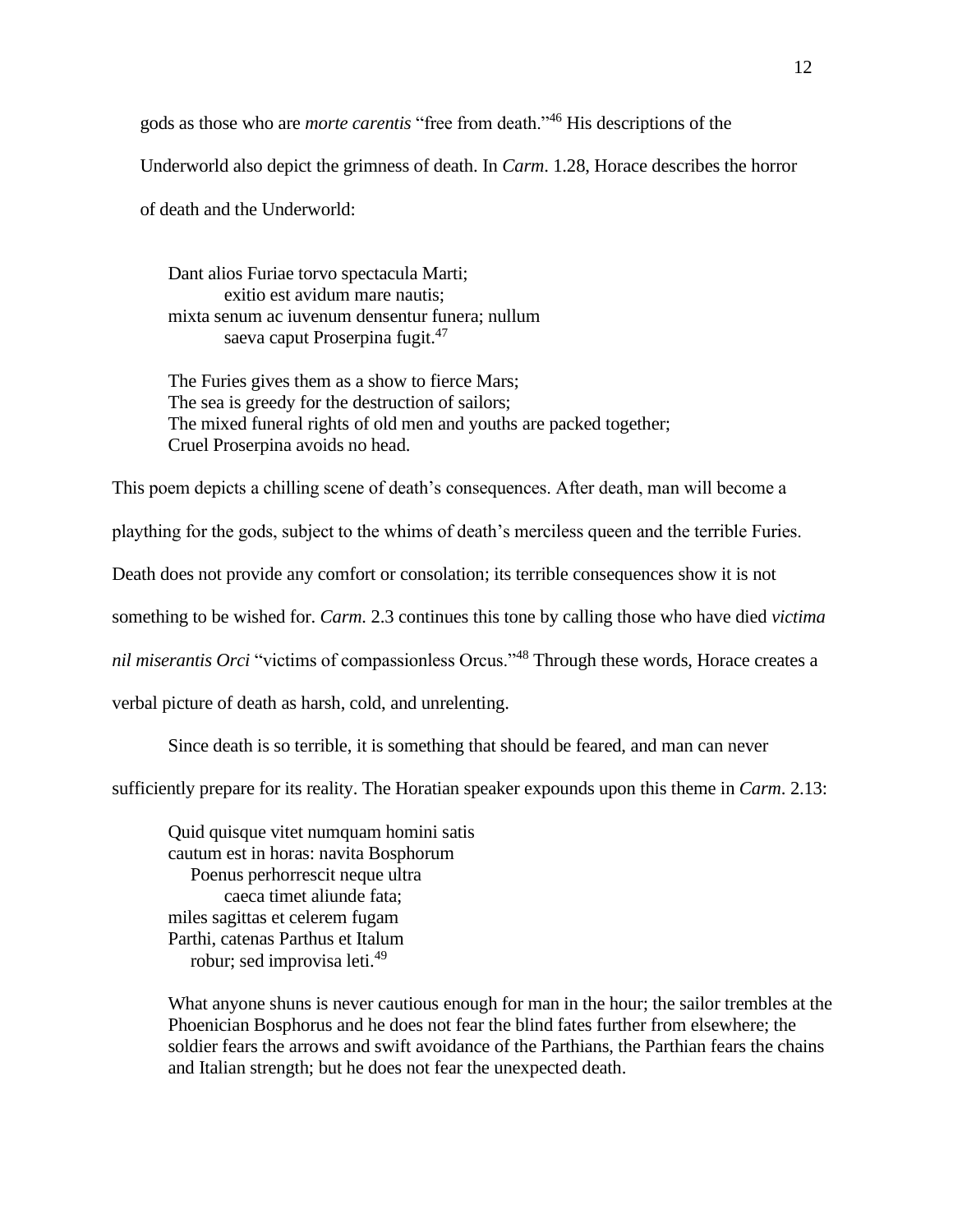Horace's poetic identity feared death as a terrible, inevitable evil, and this character never presents the afterlife as a possible consolation. Horace depicts or references the Underworld several times, most notably in *Carm.* 1.28, 2.13, and 4.7, but the extent to which the Underworld was considered to be a tangible or real place within the world of Horace's poetry is unclear. The narrators Horace creates are inconsistent in their views of death. *Carm*. 1.28 "presupposes" that an afterlife did in fact exist since it assumes "that existence does not end with death."<sup>50</sup> The existence of the Underworld as a real place in the poetic world remains ambiguous in most of the *Odes*. 51

The afterlife never provides a sense of comfort for the poet narrator. As demonstrated previously, Horace almost always depicted the afterlife as a merciless, dark, and horrible place, *Carm.* 1.10 being the notable exception.<sup>52</sup> Here, Horace writes about Mercury leading souls to a place of eternal rest: *tu pias laetis animas reponis sedibus virgaque levem coerces aurea turbam, superis deorum gratus et imis* or ("you return pious souls to their happy settlements and with golden scepter you agreeable preserve the light crowd to the inmost heights of the gods.")<sup>53</sup> However, this poem provides only a vague sense of happiness or hope in the afterlife.<sup>54</sup> Based on the many other dark descriptions of the afterlife, it seems quite unlikely that readers were supposed to anticipate death positively.<sup>55</sup> Sullivan proposes that Horace may have believed in a *di manes*  afterlife, a sort of shadowy, wandering existence in the Underworld.<sup>56</sup> As he notes, this kind of afterlife existence "could hardly [be] present . . . as a ground for consolation."<sup>57</sup> Horace never states whether or not his literary personas believed in an afterlife, but even if the afterlife was real for the purposes of his poetic universe, it was likely not intended to hold any degree of comfort for the reader.

Horace's poetic identity also never used the existence of an afterlife as a form of consolation.<sup>58</sup> In *Carm.* 2.9 and 17, Horace comforts his friend Valgius and patron Maecenas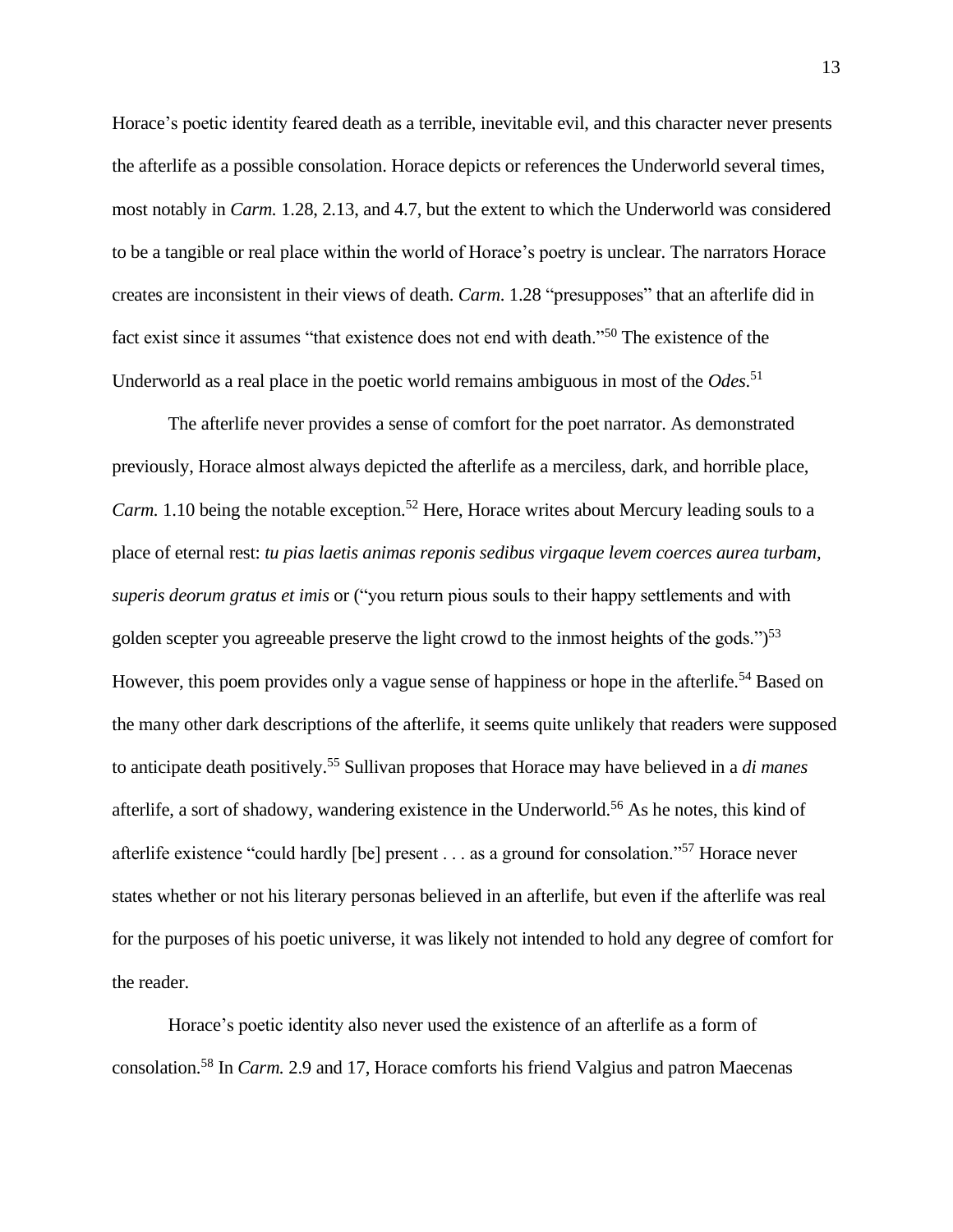respectively when they are faced with death (or fear of their own death). In both of these poems, Horace omits any mention of hope for a good afterlife. He does not even offer the possibility that Valgius will see his family members or that he and Maecenas might live together there.<sup>59</sup> Instead, in *Carm*. 2.17, he comforts Maecenas by promising that he will die with him so they can make the journey of death together.

a! te meae si partem animae rapit maturior vis, quid moror alteram, nec carus aeque nec superstes integer? ille dies utramque ducet ruinam. non ego perfidum dixi sacramentum: ibimus, ibimus, utcumque praecedes, supremum carpere iter comites parati.<sup>60</sup>

Ah! If violence seizes you earlier [than me], part of my spirit, do I die later, I neither equally dear nor stand over [you] untouched? That day will lead ruin to each. I do not lead a faithless oath: I will go, I will go, and so that when you precede [in death], the final journey seizes ready companions.<sup>61</sup>

Although he and Maecenas travel together, the Horatian narrator omits the possibility that they will live together in any kind of blissful or even tolerable existence. He merely repeats the theme that death is undesirable by describing it as *ruina* or "ruinous."<sup>62</sup> The poetic Maecenas and Horace may make the journey of death together, but the trip is not a pleasant one.

Like Horace, the Greek lyric poet Sappho also expressed ambiguous views on an afterlife. The poetic persona she presents in Sappho fr. 95 views the afterlife as a positive reality: ο]ὐ μὰ γὰρ μάκαιρα [ἔγωγ᾿/ ο]ὐδὲν ἄδομ᾿ ἔπερθα γᾶ[ς ἔοισα,/ Κατθάνην δ' ἴμερός τις [ἔχει με καὶ/ λωτίνοις δροσόεντας [ὄ-/χ[θ]οις ἴδην Ἀχέρ[οντος ("I get no pleasure from being above the earth, and a longing grips me to die and see the dewy, lotus-covered banks of Acheron.")<sup>63</sup> The attitude presented in this verse is inconsistent with the view of death presented in Sappho frs. 58 and 201. Furthermore, the numerous missing lines before and after this statement limits scholars' ability to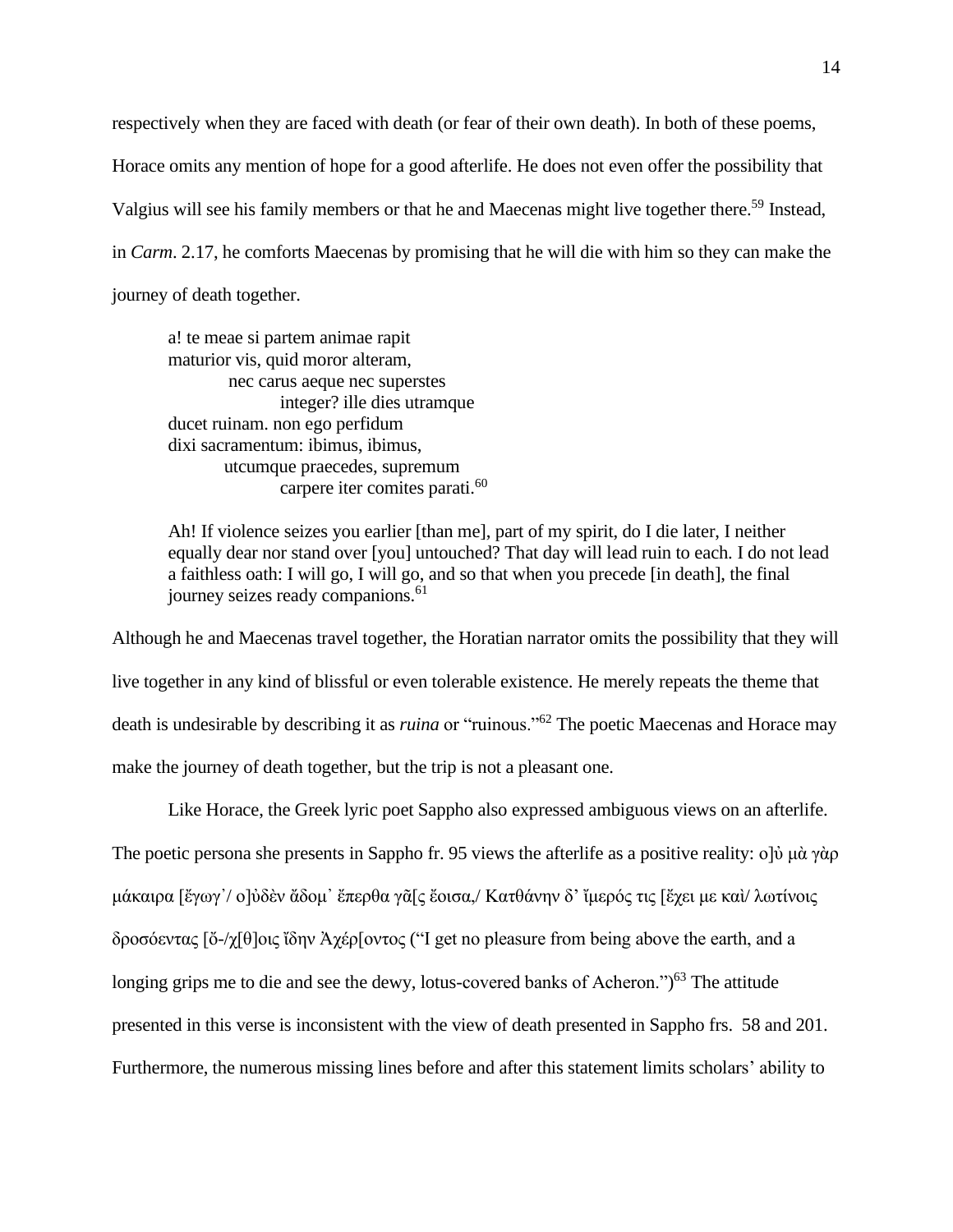interpret this statement within its original context. Is this the prevailing view towards death for Sappho's poetic persona or merely an interesting exception, like Horace's narrator in *Carm*. 1.10? Without more surviving fragments, this conundrum is impossible to resolve. However, it is significant to note that like Horace, Sappho never raised the afterlife as a form of consolation. As will be demonstrated later, Sappho's persona achieved immortality through her poetry.

#### **Section IV: Similarities in Structure**

Horace was indebted to the Greek lyric poets not only for the thematic elements but also for the underlying structure. Horace imitated his Greek lyric predecessors in both meter and in the progression of the consolation elements.

Horace frequently borrowed meters from the Greek lyric poets. Of the fifteen poems he wrote on the theme of death, $64$  eleven are written in three lyric meters – Alcaic strophe, Sapphic strophe, and Asclepiadean meters. Alcaic strophe is attributed to the Greek lyric poet Alcaeus from the island of Lesbos.<sup>65</sup> This particular meter was preferred by Horace; he used it for six of his poems on death and thirty-seven times overall.<sup>66</sup> Sapphic strophe, named after the lyric poet Sappho, was another meter Horace favored though he used it only twice in his death poems and twenty-five times generally.<sup>67</sup> Horace also used Asclepiadean meters in his *Odes*. Although this meter was attributed to the Hellenistic poet Asclepiades, it predated him and was used in the Archaic period.<sup>68</sup> Horace utilized this meter for three of his poems on death, *Carm*. 1.11, 24, and 3.30.<sup>69</sup> Horace used Greek meters for many of his *carpe diem* poems.

Horace also used the same underlying structure for his *carpe diem* poems as the Greek lyric poets did for their consolation poems. In his work *Polyhymnia*, Gregson Davis creates a schematic of the *carpe diem* type. He notes that every *carpe diem* poem has three components, the scene, the insight, and a moral injunction (which he calls the "prescription").<sup>70</sup> Davis defines the scene as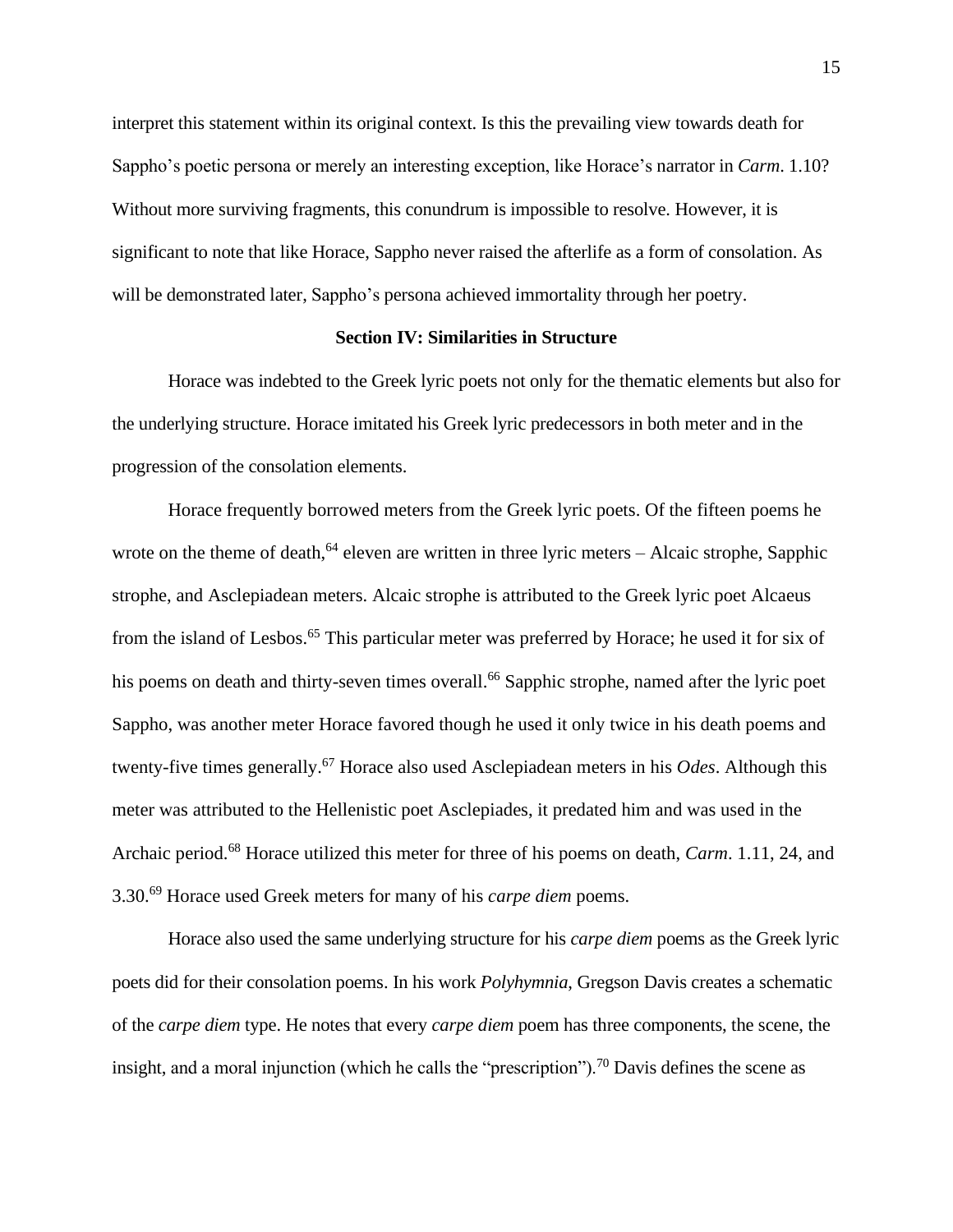"the descriptive component of *CD* odes."<sup>71</sup> These two components are intricately connected because the 'prescription' . . . is part of the 'response' to the scene and is grounded in a general 'insight' concerning the ephemeral nature of human existence."<sup>72</sup> A cursory examination of the *carpe diem* poems confirms Davis' analysis. In *Carm*. 1.4, Horace begins by describing the transition between winter and spring. Lines 1-7 establish the connection between nature and human existence, just as winter turns to spring so will man's life turn to death. Horace then ends with a moral injunction, phrased in lines 9-12: *nunc decet aut viridi nitidum caput impedire myrto/ aut flore terrae quem ferunt solutae;/nunc et in umbrosis Fauno decet immolare lucis,/seu poscat agna sive malit haedo* ("now it is fitting either to obstruct the bright head with fresh myrtle or with a flower which the loosened earths bear; now it is fitting to sacrifice to Faunus in shady groves, whether he demands a ewe lamb or whether he prefers a young goat." $)^{73}$  This schematic is also consistent with Horace's other *carpe diem* poems, such as *Carm*. 1.9, 1.11, and 4.7.

The "descriptive component" contains expressions of life's vicissitudes or alternations, often in the form of nature scenes.<sup>74</sup> This element preceded both Horace and even his Lesbian models.<sup>75</sup> The Greek lyric poet Archilochus used descriptions of the vicissitude of life in order to draw out truths about basic human nature. In Archilochus fr. 128, he says,

θυμέ, θύμ᾿, ἀμηχάνοισι κήδεσιν κυκώμενε, †ἀναδευ δυσμενῶν† δ᾿ ἀλέξεο προσβαλὼν ἐναντίον στέρνον †ἐνδοκοισιν† ἐχθρῶν πλησίον κατασταθεὶς ἀσφαλέως· καὶ μήτε νικέων ἀμφάδην ἀγάλλεο, μηδὲ νικηθεὶς ἐν οἴκῳ καταπεσὼν ὀδύρεο, ἀλλὰ χαρτοῖσίν τε χαῖρε καὶ κακοῖσιν ἀσχάλα μὴ λίην, γίνωσκε δ' οἶος ρυσμὸς ἀνθρώπους ἔχει.<sup>76</sup>

My heart, my heart, confounded by woes beyond remedy, rise up(?) and defend yourself, setting your breast against your foes(?) as they lie in ambush(?) and standing steadfastly near the enemy. Do not exult openly in victory and in defeat do not fall down lamenting at home, but let your rejoicing in joyful times and your grief in bad times be moderate. Know what sort of pattern governs mankind.<sup>77</sup>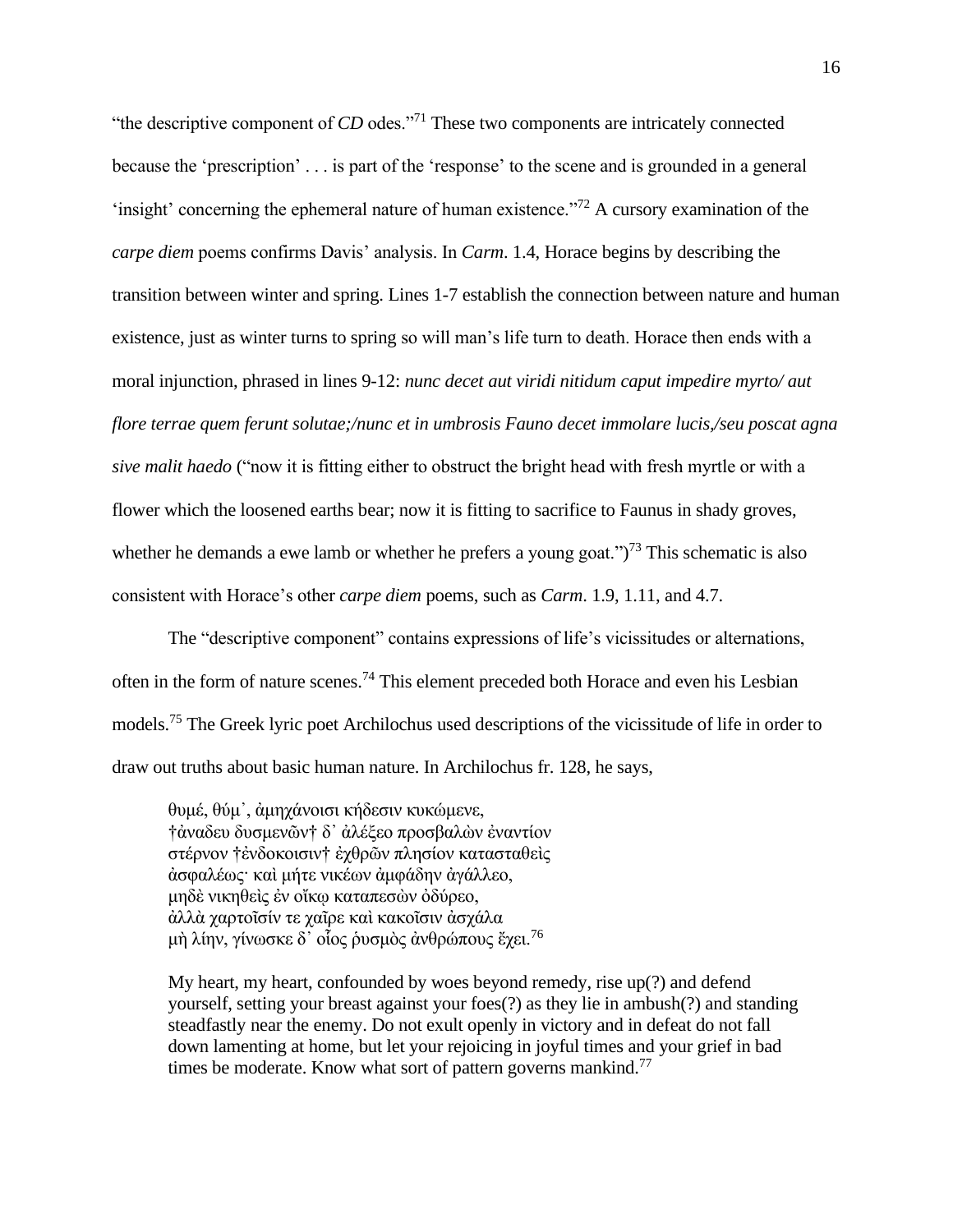In this poem, Archilochus describes war and the natural alternations of victory and defeat. These alternations are "synecdochic for human experience" and contain truths about human existence.<sup>78</sup> These alternations then form the basis of the injunction.<sup>79</sup> The moral for these particular poems is that since victory and defeat come in equal, alternating measure, man should moderate his emotions: "γίνωσκε δ' οἶος ῥυσμὸς ἀνθρώπους ἔχει."<sup>80</sup> By understanding life's natural variations, man can formulate the proper moral response to life's suffering.<sup>81</sup>

The moral truth presented varies based on the particular example of vicissitude the author uses. For example, in Archilochus fr. 130 the poet creates a pattern of misfortune and blessing.

τοῖς θεοῖς †τ᾿ εἰθεῖάπαντα· πολλάκις μὲν ἐκ κακῶν ἄνδρας ὀρθοῦσιν μελαίνῃ κειμένους ἐπὶ χθονί, πολλάκις δ᾿ ἀνατρέπουσι καὶ μάλ᾿ εὖ βεβηκότας ὑπτίους, κείνοις <δ᾿> ἔπειτα πολλὰ γίνεται κακά, καὶ βίου χρήμη πλανᾶται καὶ νόου παρήορος.<sup>82</sup>

Everything is . . . for (to, by) the gods. Often when men are lying prostrate on the dark earth they raise them upright from their misery, and often they overturn on their backs even those whose stance was very firm. Then much misery is theirs and a man wanders about in need of livelihood and distraught in mind.<sup>83</sup>

In line 1, τοῖς θεοῖς †τ' εἰθεῖάπαντα, Archilochus highlights how all these alternations are controlled by the gods and completely outside man's control.<sup>84</sup> Thus, the alternations of misfortune and blessing serve as a reminder of "those areas of our experience that are within our control from those that are not."<sup>85</sup> This expression of vicissitude leads to a different conclusion than Archilochus fr. 130. Due to the poem's fragmentary nature, the injunction is not explicitly stated, but Davis argues that the poem suggests an injunction like *Carm*. 1.9's *permitte divis cetera*. <sup>86</sup> Since the scene is the rational basis for the injunction, the moral drawn from each poem varies with the particular expression of vicissitude the author uses.

Archilochus' poetry also contains injunctions to enjoy life by means of the symposium,

such as in fr. 13 where he says οὖτε τι γὰρ κλαίων ἰήσομαι, οὐτε κάκιονθήσω τερπωλὰς καὶ θαλίας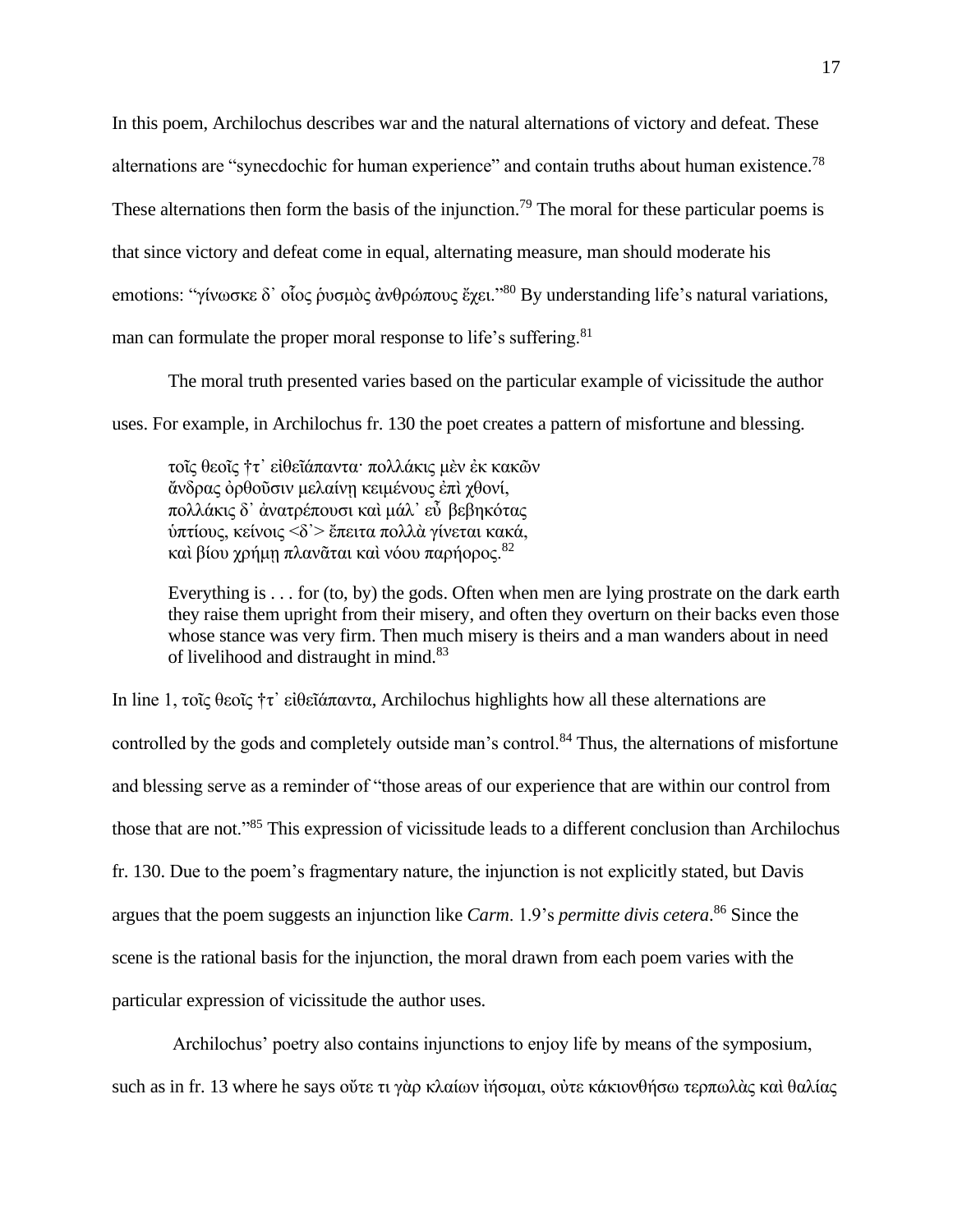ἐφέπων ("for I shall cure nothing by weeping nor shall I make matters worse by pursuit of pleasures and festivities.")<sup>87</sup> Awareness of life's alternations and man's powerlessness naturally culminates in the desire to drink wine and enjoy the symposium. As Davis notes,

The core pleasures that constitute the *telos* of lyric are attainable only through a considered adjustment of behavior, enabling us to overcome, and in some measure to compensate for, our tendency to fixate on the dark side of our mortal destiny. The happy life, symbolized in the banquet, is grounded in a prior and full acknowledgment of our mortal condition—the philosophically necessary prelude to our recommitment to the present.<sup>88</sup>

Through the symposium, man is able to overcome fear and despair over death. Through drinking wine, man is able to overcome his fear of death by committing to enjoy the present rather than worrying about a future beyond his control.

This pattern of alternation and injunction was then copied by Alcaeus and later by Horace. As Davis notes, "human vicissitude—the *rhusmos* of Archilochus—is the basic insight that determines the appropriate ethical response for both the archaic Greek lyrist and his Roman imitator."<sup>89</sup> Alcaeus primarily used nature for his expressions of vicissitude and metaphors for human life. For example, in fr. 286, Alcaeus seems to connect winter and spring with death:

```
πο]λυανθέμω[
κρ]υερος πάγος·]. ὐπὰ Τάρταρον·
έπ]ὶ νῶτ' ἔχειέ]
ε]υσοΐας τύχοις
] \ldots [] \ldots νουδ . [.]. [
] . ησδ᾿ ἀδαμα . [
] . ον φῆρα κατέκτ[αν-
\begin{bmatrix} \cdot & \cdot & \cdot \\ \cdot & \cdot & \cdot \end{bmatrix}. \begin{bmatrix} \cdot & \cdot & \cdot \\ \cdot & \cdot & \cdot \end{bmatrix}] . όσυνα . [
] . αναω[
. \mu<sup>[90]</sup>
. . . flowery (spring?) . . . cold frost (thaws) 
. . . down to Tartarus . . . (calm) covers 
the back (of the sea) . . . may you find 
safety \dots (untamed?) \dots killed the beast.<sup>91</sup>
```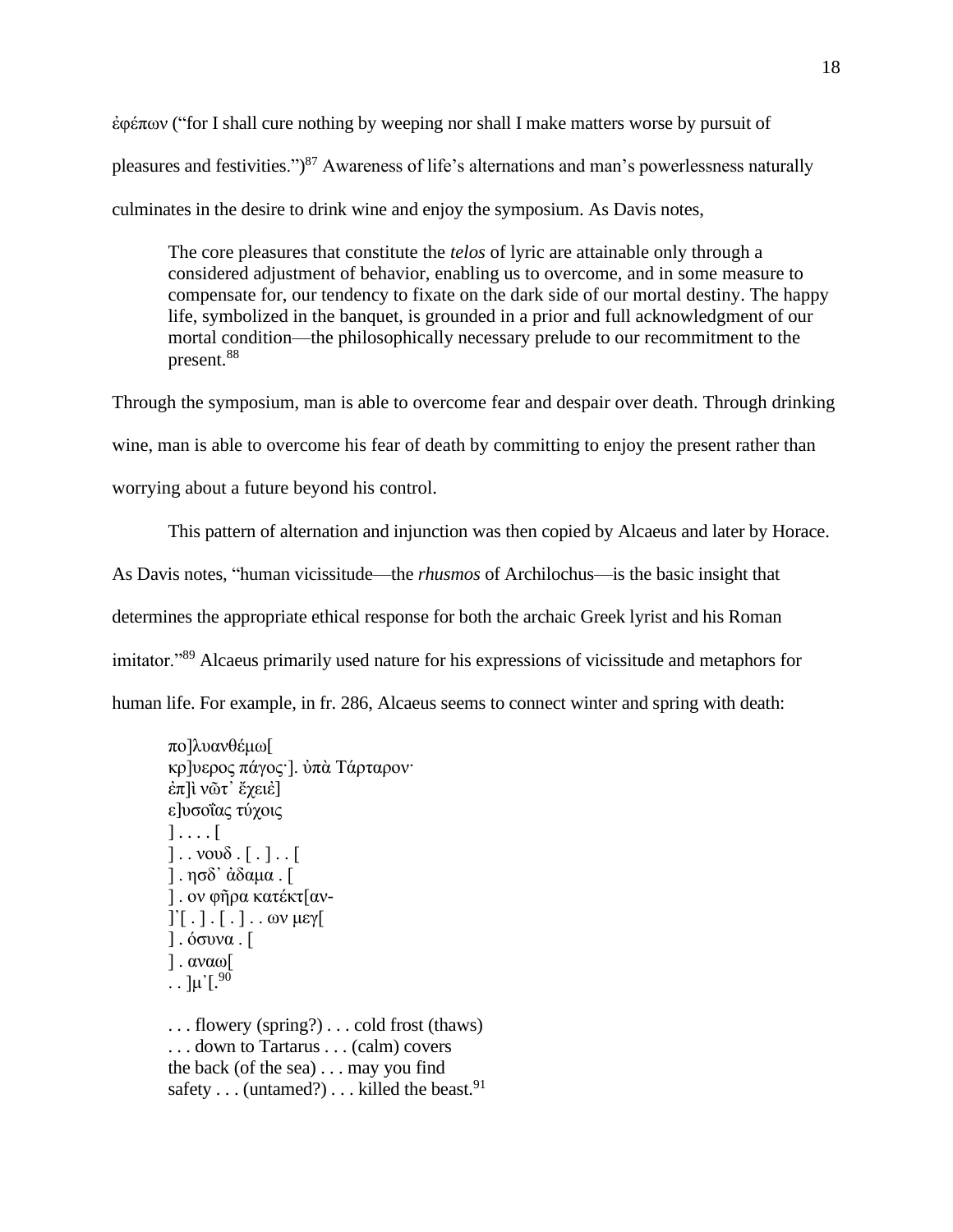Even in its incomplete state, Alcaeus fr. 286 clearly includes expressions of alternation through the

descriptions of spring and winter. <sup>92</sup> Alcaeus fr. 286 demonstrates how Alcaeus imitates

Archilochus' vicissitude poems by using nature as his scene of alternation.

In Alcaeus fr. 38, Alcaeus describes the alternations of life as brought by the gods in a very

similar vein to Archilochus fr. 130.

πῶνε [καὶ μέθυ᾿ ὦ] Μελάνιππ᾿ ἄμ᾿ ἔμοι· τί [φαῖς † ὄταμε[. . . .]διννάεντ᾿ † Ἀχέροντα μέγ[αν πόρον ζάβαι[ς ἀ]ελίω κόθαρον φάος [ἄψερον ὄψεσθ᾿; ἀλλ᾿ ἄγι μὴ μεγάλων ἐπ[ιβάλλεο· καὶ γὰρ Σίσυφος Αἰολίδαις βασίλευς [ἔφα ἄνδρων πλεῖστα νοησάμενος [θανάτω κρέτην· ἀλλὰ καὶ πολύιδρις ἔων ὐπὰ κᾶρι [δὶς διννάεντ᾿ Ἀχέροντ᾿ ἐπέραισε, μ[έμηδε δ᾿ ὦν αὔτῳ μόχθον ἔχην Κρονίδαις βα[σίλευς κάτω μελαίνας χθόνος· ἀλλ᾿ ἄγι μὴ τά[δ᾿ ἐπέλπεο· θᾶς] τ᾿ ἀβάσομεν αἴ ποτα κἄλλοτα ν[ῦν χρέων φέρ]ην ὄττινα τῶνδε πάθην τά[χα δῷ θέος.  $\ldots$  . . . . . άνε]μος βορίαις έπι. [<sup>93</sup>

Drink and get drunk, Melanippus, with me. Why do you suppose that when you have crossed the great river of eddying (?) Acheron you will see again the sun's pure light? Come, do not aim at great things: why, king Sisyphus, 1 son of Aeolus, wisest of men, supposed that he (was master of Death?); but despite his cunning he crossed eddying Acheron twice at fate's command, and king Zeus, son of Cronus, devised a toil for him to have under the black earth. Come, do not hope for these things; now if ever, while we are young, it is fit to endure whatever of these things God may give us to suffer. . . . the North wind  $\ldots$ <sup>94</sup>

In this case, the alternations are not of misfortune and blessing like in Archilochus fr. 130 but of life and death. Because the gods and fate control the natural alternations of life and death, man cannot hope to avoid his demise. Like Archilochus, acknowledgement of these alternations leads to an injunction to enjoy the symposium. He urges Melanippus to drink with him because no one can hope to outlast death: πῶνε [καὶ μέθυ<sup>,</sup> ὦ] Μελάνιππ<sup>ο</sup> ἄμος ἔμοι· τί [φαῖς † ὅταμε[...]διννάεντο †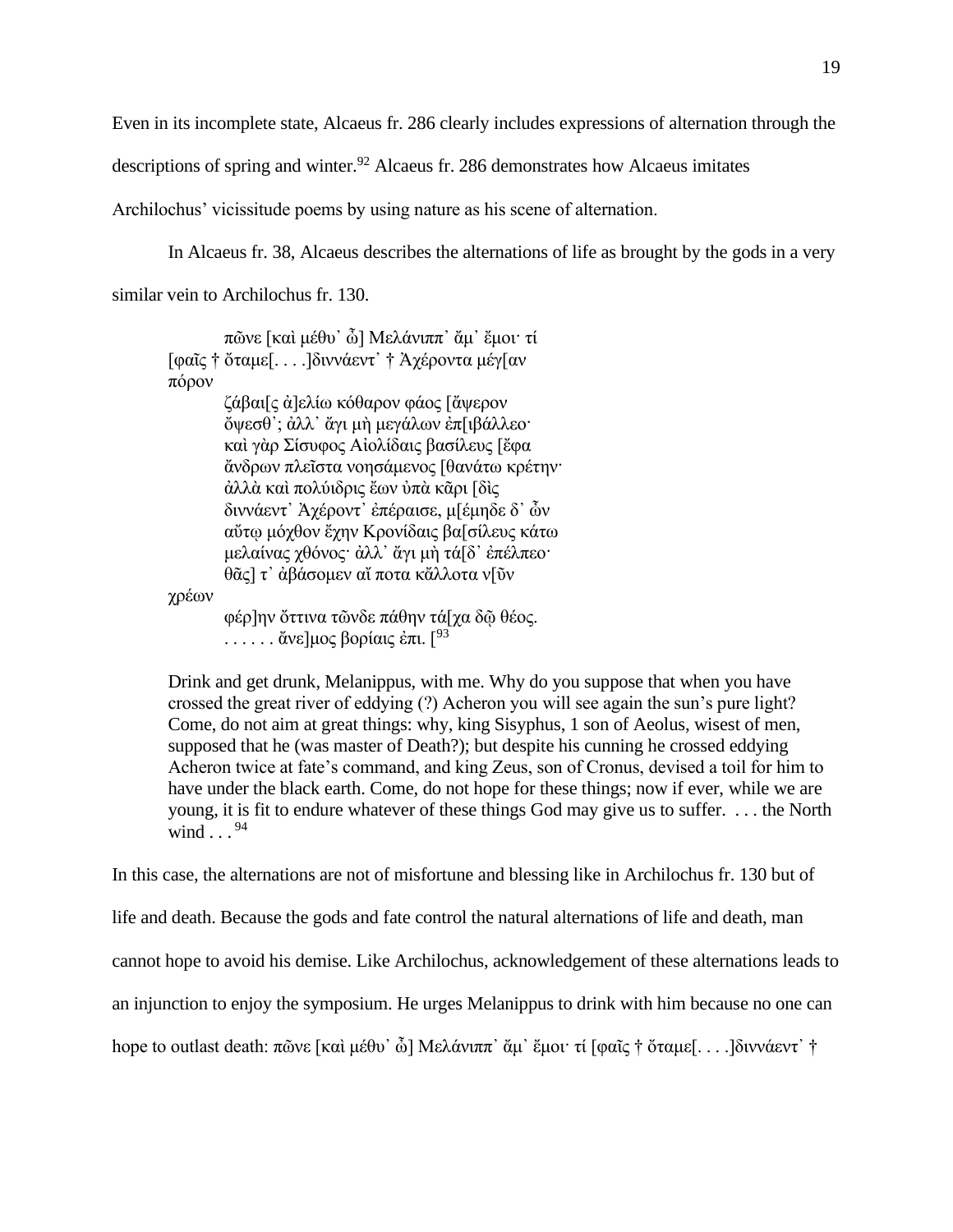Ἀχέροντα μέγ[αν πόρον ζάβαι[ς ἀ]ελίω κόθαρον φάος [ἄψερον ὄψεσθ. Since man cannot be immortal, he should accept his natural limitations and enjoy the symposium.

Horace imitates the Greek lyric poets by using the alternations of nature as the basis for his moral injunctions. Like Archilochus and Alcaeus, he progresses from examples of life's vicissitude to an awareness of man's powerlessness to an injunction to enjoy the present and the time the gods have given.

Given that 1.9 heavily imitates several Greek lyric poems in both meter and content, such as Alcaeus fr. 338 and Archilochus fr. 130, it may be helpful to address *Carm*. 1.9 in its entirety, demonstrating how Horace imitates the structure of consolation poetry – the expression of vicissitude and injunction.

*Carm*. 1.9

Vides ut alta stet nive candidum Soracte, nec iam sustineant onus silvae laborantes, geluque flumina constiterint acuto?

dissolve frigus ligna super foco large reponens atque benignius deprome quadrimum Sabina, o Thaliarche, merum diota:

permitte divis cetera, qui simul stravere ventos aequore fervido deproeliantis, nec cupressi nec veteres agitantur orni.

quid sit futurum cras fuge quaerere et quem Fors dierum cumque dabit lucro appone, nec dulcis amores sperne puer neque tu choreas,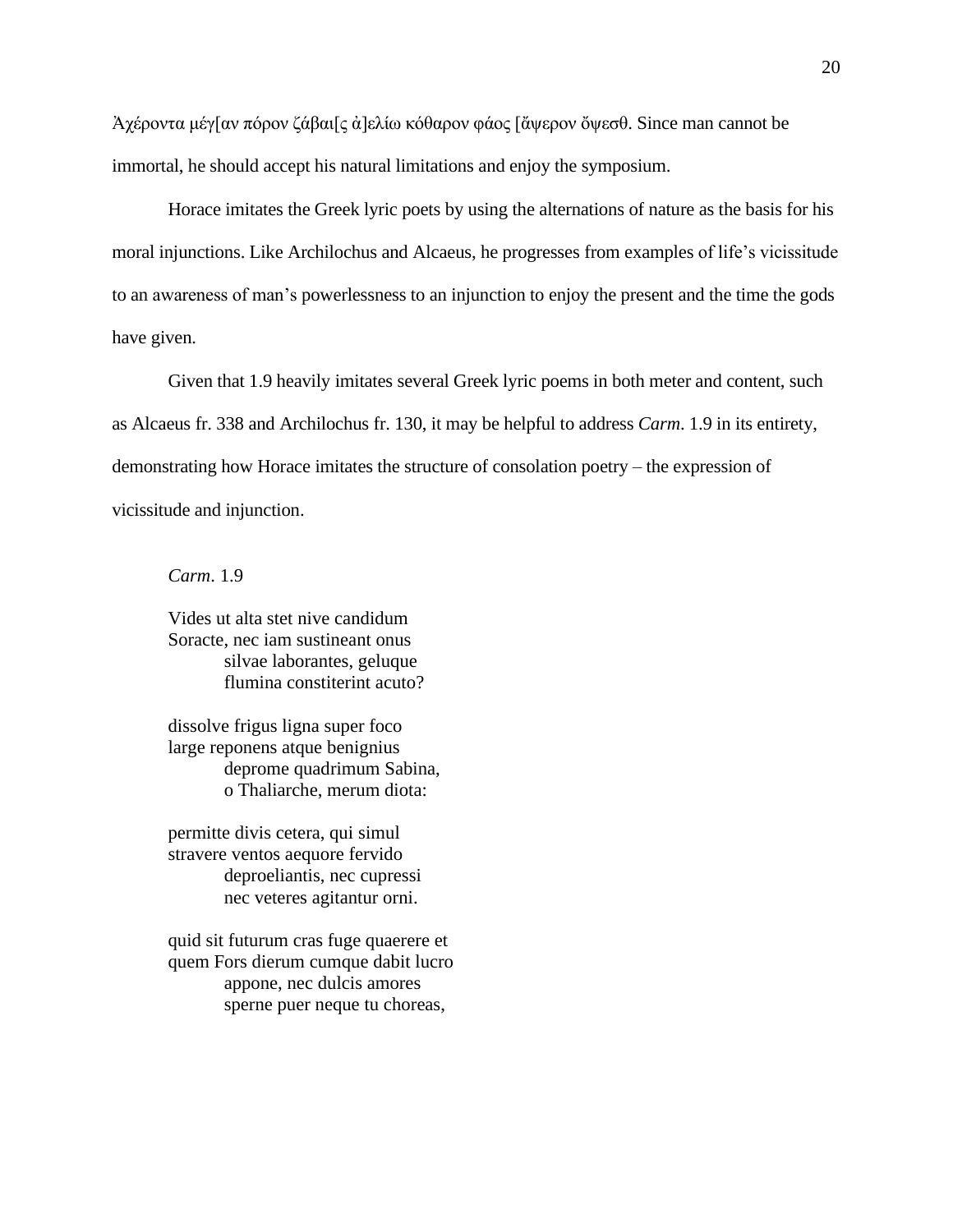donec virenti canities abest morosa. Nunc et Campus et areae lenesque sub noctem susurri composita repetantur hora,

nunc et latentis proditor intimo gratus puellae risus ab angulo pignusque dereptum lacertis aut digito male pertinaci.<sup>95</sup>

Do you see how Soracte stands white with piled up snow, and the trees working do not now hold back the burden, and rivers remain fixed with sharp frost? Melt the cold placing wood above the bountiful fireplace and more generously let down the pure four-year-old Sabine wine from the jar O Thaliarchus. Entrust other things to the gods, who once have scattered the battling winds on the fiery sea, neither cypress wood nor old ash trees are shaken.

What may be about to come tomorrow flee to seek and whatever of days Fortune will give appoint as profit, as a boy neither reject sweet loves nor dances, as long as capricious white hair is absent from green [youth]. Now let both the Campus and the smooth spaces be sought again at night on the agreed upon hour. And now the traitor, the pleasing laughter of the concealed girl, arises from the corner and the symbol having been pulled off the arms or mischievously pulled from the obstinate finger.

*Alcaeus*, fr. 338

ὔει μὲν ὀ Ζεῦς, ἐκ δ᾿ ὀράνω μέγας χείμων, πεπάγαισιν δ᾿ ὐδάτων ῤόαι < ἔνθεν >  $\langle$   $>$ κάββαλλε τὸν χείμων', ἐπὶ μὲν τίθεις πῦρ, ἐν δὲ κέρναις οἶνον ἀφειδέως μέλιχρον, αὐτὰρ ἀμφὶ κόραᾳ μόλθακον άμφι<βάλων> γνόφαλλον<sup>96</sup>

Zeus sends rain, a great storm comes from the heavens, running waters are frozen solid . thence  $\ldots$  Down with the storm! Stoke up the fire, mix the honeysweet wine unsparingly, and put a soft fillet round your brows.  $97$ 

Horace heavily imitates Alcaeus fr. 338 in *Carm*. 1.9; he writes in Alcaic strophe and follows the

exact same consolation structure. Both poems begin with an alternation scene and an

acknowledgment of the god's control over these variations. The first stanza directly imitates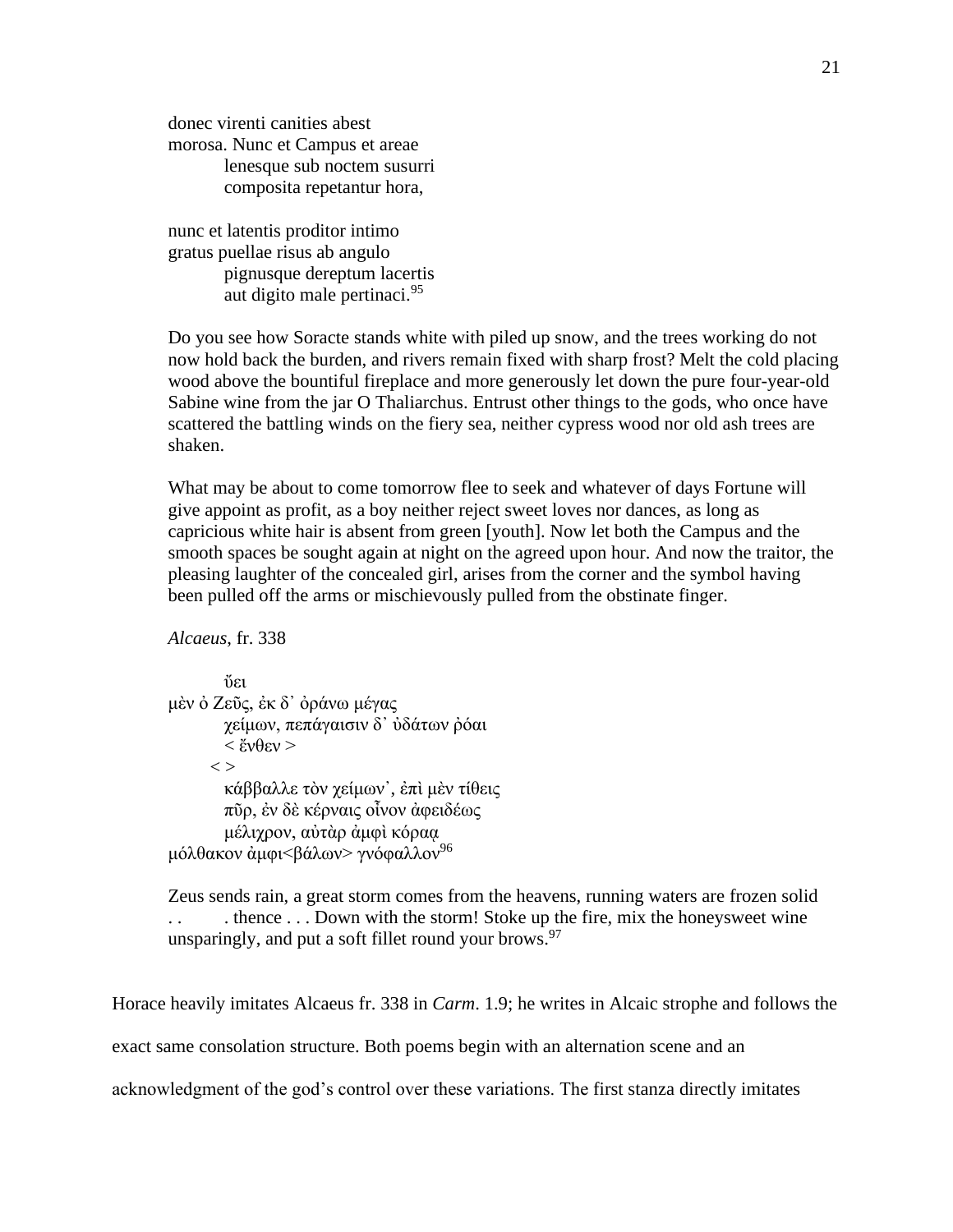Alcaeus fr. 338.<sup>98</sup> He begins with a scene of nature, the change of winter into spring, *vides ut alta stet nive candidum/ Soracte, nec iam sustineant onus/ silvae laborantes, geluque/ flumina constiterint acuto*? ("Do you see how Soracte stands white with piled up snow, and the trees working do not now hold back the burden, and rivers remain fixed with sharp frost?" $)^{99}$  which resembles ὖει μὲν ὀ Ζεῦς, ἐκ δ' ὀράνω μέγας/ χείμων, πεπάγαισιν δ' ὐδάτων ῥόαι ("Zeus sends rain, a great storm comes from the heavens, running waters are frozen solid.")<sup>100</sup> He then demonstrates how these alternations are controlled by the gods: *permitte divis cetera, qui simul/ stravere ventos aequore fervido/ deproeliantis* ("entrust other things to the gods, who once have scattered the battling winds on the fiery sea, neither cypress wood nor old ash trees are shaken.")<sup>101</sup>

The second stanza of *Carm.* 1.9 continues to imitate Alcaeus fr. 338.<sup>102</sup> Here Alcaeus in fr. 338 and Horace in *Carm*. 1.9 follow the same progression as Archilochus. Acknowledgment of these alternations, *vides ut alta stet nive candidum Soracte*, and the realization of man's powerlessness to control them as seen in the first stanza now becomes the basis of the injunction to enjoy the symposium.<sup>103</sup> Since man is subject to life's vicissitude, he should drink wine while he can: *atque benignius/ deprome quadrimum Sabina,/ o Thaliarche, merum diota* ("and more generously let down the pure four year old Sabine wine from the jar O Thaliarchus") and not worry about the length of his life.<sup>104</sup> Horace tells Thaliarchus not to concern himself with how many days he has left, *quid sit futurum cras fuge quaerere et/ quem Fors dierum cumque dabit lucro* ("What may be about to come tomorrow flee to seek and whatever of days Fortune will give appoint as profit, as a boy neither reject sweet loves nor dances") whereas Alcaeus in fr. 338 tells his reader to mix and drink the wine, ἐν δὲ κέρναις οἶνον ἀφειδέως/ μέλιχρον, αὐτὰρ ἀμφὶ κόραᾳ/ μόλθακον ἀμφι<βάλων> γνόφαλλον ("mix the honeysweet wine unsparingly, and put a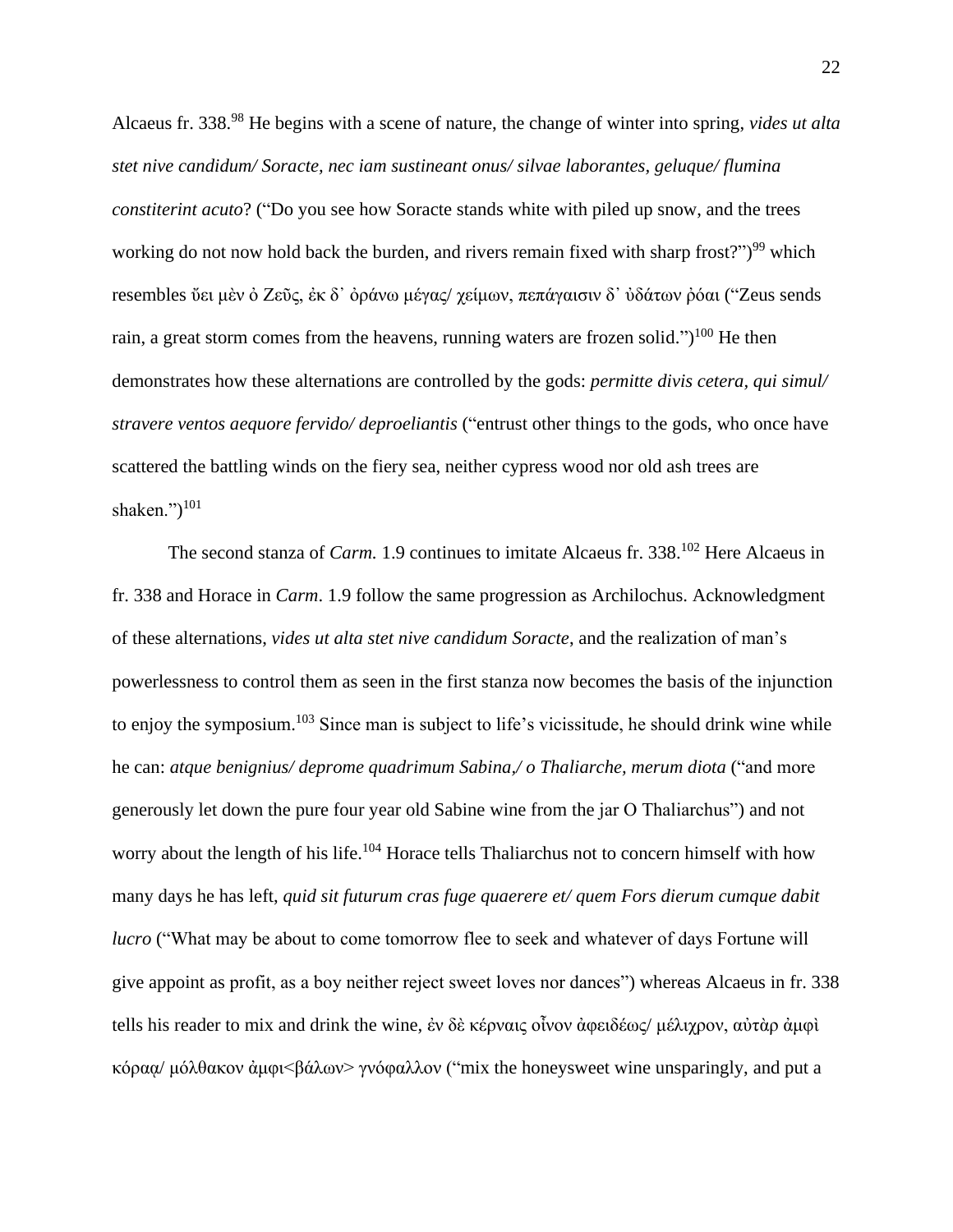soft fillet round your brows.")<sup>105</sup> Both Alcaeus fr. 338 and *Carm*. 1.9 share the same general encouragement: since the variations of life are short and outside man's control, he should drink wine to help lighten his troubles.

#### **Section V: Distinctions between Horace and Greek Lyric**

#### *Part I: Addition of Roman Elements*

There are numerous commonalities between Horace's *carpe diem* poems and the consolation poems of the Greek lyric poets. Although these poems used the same literary structure, Horace differed from his Greek models by adding Roman elements to his poems and varying the tones of his poetic narrators.

As previously demonstrated, *Carm*. 1.9 heavily imitates Alcaeus fr. 338 in its structure and themes; however, it also shows Horace's originality. Horace diverges from his model at points by including Roman geographical and cultures features. Thus, he does not merely transpose Greek sentiments, ideas, imagery, and themes into Latin but transforms and adapts his descriptions to fit the Roman landscape.<sup>106</sup> For example, Mount Soracte is located in Italy, not Greece. Scholars have given much attention to the fact that this mountain was not visible from Rome, but, as R.G. M. Nisbet and Margaret Hubbard point out, Horace was not focused on creating a completely accurate physiographic representation of the region so much as he was giving "local colour to a Greek theme."<sup>107</sup> In stanza two, Horace specifies the wine he is drinking is Italian in origin, specifically Sabine.<sup>108</sup> In her article "Wine and a Trial of Character in Horace's Poems," Anne Lill notes that as a sympotic poet Horace often varied the wines he used in his poetry and imbued them with "their own emotionally distinctive characteristics."<sup>109</sup> Sabine wine is valuable to Horace because though other wines like Caecubum or Falernian are of better quality, Sabine wine could be found on Horace's own farm. Horace's literary persona drinks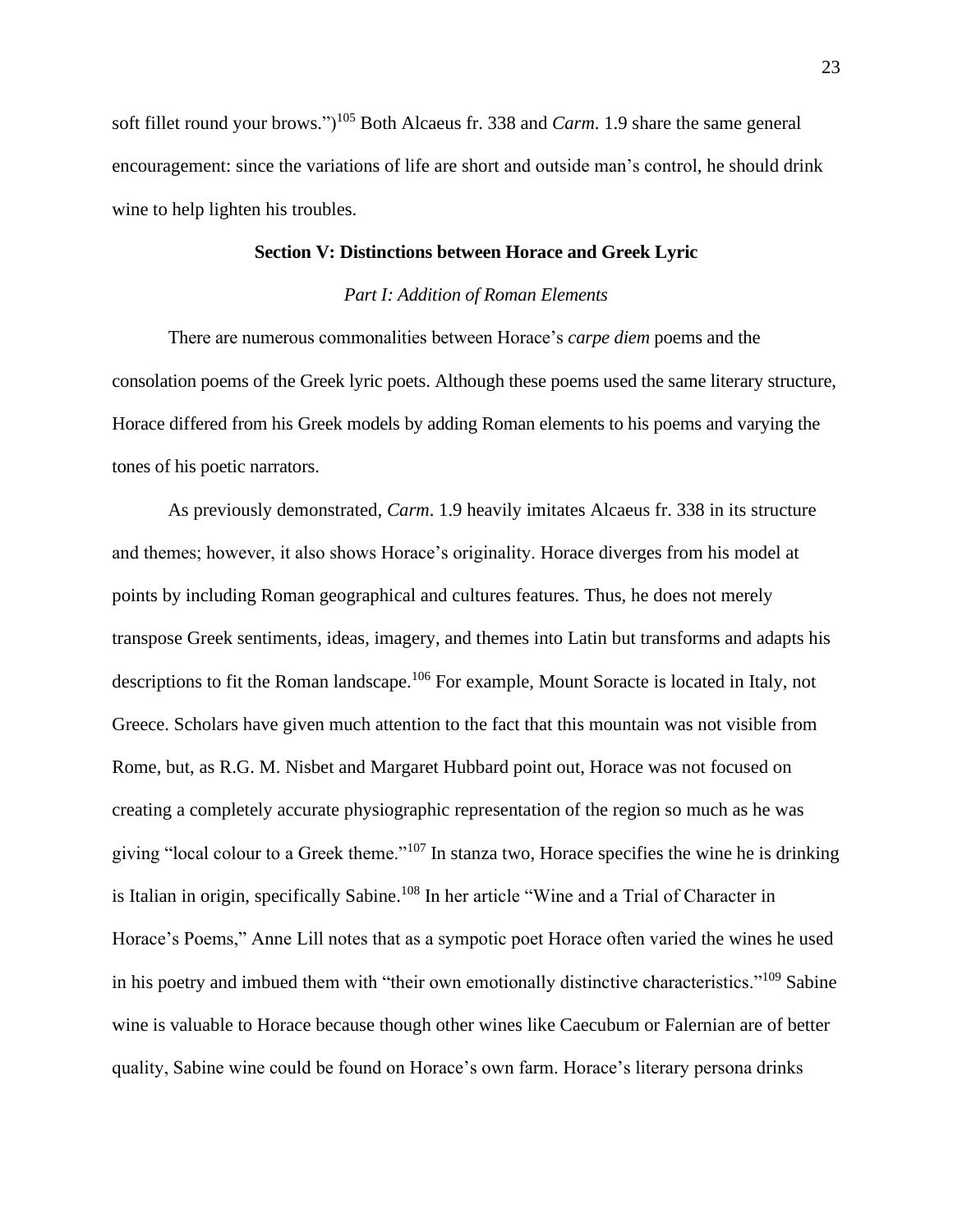Sabine wine with Maecenas, and thus this kind of wine contains warm, friendly, and intimate connotations.<sup>110</sup> The name Thaliarchus is likely also a Horatian addition since Horace tended not to borrow Greek names very often in his poetry. $111$ 

Horace also distinguishes himself from Alcaeus by providing specifically Roman advice on how man should respond to the knowledge that life is fleeting. Horace encourages man to respond to the reality of death by pursuing love while he is still young: *nec dulcis amores/ sperne puer neque tu choreas,/ donec virenti canities abest/ morosa* ("as a boy neither reject sweet loves nor dances, as long as capricious white hair is absent from green [youth].")<sup>112</sup> Although love was a common theme in Greek lyric, the following description of a man pursuing a young girl in lines 18-24 is not indicative of Greek lyric poetry, as Pasquali argues in the *Orazio Lirico*. <sup>113</sup> The object of love is not a prostitute but a regular girl.<sup>114</sup> With the exception of Sparta, women in the ancient Greek world had limited freedom, both sexually and in their ability to move outside the home. Furthermore, the girl's lighthearted attitude toward her lover's advances strongly suggest that she is not a prostitute. The girl Horace presents in *Carm*. 1.9 appears to be inexperience, shy, and playful. She hides in a corner until her giggles give her away, and then she gives him a symbol of her affection: *nunc et latentis proditor intimo/ gratus puellae risus ab angulo/ pignusque dereptum lacertis/ aut digito male pertinaci* ("and now the traitor, the pleasing laughter of the concealed girl, arises from the corner and the symbol having been pulled off the arms or mischeviously pulled from the obstinate finger.")<sup>115</sup> This reaction is hardly characteristic of an experienced prostitute. Nisbet and Hubbard agree with Pasquali's assessment saying,

The attitude to love, or at least the literary expression of it, is not found before Middle Comedy: Alcaeus would not have written about romantic assignations in public places with flirtatious girls who are neither secluded maidens nor coarse prostitutes. The scene is urban, and specifically Roman.<sup>116</sup>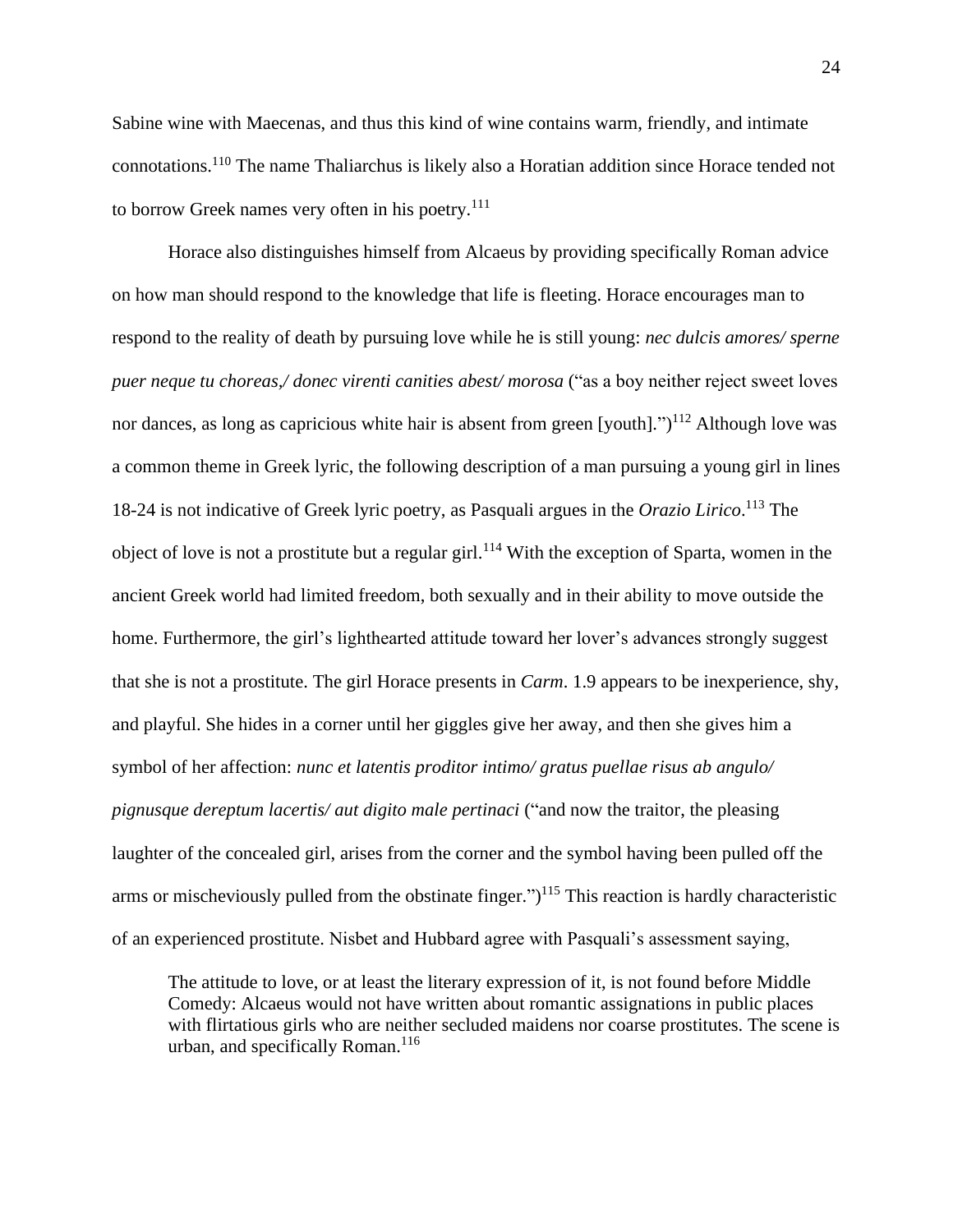Horace's description of the type of assignation is inconsistent with ideals of love shown during the period of Greek lyric and thus cannot be drawn from these poets. In this way, Horace adds original elements to the poem.

#### *Part II: Tonal Differences*

The most significant distinction between Horace and the Greek lyric poets is the difference in tone. The Greek lyric poets created narrators that present either a spirit of equanimity towards death or despair over aging and death's realities. The former view is presented by the personas in Archilochan and Alcaean lyric poetry. Moderation was a key philosophical idea in the Greek world, and the Greek lyric speaker often advocated for accepting life's circumstances as they were, without despair or hoping for relief. As demonstrated previously, in fr. 128 the Archilochan speaker tells his reader that awareness of the harshness of life's vicissitudes should inspire moderation.<sup>117</sup> This attitude is also demonstrated in Alcaeus fr. 38. According to the Alcaean speaker, man should not hope to live a second time because even the clever king Sisyphus was unable to avoid death. In the midst of this depressing reality, he must cut back hope of immortality.<sup>118</sup>

Occasionally, the speakers of the poems provided opportunities for hope. Archilochus fr. 130 is one of the darkest consolation poems, but even it offers an avenue for hope, slim as it is. In fr. 130, Archilochus describes how man's fortunes can change in a moment from safety to misery or vice versa. Man's fortunes may be miserable now, but who knows when the gods may intervene and change his fate? Thus, the speaker of Archilochus fr. 130 advocates for an attitude of acceptance and perhaps even a little hope that circumstances could change: "τοῖς θεοῖς †τ᾿ εἰθεῖάπαντα."<sup>119</sup> In contrast to these speakers, Sappho's personas primarily exhibit an attitude of despair towards death and the aging process. As demonstrated previously, the Sapphic speaker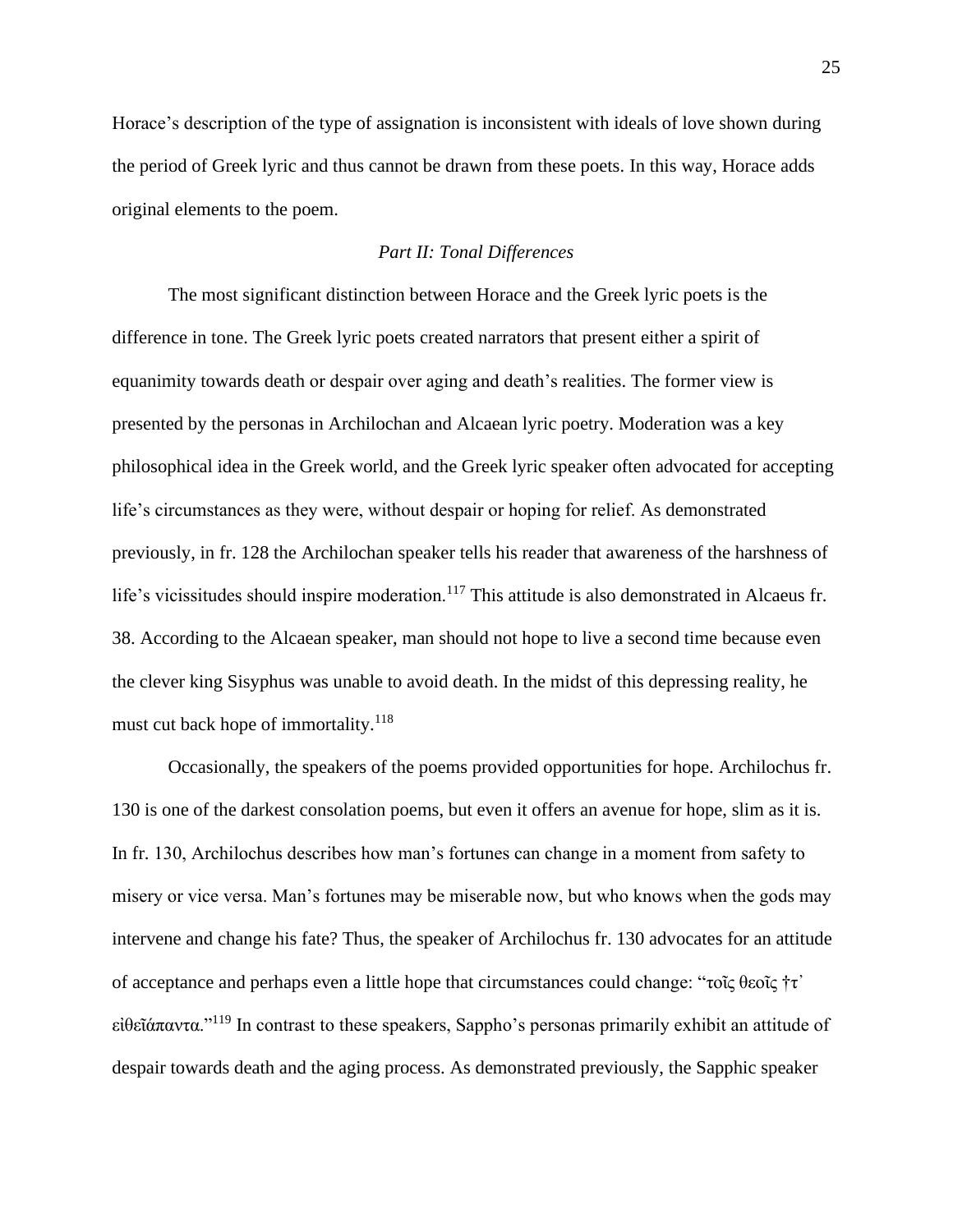inveighs against the reality of aging and death, as seen through frs. 201 and 58. Horatian imitation of Sapphic methods of consolation against this despair will be expounded upon in the following section.

Horace differs from the Greek lyric poets in that his poetic narrators vary their tones. Sometimes his narrators encourage accepting the realities of life's vicissitude with equanimity while other times they speak from a position of despair. Like Archilochus and Alcaeus, the Horatian speaker often advocates for moderation, accepting man's limits without excess emotion. <sup>120</sup> For example, the speaker's argument in *Carm*. 2.10 is remarkably similar to Archilochus fr. 130.

Rectius vives, Licini, neque altum semper urgendo neque, dum procellas cautus horrescis, nimium premendo litus iniquum. auream quisquis mediocritatem diligit, tutus caret obsoleti sordibus tecti, caret invidenda sobrius aula. saepius ventis agitatur ingens pinus et celsae graviore casu decidunt turres feriuntque summos fulgura montis. sperat infestis, metuit secundis alteram sortem bene praeparatum pectus. informis hiemes reducit Iuppiter, idem summovet. non, si male nunc, et olim sic erit: quondam cithara tacentem suscitat Musam neque semper arcum tendit Apollo.<sup>121</sup>

You will live rightly, Licinius, neither by always pursuing the deep sea nor, while you cautious tremble at storms, by pursuing the disadvantageous [thing]. Whoever favors golden moderation, safely lacks the meanness of a worn-out roof, sensibly lacks the enviable hall. The ship is more often agitated by winds and they bring tall palaces to an end by more painful chance and lightning carries off high mountains. The heart well prepared hopes for hostile things, fears another lot from the next. Juppiter brings back horrible winters, he wards off the same, if now it is bad, and so it will not be as follows in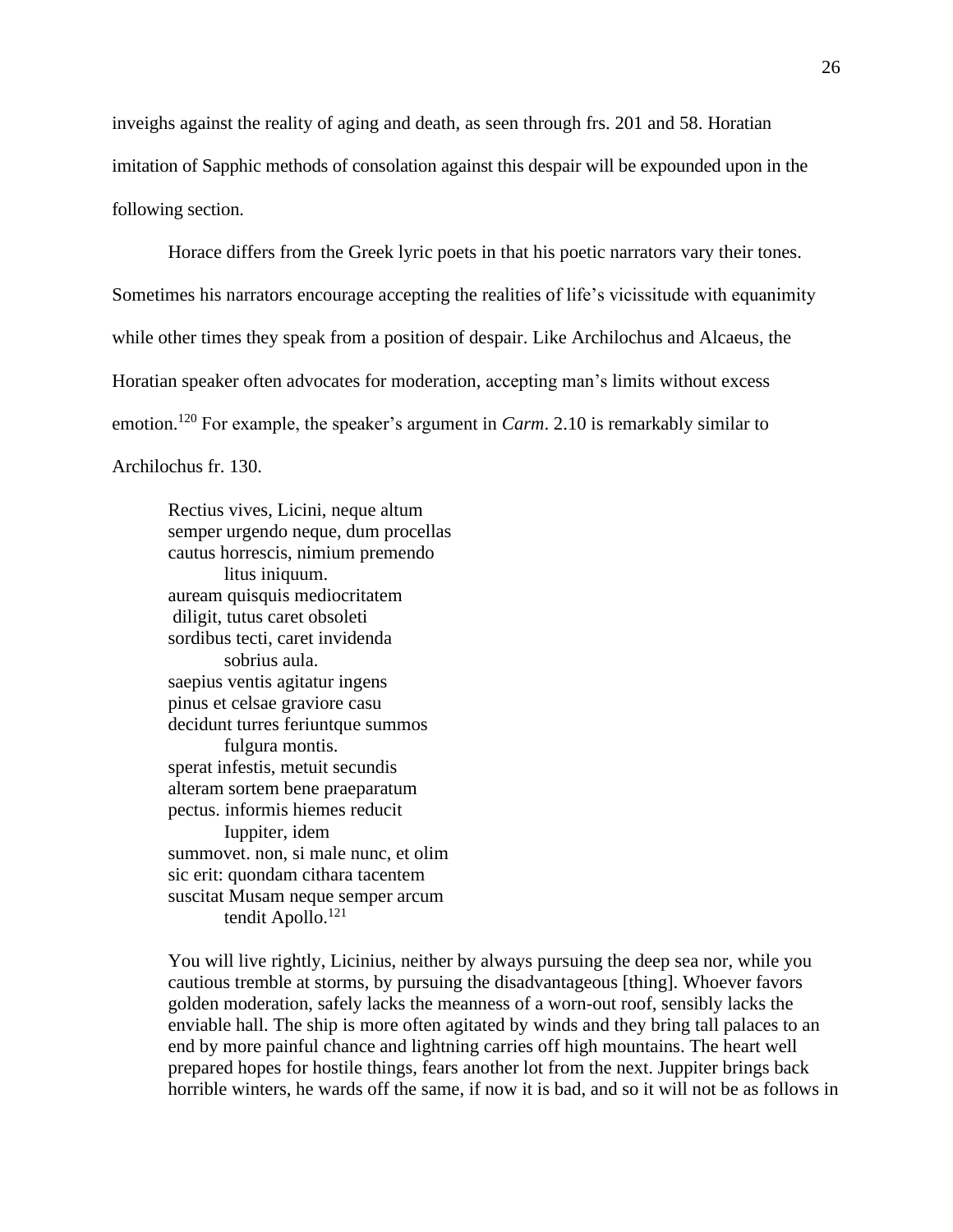the future: once the lyre rouses the silent Muse nor does Apollo always draw the bow. Appear courageous and brave in poor matters; you will diminish the sails more wisely with second wind than too inflamed with passion.

*Carm*. 2.10 contains all the characteristics of the consolation type. The poem contains several

expressions of vicissitude scattered throughout the poem: the alternations of the weather (lines 9- 12), the removal and restoration of winter (lines 15-17), and the changes between good fortune and bad (lines 13-15). The Horatian speaker tells Licinius that if he is wise, he will accept man's limitations as demonstrated by the alternations of life and moderate his emotions appropriately.<sup>122</sup> This injunction clearly echoes Archilochus' advice in fr. 130: γίνωσκε δ' οἶος ρυσμὸς ἀνθρώπους ἔχει.<sup>123</sup> Like Archilochus fr. 130, there is the slight hope that life's alternations might change favorably for Licinius, which is particularly emphasized in lines 17- 20: *non, si male nunc, et olim/ sic erit: quondam cithara tacentem/ suscitat Musam neque semper arcum/ tendit Apollo*.

However, Horace differs from the Greek lyric poets in that his narrators sometimes speak from a position of despair. *Carm*. 1.11 exemplifies the overall darker tone of Horace's *carpe diem* poetry.

Tu ne quaesieris, scire nefas, quem mihi, quem tibi finem di dederint, Leuconoe, nec Babylonios temptaris numeros. ut melius, quidquid erit, pati, seu pluris hiemes seu tribuit Iuppiter ultimam, quae nunc oppositis debilitat pumicibus mare Tyrrhenum! sapias, vina liques, et spatio brevi Spem longam reseces. Dum loquimur, fugerit invida aetas: carpe diem, quam minimum credula postero.<sup>124</sup>

Don't seek, to know is sin, what boundary for me, what boundary for you, the gods have given, Leuconoe, nor test the Babylonian numbers. Since it is better to endure whatever will be, whether more winters or the last Juppiter attributes, which now the Tyrrhenian sea weakens with opposing pumice stone. So, be wise, pour the wine, and for a brief time cut back a long hope. While we are speaking, a grudging age has fled: harvest the day, trusting as little to the future.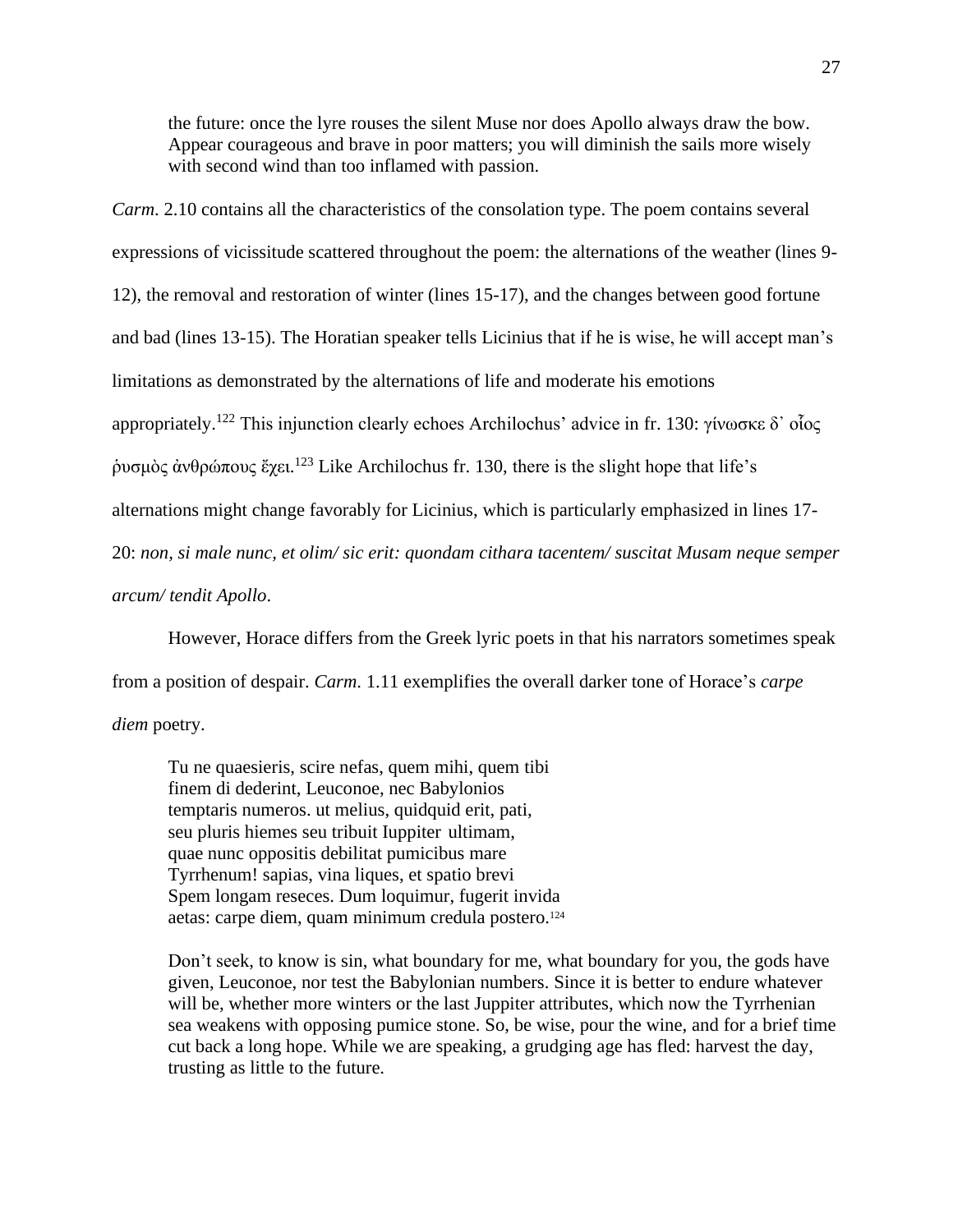The elongated nature scene highlights the harsh reality of life's alternations. In his article "Horace's Carpe Diem," R.E. Grimm argues the scene of the sea and the rocks is violent. The "juxtaposition of oppositis with debilitat" depicts the sea and rocks not as peacefully co-existing elements but as enemy "combatants."<sup>125</sup> Both nature elements are fighting against one another, draining themselves, yet still mutually trying to destroy the other: the "sea [hurls itself] against the very rocks which both blunt the waves and in turn are blunted by them."<sup>126</sup> In other poems, Leuconoe's only consolation is the destructive sea and stone: "hiems quae nunc oppositis debilitat pumicibus mare Tyrrhenum: this is their comfort."<sup>127</sup> This scene sets a tone of "hostility" and violence which continues to color the rest of the poem.<sup>128</sup>

*Carm*. 1.11 also contains the typical reference to the seasons, in this case winter: *seu pluris hiemes seu tribuit Iuppiter ultimam.*<sup>129</sup> Here Horace mixes the "cyclical" and "rectilinear" in the same sentence.<sup>130</sup> *Pluris* indicates the "cyclical model," that seasons will end and return in an eternal sequence, while *ultimam* refers to the "rectilinear model," man's lifetime that will come to an end with no regeneration.<sup>131</sup> The mixing of these two components again demonstrates the contrast between nature's eternality and man's limits. Both of these natural phenomena and the length of Leuconoe's life are assigned by almighty Juppiter.<sup>132</sup> Unfortunately for Leuconoe, the detached connotations of *tribuit* indicate that Juppiter stands as a "dispassionate" deity. He may command the forces of nature and the length of Leuconoe's life, but he cares little for the outcomes.<sup>133</sup> Leuconoe fights not only against the universe but time itself. In *Carm*. 1.11.7-8, even time itself is *invida* or jealous and does not want to give Leuconoe "days from his abundant store."<sup>134</sup> Since Leuconoe lives in such a wretched universe and is subject to the authority of such an uncaring deity, Horace encourages her not to count the days of her life or seek to know the future.<sup>135</sup>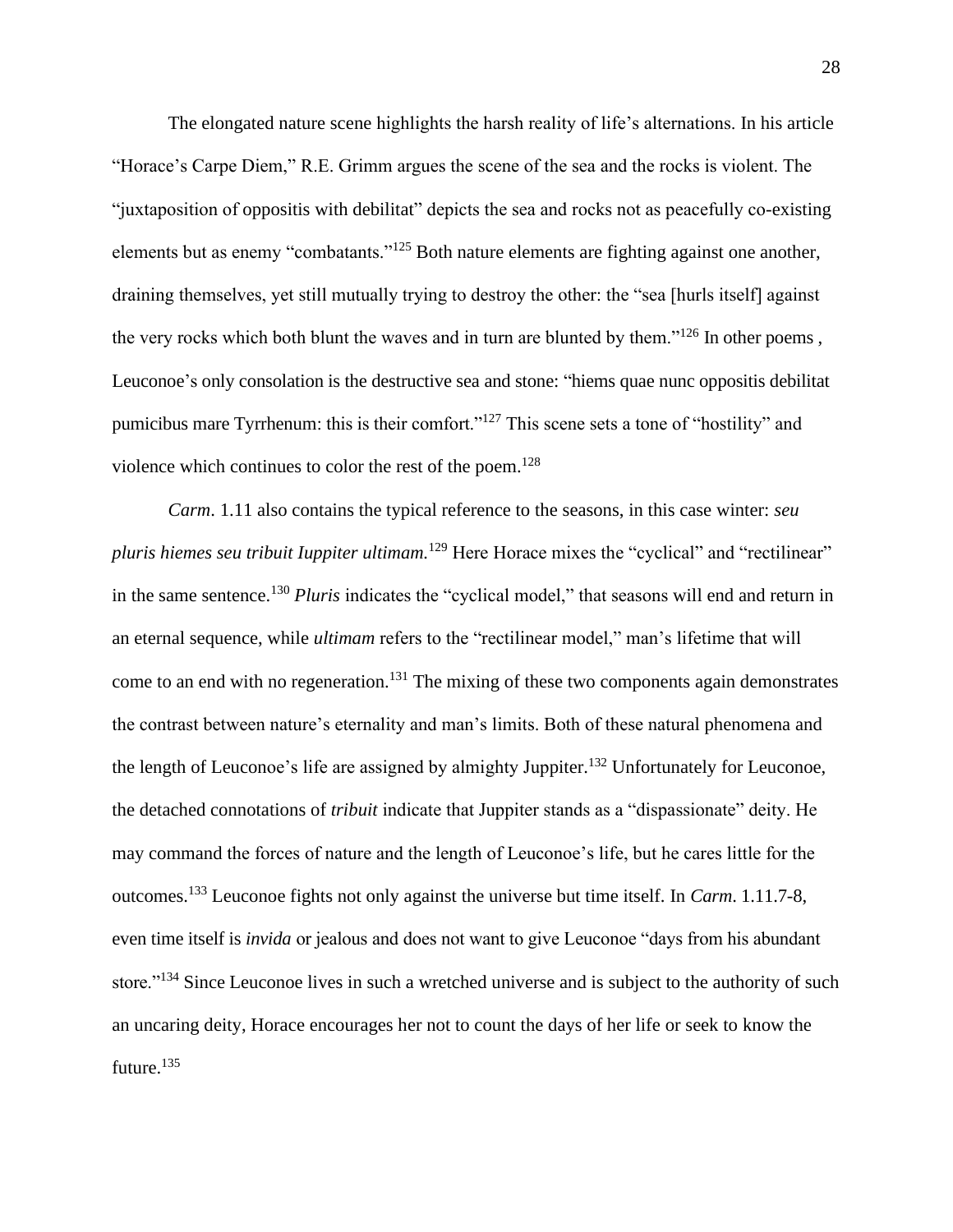This attitude of despair is highlighted most clearly in *Carm*. 4.7.

immortalia ne speres, monet annus et almum quae rapit hora diem; frigora mitescunt Zephyris, ver proterit aestas interitura simul pomifer Autumnus fruges effuderit, et mox bruma recurrit iners.<sup>136</sup>

Don't hope for immortality, the year and hour which seizes the nourishing day warns, the colds soften the west winds, summer crushes spring, summer about to cease once fruit bearing Autumn brings forth fruits, and soon the inactive winter returns.

The ode contains many of the typical *carpe diem* elements, including the scene of vicissitude (lines 1-6) and the injunction, *immortalia ne speres*. <sup>137</sup> Like *Carm*. 1.11, the elongated scene of vicissitude, containing two metaphors for nature instead of one, highlights the speaker's despair. The moon waxes and wanes while the seasons continue to cycle from cold to spring to summer to autumn, and back to winter. The "compressed cycle" of nature's changes, *frigora* . . . *ver . . . aetas* . . . *Autumnus* . . . *iners*, emphasizes the fleetingness of life, and Horace's choice of meter, varying long and short lines, reinforces this theme.<sup>138</sup> The continuous refrain of nature's eternality demonstrates the speaker's despair because it repeatedly echoes the immortality of nature which serves as a sharp contrast to the limits of his own life.<sup>139</sup>

This connection between nature and man's lifespan, which he previously left implied, is now directly and brutally stated: *damna tamen celeres reparant caelestia lunae: nos ubi decidimus quo pater Aeneas, quo Tullus dives et Ancus, pulvis et umbra sumus* ("nevertheless the quick moons renew the losses of the heavens: where we fall to where father Aeneas to where rich Tullus and Ancus [fell], we are dust and shadow."<sup>140</sup> While the moon can "die" and come back to life, man is not so fortunate; once he goes down to the Underworld he is not able to return. Thus, nature is a stark reminder of man's mortality because while the seasons and elements of nature arrive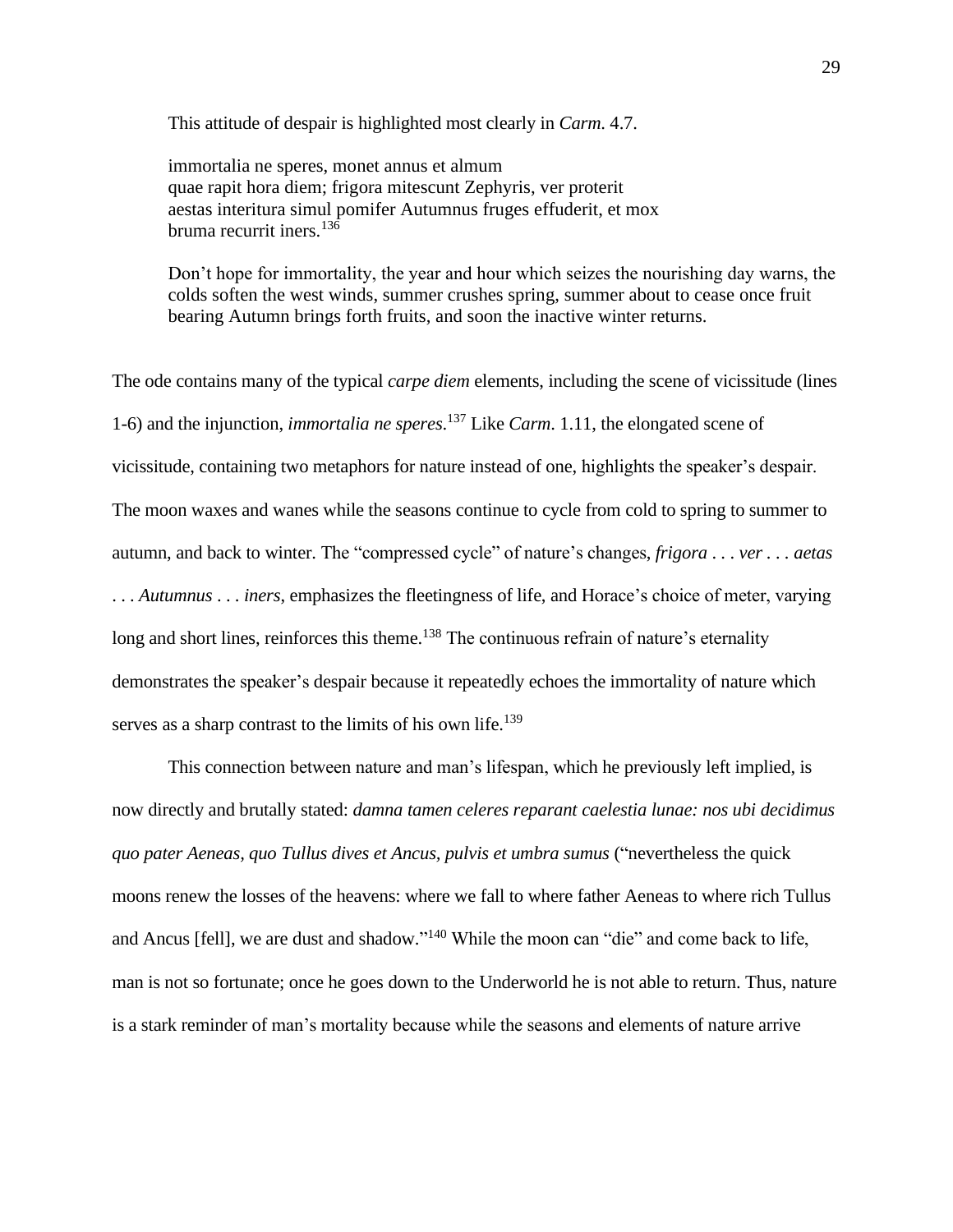and die in an infinite cycle, man is subject to a linear, limited lifespan.<sup>141</sup> This tone of despair continues throughout the *exempla* in lines 15 and 16; not even Ancus or Tullus, two heroes of the Roman world, could escape from death. The arguments from nature and *exempla* force Horace to conclude: *pulvis et umbra sumus*. <sup>142</sup> Man's death is inevitable, and the only fate awaiting him is an afterlife of shadowy nothingness.<sup>143</sup>

Horace differs from the Greek lyric poets because his narrators speak from both despair and hope while Archilochus and Alcaeus advocate for acceptance of death's reality. For this reason, Anne Lill argues that "Horace as the creator of the Roman sympotic tradition in poetry . . . did not resemble his Greek counterparts – his *convivium* is mixed with anxiety that is far from the simple joy of drinking wine and lovely amusements."<sup>144</sup> However, it is a mistake to conflate the attitude of despair and anxiety that some Horatian speakers demonstrate with the tone of the *Odes*  as a whole. The ultimate attitude of the Horatian speaker is not despair but hope.<sup>145</sup> In his article "Defining a Lyric Ethos: Archilochus lyricus and Horatian melos," Davis argues that Horace uses the tone of despair and anxiety in order to ultimately create an argument of hope. He states,

It is important to bear in mind that, in the larger lyric argument, the poets' representation of misfortune, however graphic, is the backdrop against which they draw explicit or implicit attention to the internal means available to mortals to surmount it. In sum, they offer a counsel, not of despair, but of hope. Thus the rhetorical function of the vicissitude motif in the context of lyric discourse is, at bottom, dialectical: it establishes a dark platform . . . for the disclosure of the antidote or solution—the uninhibited enjoyment of the here and now.<sup>146</sup>

By focusing on the reality of death, the Horatian speaker highlights man's ability to overcome seemingly insurmountable challenges. Though awareness of death's inevitability brings sorrow, it ultimately acts as a seasoning that makes "life and its goods more desirable."<sup>147</sup> The juxtaposition of hope and despair makes the consolations of life, wine, women, and song, all the more meaningful.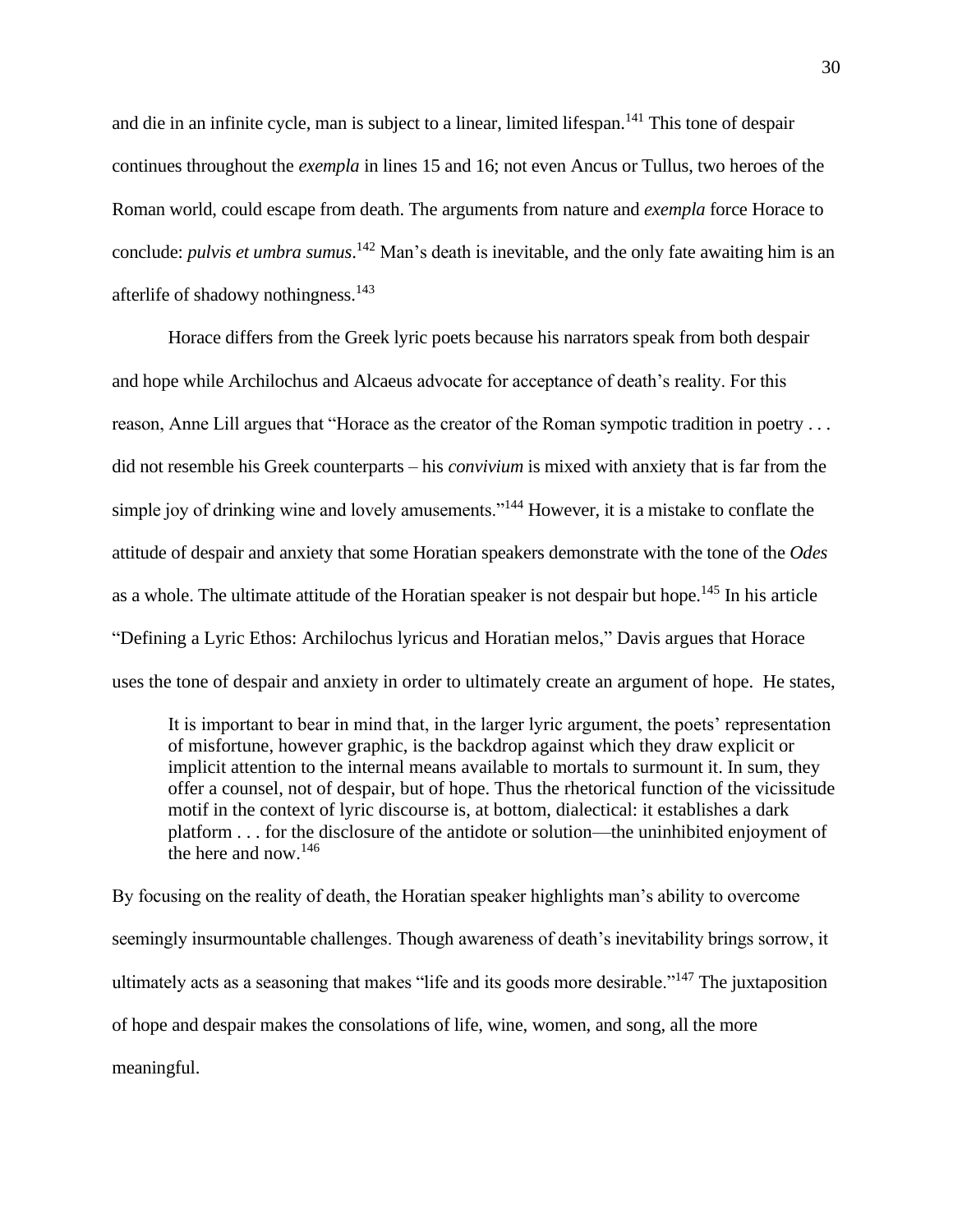In this way, even the darkest *carpe diem* poems contain a measure of hope. For example, in *Carm*. 1.11, though Leuconoe lives in a violent universe, though time itself is envious and fleeing away, *dum loquimur, fugerit invida aetas*, she can still harvest the day and enjoy the time she has been given. <sup>148</sup> Horace tells her, *sapias, vina liques, et spatio brevi spem longam reseces*, ("So, be wise, pour the wine, and for a brief time cut back a long hope.")<sup>149</sup> Through wine and the *convivium*, Leuconoe is able to enjoy the present day and make the knowledge of death's inevitability a little easier to bear.<sup>150</sup> In *Carm*. 4.7, the injunction is slightly more subtle but still present. The Horatian speaker encourages his reader to take advantage of the means of consolation within his grasp rather than leaving it to his heir (lines 19-20). Horace differed from his models by varying the tone of his speakers in order to show that despair is an inappropriate response to death. Enjoying the symposium becomes a method of asserting one's individuality in face of death.<sup>151</sup> The Horatian speaker urges his readers to enjoy wine, women, and song, which can all serve as a comfort against the reality of *pallida Mors*. <sup>152</sup> He encourages enjoying today because he realizes, as Bardon puts it, "aux banquets . . . sont . . . le meilleur moyen de chasser l'angoisse du temps." 153

For Horace, wine is the chief method to enjoy the present and temporarily forget about the ravages of time.<sup>154</sup> Since wine is such an important symbol for enjoying the present, Horace speaks quite harshly against those who leave life with wine undrunk (or wealth unused).<sup>155</sup> Those who store up wine are denying the reality of death because if they realized the harshness of death's reality, then they would put away greed and avarice and enjoy the present (and their wine).<sup>156</sup> For this reason, Horace calls the heir in *Carm*. 2.14 *dignior* because unlike his predecessor he has the wisdom to consume wine while he can.<sup>157</sup>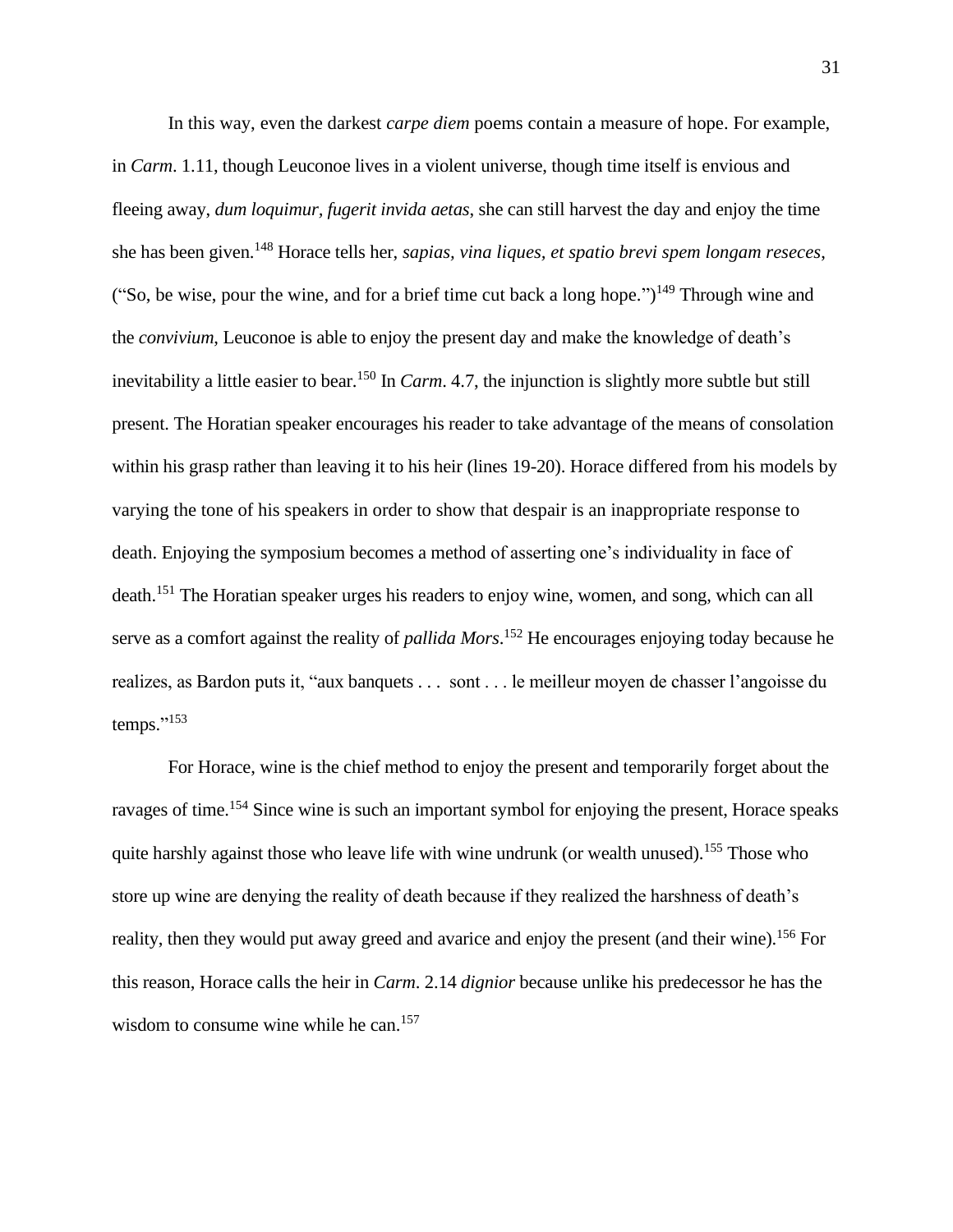#### **Section V: Horace's Poetic Consolation**

The speaker in the Horatian *Odes* ultimately found his consolation, not through wine or women, but through his poetry. The Greek lyric poets often talked about the consolation of poetry so this idea undoubtedly preceded Horace. In fr. 55, Sappho says

κατθάνοισα δὲ κείσῃ οὐδέ ποτα μναμοσύνα σέθεν ἔσσετ᾿ οὐδὲ πόθα εἰς ὔστερον· οὐ γὰρ πεδέχῃς βρόδωντὼν τὼν ἐκ Πιερίας, ἀλλ᾿ ἀφάνης κἀν Ἀίδα δόμῳ δόμῳφοιτάσῃς πεδ᾿ ἀμαύρων νεκύων ἐκπεποταμένα.<sup>158</sup>

But when you die you will lie there, and afterwards there will never be any recollection of you or any longing for you since you have no share in the roses of Pieria; unseen in the house of Hades also, flown from our midst, you will go to and fro among the shadowy corpses.<sup>159</sup>

Pieria is the location where the Muses were born so the "roses of Pieria" are likely poems.<sup>160</sup> The

other woman will die unknown because, unlike Sappho, she has no poetry or share in the Muses

that would cause her to be remembered. The implied lesson is that Sappho will be remembered

forever because she has written poetry and does have her share in the roses.<sup>161</sup> Thus, poetry is a

means to immortality.<sup>162</sup>

This theme is further developed by Sappho in fr. 58.

]υγοισα[ ] ] . [ . . ] . . [ ]ιδάχθην ]χυ θ΄.]οι[ . ]αλλ[ . . . . . . . ]ύταν ] .  $\chi$ θο.[.]ατί . [.....]εισα ]μένα ταν[ . . . . ώ]νυμόν σε ]νι θῆται στ[ύ]μα[τι] προκοψιν ]πων κάλα δῶρα παῖδες ]φιλάοιδον λιγύραν χελύνναν πά]ντα χρόα γῆρας ἤδη λεῦκαι δ᾿ ἐγένο]ντο τρίχες ἐκ μελαίναν ]αι, γόνα δ᾿ [ο]ὐ φέροισι ]ησθ᾿ ἴσα νεβρίοισιν ἀ]λλὰ τί κεν ποείην; ] οὐ δύνατον γένεσθαι ] βροδόπαχυν Αὔων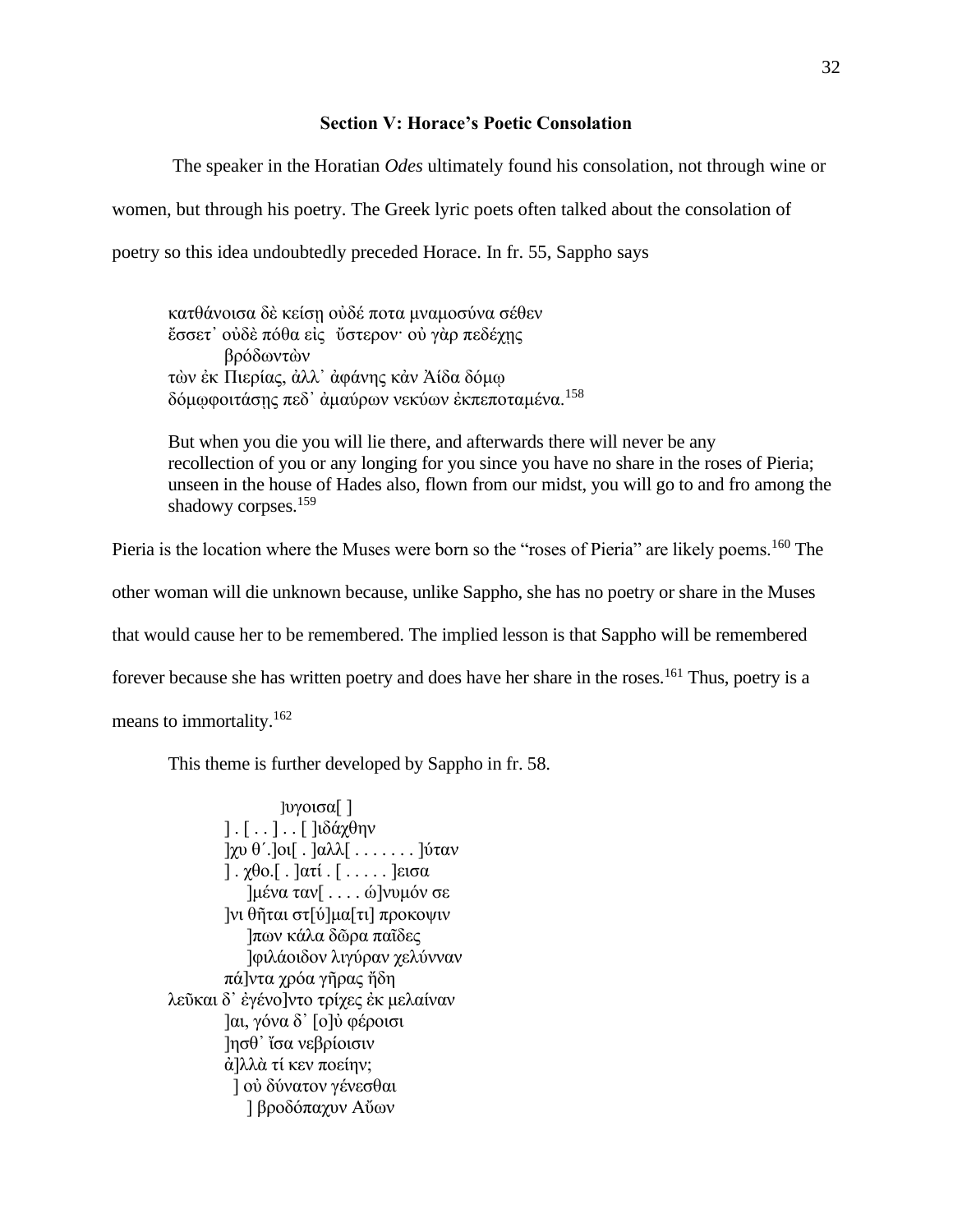ἔσ]χατα γᾶς φέροισα[ ]ον ὔμως ἔμαρψε[ ἀθαν]άταν ἄκοιτιν ]ιμέναν νομίσδει ]αις ὀπάσδοι ἔγω δὲ φίλημμ᾿ ἀβροσύναν, ]τοῦτο καί μοι τὸ λά[μπρον ἔρος τὠελίω καὶ τὸ κά]λον λέ[λ]ογχε.<sup>163</sup>

. . . (fleeing?) . . . (was bitten?) . . . (you of the many names?) . . . gives success to the mouth . . . fair gifts (of the deep-bosomed Muses?) . . . children . . . song-lover, (player) of clear-sounding lyres . . . old age already (withers?) all (my) 1 skin, and (my) hair (turned white) from black . . . (my) knees do not carry (me) . . . (to dance) like young fawns . . . but what could I do? . . . not possible to become (ageless?) . . . rosy-armed Dawn . . . carrying (to) the ends of the earth . . . yet (age) seized (him) . . . (immortal?) wife . . . thinks . . . might give . . . but I love delicacy . . . love has obtained for me the brightness and beauty of the sun.<sup>164</sup>

Sappho fr. 58 contains all the typical elements of a consolation poem: a) Sappho grieves aging and the ravages of time on her body, b) "then . . . resigned acceptance of the limitations of the mortal condition (7-8)," and c) acceptance of her limitations is "backed by self-consolation in the form of an exemplary myth."<sup>165</sup> The chorus of girls, the "young fawns," surrounding her provide a contrast between their youth and Sappho's aging body as well as a comparison between their beauty and the beauty of Sappho's poetry.<sup>166</sup> Sappho's own poetry becomes a form of selfconsolation, knowing that while she must die her poetry will last for eternity.<sup>167</sup> The extant lines may even have been followed by a reference to her music being sung in the Underworld as Horace writes about in *Carm*. 2.13.<sup>168</sup> Although Sappho mourns the aging process, her poetic persona finds consolation in the immortality of her poetry.

Like Sappho, Horace's poetic persona ultimately found consolation in the immortality of his poetry. In *Carm*. 2.20, Horace boldly states, *obibo nec Stygia cohibebor unda* ("I will not die, and I will not be restrained by the Stygian wave.")<sup>169</sup> At first glance, this claim seems outrageously contradictory because Horace has repeatedly inveighed against the inevitability of death for the last eleven poems on death.<sup>170</sup> However, he explains himself in lines 17-20;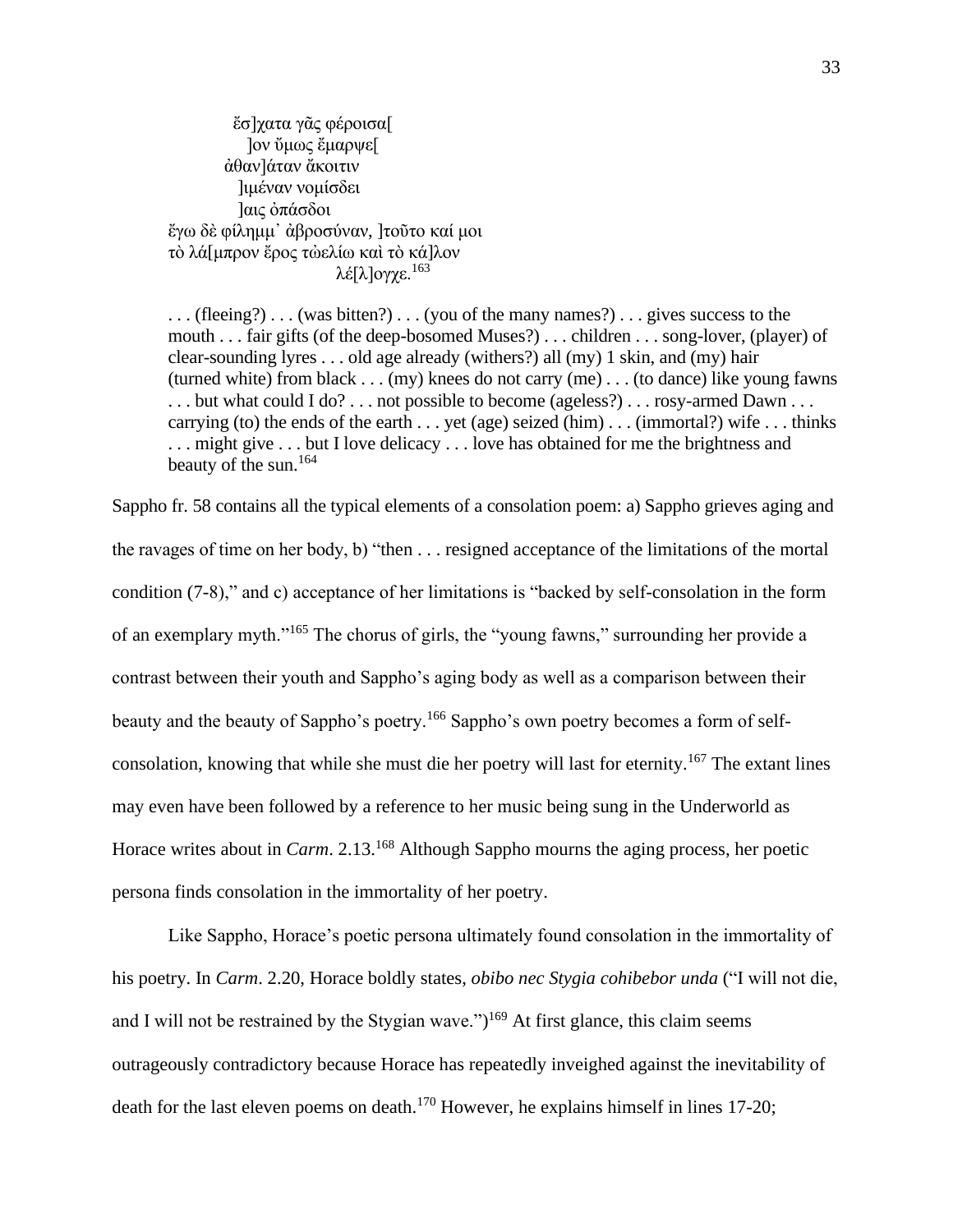everyone, even those from the very edges of the known world, will know Horace through *supervacuos honores* or "superfluous honors" compared to the honor of his poetry.<sup>171</sup> Thus, like Sappho, Horace can become immortal through his poetry, and in this sense he will not die. This idea is repeated in *Carm*. 3.30.6-8 where Horace states, *non omnis moriar, multaque pars mei vitabit Libitinam: usque ego postera crescam laude recens* ("I will not all die, and a large part of me will shun Libitina: continuously afterwards I will grow fresh with praise.")<sup>172</sup> The phrase *usque ego postera crescam laude recens* ("continuously afterwards I will grow fresh with praise") highlights the eternality of Horace's poetry.<sup>173</sup>

Through his poetry, Horace can mimic the ever-renewing cycles of nature even as his body is still subject to the limits of time. All other consolations, such as wine and women, can only comfort against death temporarily. Even the time available to enjoy these things is subject to the whims of the Fates, Juppiter, and the *invida aetas*. <sup>174</sup> While all other things can be snatched away, Horace's poetry provides an eternal consolation which cannot be destroyed. Thus, poetry is one means of consolation that can balance one's despair over death. As Garrison notes, "Concluding the second book of the Odes, with its recurrent themes of mortality and human limits, this ode strikes a contrasting note by asserting the poet's transcendence."<sup>175</sup> While the idea of poetry as a consolation is consistent with the Greek lyric poets, this attitude is markedly different from the rest of Horace's *carmina* in Books 1 and 2.

#### **Section VI: Conclusion**

Horace's consolation poetry was heavily influenced by the Greek lyric poets. This project specifically focused on the Lesbian poets, Sappho and Alcaeus, but a further avenue of research would be to examine Horace's *carpe diem* poems through other lenses of influence. Horace borrowed meters, themes, and structures from Sappho and Alcaeus and weaved these into his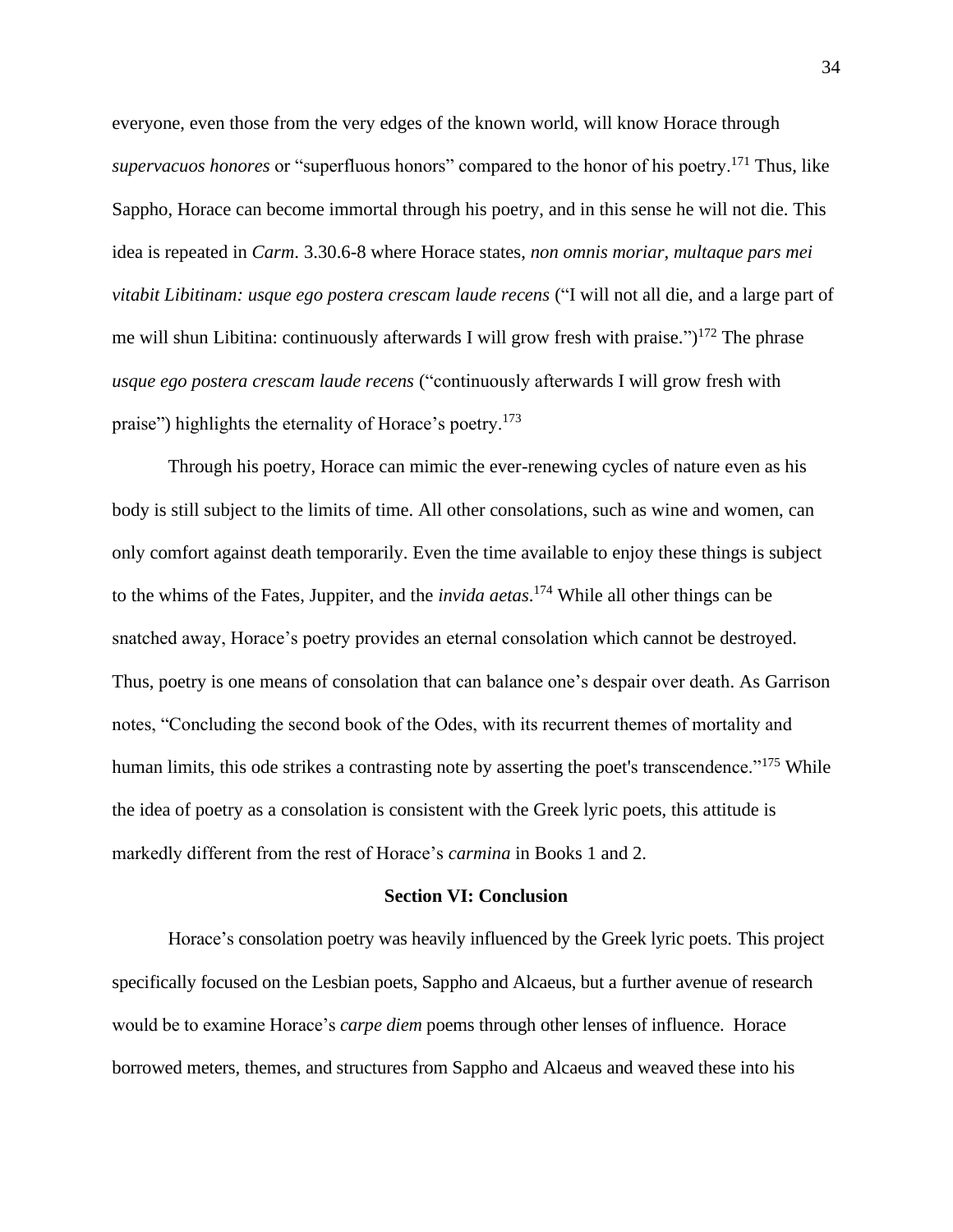*carpe diem* poems. However, he did not create a facsimile of these writings but transformed them into a uniquely Roman product. Horace's *carpe diem* poems differed from the broader category of consolation poetry because Horace varied his tone in order to highlight man's ability to overcome death and life's vicissitude through different modes of consolation, such as wine. Poetry was another method of consolation for Horace's poetic person because through poetry the Horatian speaker could hope to gain immortality and overcome the limitations of human existence.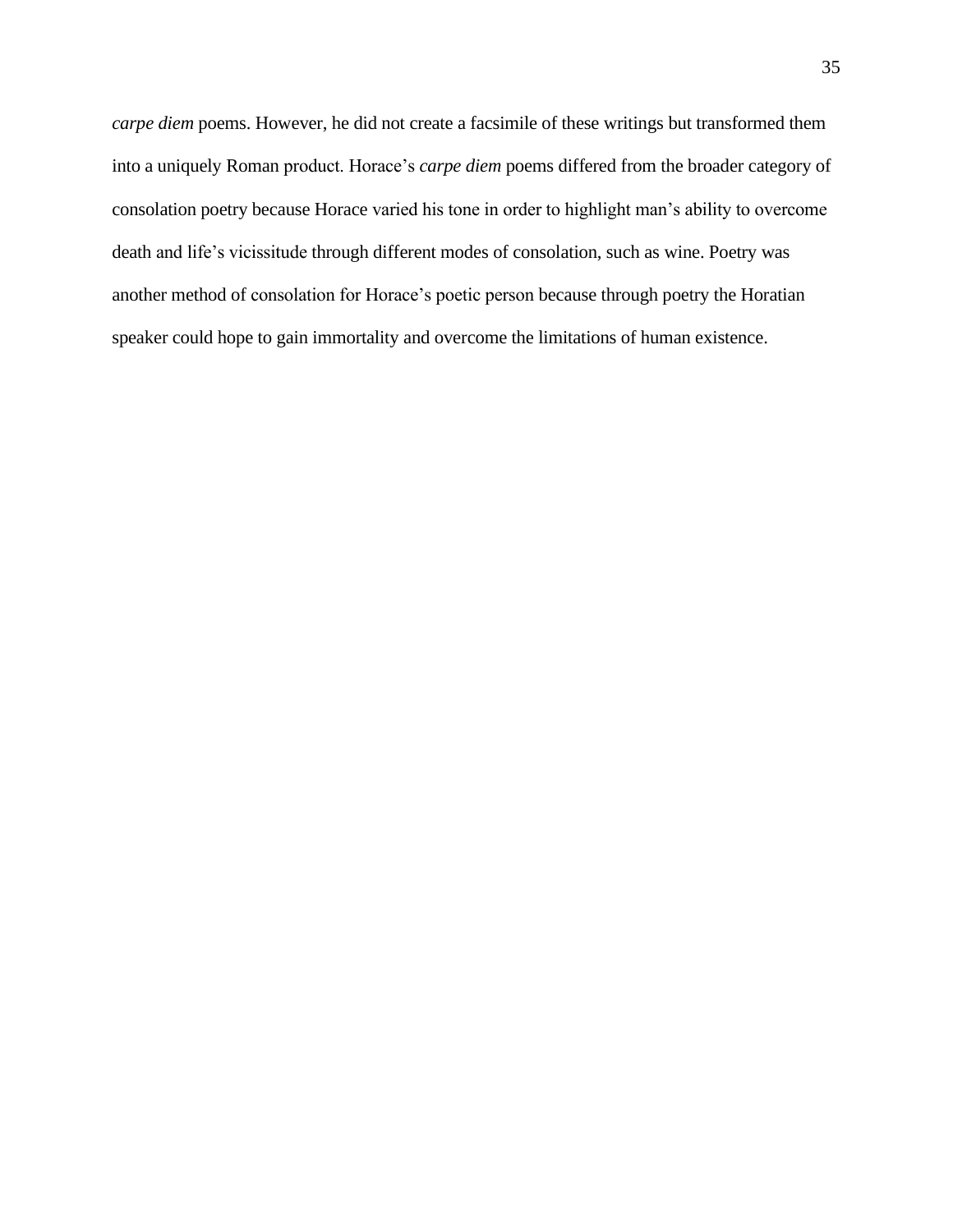#### Endnotes

<sup>2</sup> Garrison notes in his introduction how Horace followed this tradition by adapting Greek themes and meters to his own lyric poetry. His allusions were numerous and diverse; aspects of Callimachus, Pindar, Alcman, Sappho, Alcaeus, and Archilochus can be found in his poetry. Horace was also undoubtedly influenced by Catullus who often borrowed Greek lyric meters for his Latin poetry and like Horace, imitated Callimachean values of brevity. Thus, Horace was influenced by both Greek and Roman models. Horace, *Horace: Epodes and Odes*, trans. Daniel Garrison (Norman, OK: University of Oklahoma Press, 1998), x-xi.

<sup>3</sup> Philip Thibodeau, "Can Vergil Cry? Epicureanism in Horace Odes1.24," *The Classical Journal* 98, no. 3 (March 2003): 243–56.

<sup>4</sup> Philip Merlan, "Epicureanism and Horace," *Journal of the History of Ideas* 1-, no. 3 (June 1949): 445–51, 447-8. <sup>5</sup> Parenetic poetry is defined here as poetry intended to encourage or exhort the reader to some action. *Carpe diem* and consolation poems are both parenetic because they encourage the reader on how to respond (or not respond) to the reality of death. Giorgio Pasquali, *Orazio Lirico: Studi Di* (Firenze: Felice le Monnier, 1920),

https://babel.hathitrust.org/cgi/pt?id=uc1.b4450533&view=image&seq=7, 123-4, 201.

<sup>6</sup> Pasquali, *Orazio Lirico*, 80-1, 201.

<sup>7</sup> Pasquali, *Orazio Lirico*, 81. Pasquali's analysis errs by conflating the poet's words with the poet himself. Garrison warns against this trap in his introduction, see also Horace, *Horace: Epodes and Odes*, ed. and trans. Daniel Garrison (Norman, OK: University of Oklahoma Press, 1998), xiii.

<sup>9</sup> Garrison, *Horace: Epodes and Odes*, 215.

<sup>10</sup> Garrison, *Horace: Epodes and Odes*, 215.

<sup>11</sup> Pasquali, *Orazio Lirico*, 75, 79, 80.

<sup>12</sup> Pasquali, *Orazio Lirico*, 84-5.

<sup>13</sup> Pasquali, *Orazio Lirico*, 207.

<sup>14</sup> W.R. Paton, ed. and trans., *The Greek Anthology: Volume III: Book 9: The Declamatory Epigrams* (Cambridge, MA: Harvard University Press, 1917), 359.

<sup>15</sup> W.R. Paton, ed. and trans., *The Greek Anthology: Volume II: Book 7: Sepulchral Epigrams. Book 8: The Epigrams of St. Gregory the Theologian*, (Cambridge, MA: Harvard University Press, 1917), 2.7.472.13-16, 257.

<sup>16</sup> Pasquali, *Orazio Lirico,* 207.

<sup>17</sup> Tenney Frank, "How Horace Employed Alcaeus," *Classical Philology* 22, no. 3 (July 1927): 291–95.

<sup>18</sup> Frank, "How Horace Employed Alcaeus," 291.

<sup>&</sup>lt;sup>1</sup> Conte presents several theories of allusions in classical philology. He argues that traditionally, allusion has been seen as 'aemulatio' or deliberate imitation in order to surpass or compete with earlier authors (Conte, 26). This is seen in two main literary theories presented by Pasquali and Bloom. Pasquali views allusion as "Emulative allusions' . . . refer to cases where the allusion stands primarily in a relationship of 'aemulatio,' of competition with and improvement over the original" (Conte, 26). Bloom theorizes that tradition creates frustration for the poet who has to work inside the preconditioned system of literary tradition and that the poet alludes to prior poetry in order to show his own genius: "For him literal activity is dominated by the poet's need to establish individuality and identity in relation to former models" (Conte, 27). First, if scholars assume allusion is for the purpose of competition, then they are tempted to view every word or phrase as an allusion, or, in other words, to pick apart poetry *ad nauseam* to discover its models and influences (Conte, 27-8). Second, it assumes that in the moment of creative writing every allusion is deliberate and thought out (Conte, 26-8). Instead, Conte advocates for the (relatively) newer theory within philology of intertexuality. The theory of intertexuality removes the element of competition as the poet's primary motive for allusion (Conte, 37). Instead, through allusion, the author creates a "dialectical relationship" between the author and reader wherein the reader brings their own knowledge of different texts and literary tropes to the passage (Conte, 29). As Conte notes, "it is therefore not difficult today to accept the idea that a text can be read only in connection with, and in opposition to, other texts. These texts form a grid through which the text is perceived according to the expectations of a reader capable of organizing its sense" (Conte, 29). In this method, Conte argues "the essential point . . . is not that the imitator-poet desires to surpass his model but that 'tradition' is a necessary pre-condition for both emulation and allusion. The tradition both conditions the later poet's work and helps him to formulate its distinctive qualities. A more rigorous definition of this tradition may perhaps be given by calling it a poetic langue, a system of literary conventions, motifs, ideas, and expressions, with its laws and constraints, that each 'speaker' (writer) will use in his or her own way" (Conte, 37). Gian Biagio Conte, *The Rhetoric of Imitation: Genre and Poetic Memory in Virgil and Other Latin Poets* (Ithaca: Cornell University Press, 1986).

<sup>8</sup> Pasquali, *Orazio Lirico*, 104-5.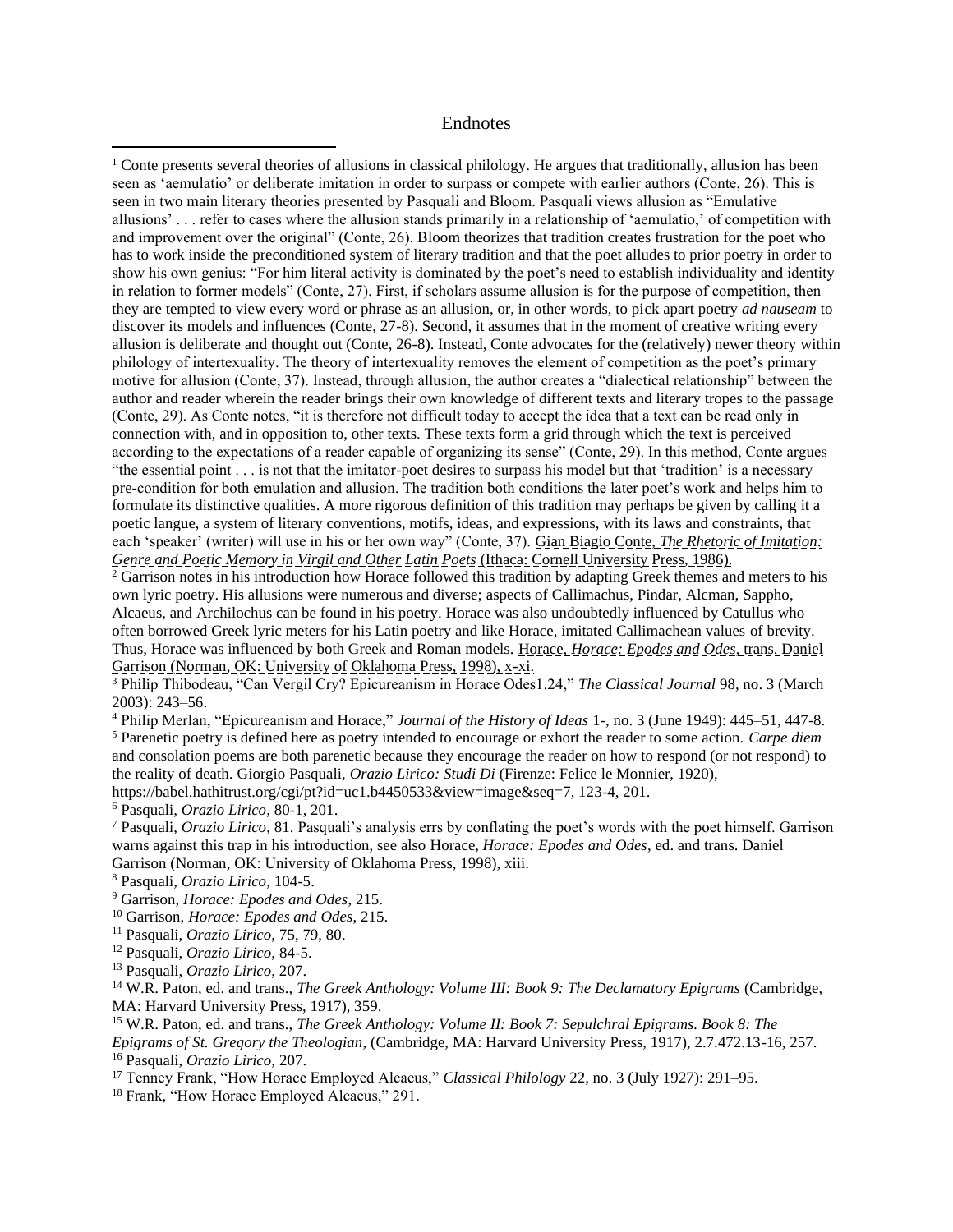<sup>19</sup> Frank, "How Horace Employed Alcaeus," 291.

<sup>20</sup> Henri Bardon, "Carpe Diem," *Revue Des Études Anciennes* 46, no. 3–4 (1944): 345–55, 346.

<sup>21</sup> Bardon, "Carpe Diem," 346. Bardon falls prey to the same trap as Pasquali (see note 5). As Garrison points out, "The assumption that poetry is the frank outpouring of emotion, that it is sincere and spontaneous . . . must be discarded if we are to make authentic sense of Greek and Roman poetry." Garrison, *Horace: Epodes and Odes*, xiii.

<sup>23</sup> Bardon, "Carpe Diem," 349, 353.

<sup>24</sup> Gregson Davis, *Polyhymnia: The Rhetoric of Horatian Lyric Discourse* (Berkley and Los Angeles, CA: University of California Press, 1991), 146.

 $25$  Davis does not fully define his terms here, but he refers to the "descriptive component" as the scene and the moral injunction as the prescription. Davis, *Polyhymnia*, 146.

<sup>26</sup> Davis, *Polyhymnia*, 147.

<sup>27</sup> Davis, *Polyhymnia*, 159.

<sup>28</sup> Davis, *Polyhymnia*, 159.

<sup>29</sup> Davis, *Polyhymnia*, 156. All Latin translations, unless otherwise noted, are my own. I am grateful to Professor Angela Pitts for her assistance polishing my translations as well as for Garrison's excellent commentary, which clarified key nuances in the text.

<sup>30</sup> Davis, *Polyhymnia*, 159.

<sup>31</sup> Davis, *Polyhymnia*, 155-6.

<sup>32</sup> Steele Commager, "The Function of Wine in Horace's Odes," in *Horace: Odes and Epodes*, Oxford Readings in Classical Studies (Oxford: Oxford University Press, 2009),

https://ebookcentral.proquest.com/lib/umw/reader.action?docID=472320#, 40.

<sup>33</sup> Commager, "Function of Wine," 73.

<sup>34</sup> Commager, "Function of Wine," 41.

<sup>35</sup> Although the wording is my own, I am heavily indebted to Gregson Davis for the content of this definition. See Davis, *Polyhymnia*, 146. See also Gregson Davis, "Defining a Lyric Ethos: Archilochus Lyricus and Horatian Melos," particularly the conclusion from pages 125-6. Davis, "Defining a Lyric Ethos," 109.

<sup>36</sup> This excludes several notable poems, such as *Carm*. 1.28 and 2.3. *Carm*. 1.28 is excluded because it does not include a seasonal scene or an injunction. *Carm*. 2.3 includes both a seasonal scene and an injunction; however, its scene of a river and trees does not reference the vicissitude of life. However, these poems still contain important information about Horace's persona's view of death so they will be referenced in this work.

<sup>37</sup> For a brief explanation of Horace's other various lyric influences, such as Callimachus, Pindar, Archilochus, et. al., see Garrison's introduction. Garrison, *Horace: Epodes and Odes*, x-xi.

<sup>38</sup> Davis, *Polyhymnia*, 80.

<sup>39</sup> David Kovacs, "Aeolic and Italian at Horace, Odes 3.30.13-14," *The Classical Quarterly* 65, no. 2 (December 2015): 682–88, 682.

<sup>40</sup> For example, Horace borrowed the theme and the meter for *Carm*. 1.9 while in *Carm*. 3.30 he only adopted the theme. Frank, "How Horace Employed Alcaeus," 291.

<sup>41</sup> Frank, "How Horace Employed Alcaeus," 291.

<sup>42</sup> All text and translation comes from the Loeb edition unless otherwise noted. Sappho, *Greek Lyric, Volume I: Sappho and Alcaeus*, ed. and trans. David A. Campbell (Cambridge, MA: Harvard University Press, 1982), fr. 58.13-16, 101.

<sup>43</sup> Sappho, *Greek Lyric*, fr. 201. For the translation, I am indebted to Dr. Zellner who translated τὸ ἀποθνήσκειν in its most literal sense as the act of dying rather than death as many major editions, including the Loeb do. Harold Zellner, "Sappho's Proof That Death Is an Evil," Greek, Roman, and Byzantine Studies 46, no. 4 (2006): 333–37, 333.

<sup>44</sup> The only possible exception is fragment 94 where a woman wishes for death. However, it is unclear whether these words are being spoken by Sappho or the other woman; the Loeb edition tends to favor the former. Sappho and Alcaeus, 117n1; Anne Carson, trans., *If Not, Winter: Fragments of Sappho* (New York: Alfred A. Knopf, 2002), 370.

<sup>45</sup> Rudd, *Odes and Epodes*, *Carm*. 1.4.13.

<sup>47</sup> Rudd, *Odes and Epodes*, *Carm*. 1.28.17-20.

<sup>49</sup> Rudd, *Odes and Epodes*, *Carm*. 2.13.14-19.

<sup>50</sup> Francis A. Sullivan, "Horace and the Afterlife," *Classical Philology* 37, no. 3 (July 1942): 275–87. 279.

<sup>22</sup> Bardon, "Carpe Diem," 347.

<sup>46</sup> Rudd, *Odes and Epodes*, *Carm*. 2.8.11-12.

<sup>48</sup> Rudd, *Odes and Epodes*, *Carm*. 2.3.23.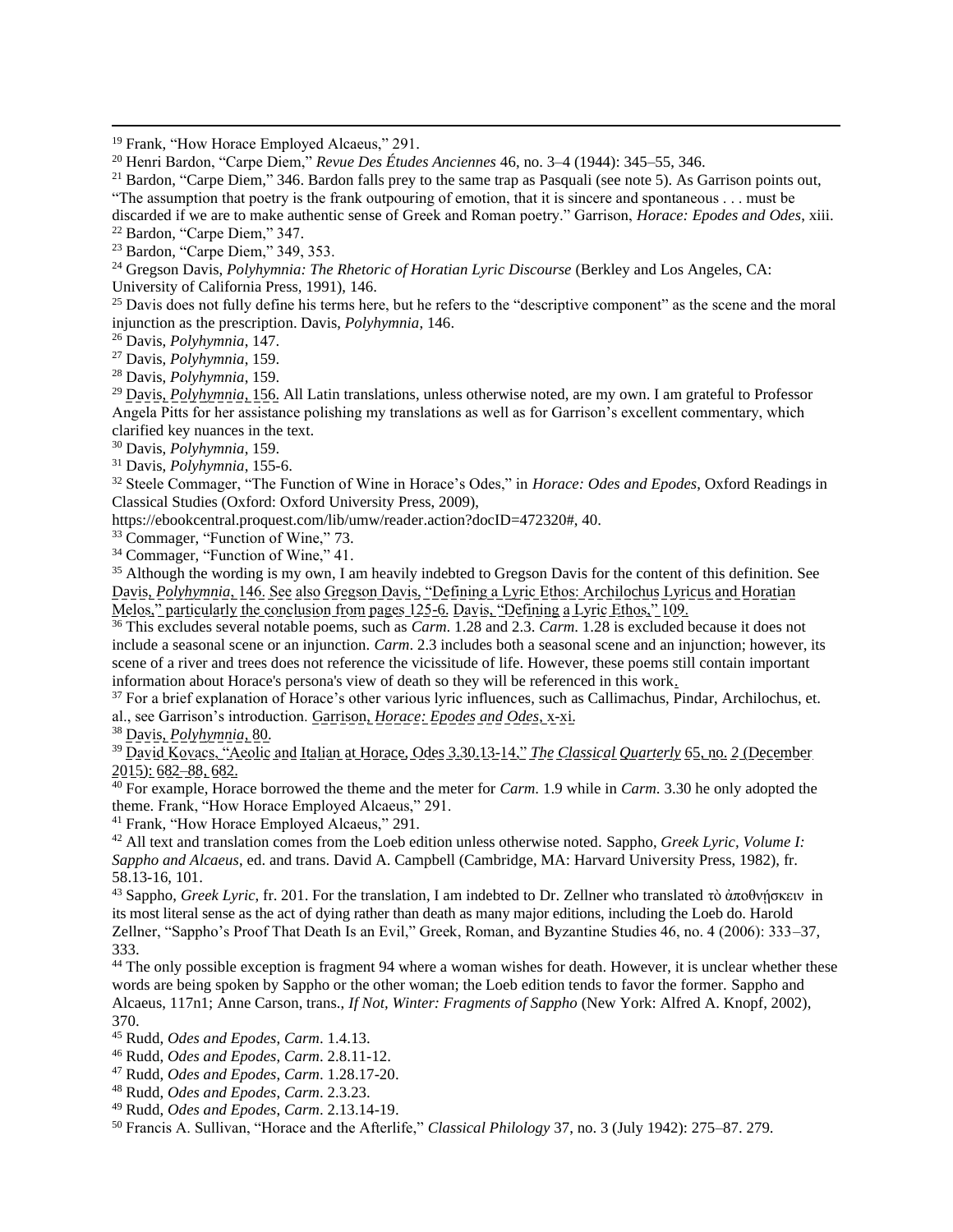<sup>53</sup> Rudd, *Odes and Epodes*, *Carm*. 1.10.17-20.

<sup>55</sup> J.F. D'Alton, *Horace and His Age: A Study in Historical Background* (London: Longmans, Green and Co, 1917), https://babel.hathitrust.org/cpi/pt?id=mdp.39015004115674&view=image&seq=11&q1=death, 238.

<sup>56</sup> Sullivan, "Horace and the Afterlife," 279.

<sup>57</sup> Sullivan, "Horace and the Afterlife," 279.

<sup>58</sup> Sullivan, "Horace and the Afterlife," 279.

<sup>59</sup> Sullivan, "Horace and the Afterlife," 279.

<sup>60</sup> Rudd, *Odes and Epodes*, *Carm*. 2.17.5-12.

<sup>61</sup> As Garrison notes, the *maturior vis* is "euphemistic for an earlier death (than mine)." Garrison, *Horace: Epodes and Odes*, 284. The translation is my own with assistance from Garrison's commentary.

<sup>62</sup> Rudd, *Odes and Epodes*, *Carm*. 2.17.8-9.

<sup>63</sup> Sappho, *Greek Lyric*, fr. 95, 119; Alex Hardie, "Sappho, the Muses, and Life after Death," *Zeitschrift Fur Papyrologie Und Epigraphik* 154 (2005): 13–32, 20.

<sup>64</sup> Namely *Carm.* 1.9, 11, 24; 2.3, 6, 13, 14, 16, 17, 20; 3.30.

<sup>65</sup> Garrison, *Horace: Epodes and Odes*, 379.

<sup>66</sup> Garrison notes that Horace often used a spondee in the stanza's first three lines, though the meter allowed for an iambic opening as well. He also was known for ignoring the diaresis. See *Carm*. 1.9; 2.3, 13, 14, 17, 20. Garrison, *Horace: Epodes and Odes*, 215, 262, 277, 279, 284, 289, and 379.

 $67$  Garrison comments that Horace often ended each line with a long syllable and tried to avoid placing vowels at the end of one line and the beginning of another. If the latter happened, he tended to elide between lines. See *Carm*. 2.6, 16; Garrison, *Horace: Epodes and Odes*, 267, 282, and 379.

<sup>68</sup> Garrison, *Horace: Epodes and Odes*, 380.

<sup>69</sup> Garrison, *Horace: Epodes and Odes*, 218, 237, and 337.

<sup>70</sup> Davis, *Polyhymnia*, 146.

<sup>71</sup> Davis, *Polyhymnia*, 146.

<sup>72</sup> Davis, *Polyhymnia*, 146.

<sup>73</sup> Rudd, *Odes and Epodes*, *Carm*. 1.4.9-12. The translation is my own.

<sup>74</sup> Many of Horace's *carpe diem* poems have often been misclassified as "spring poems." Although spring is an essential part to understanding the moral injunction, spring's significance lies in its value as an expression of vicissitude, not the season itself. To classify a poem by its season misses the point Horace is communicating here. In his work, Davis distinguishes "vicissitude" as referring to humankind while "alternations" refer to nature. However, he admits that this is an artificial distinction since they essentially mean the same thing. For the purposes of this work, the two ideas are treated as one and the same. Davis, *Polyhymnia*, 178, 182.

<sup>75</sup> Steele Commager misidentified the connection between nature's changes or alternations with man's life as original to Horace. As Davis demonstrates, this connection was established long before Horace was writing. Commager, *The Odes of Horace: A Critical Study* (New Haven, CT: Yale University Press, 1962), 277; Gregson Davis, "Defining a Lyric Ethos: Archilochus Lyricus and Horatian Melos," in *A Companion to Horace* (Oxford: Blackwell Publishing, 2010), 106.

<sup>76</sup> Archilochus, Semonides, Hipponax, *Archilochus, Semonides, Hipponax, Greek Iambic Poetry: From the Seventh to the Fifth Centuries BC*, ed. and trans. Douglas Gerber, (Cambridge, MA: Harvard University Press, 1999), Archilochus fr. 128.

<sup>77</sup> Gerber, *Archilochus, Semonides, Hipponax*, 167.

- <sup>78</sup> Davis, "Defining a Lyric Ethos," 106.
- <sup>79</sup> Davis, *Polyhymnia*, 169.

- <sup>81</sup> Davis, "Defining a Lyric Ethos," 106.
- <sup>82</sup> Archilochus, *Archilochus, Semonides, Hipponax,* fr. 130.
- <sup>83</sup> Archilochus, *Archilochus, Semonides, Hipponax,* 169.
- <sup>84</sup> Archilochus, *Archilochus, Semonides, Hipponax*, fr. 130.1, p. 169.
- <sup>85</sup> Davis, "Defining a Lyric Ethos," 108.

<sup>&</sup>lt;sup>51</sup> The various speakers of the Horatian Odes rarely explicitly state whether the afterlife was a real place for the purpose of the poetic world or not. One of the exceptions to this general rule is *Carm*. 2.13 where the Horatian speaker imagines a near death experience where he travels down to the Underworld to see Sappho and Alcaeus play. Rudd, *Odes and Epodes*, *Carm*. 2.13.

<sup>52</sup> See Rudd, *Odes and Epodes*, *Carm*. 2.13 and 1.28.

<sup>&</sup>lt;sup>54</sup> Sullivan, "Horace and the Afterlife," 280.

<sup>80</sup> Davis, "Defining a Lyric Ethos," 106; Archilochus, *Archilochus, Semonides, Hipponax*, fr. 128.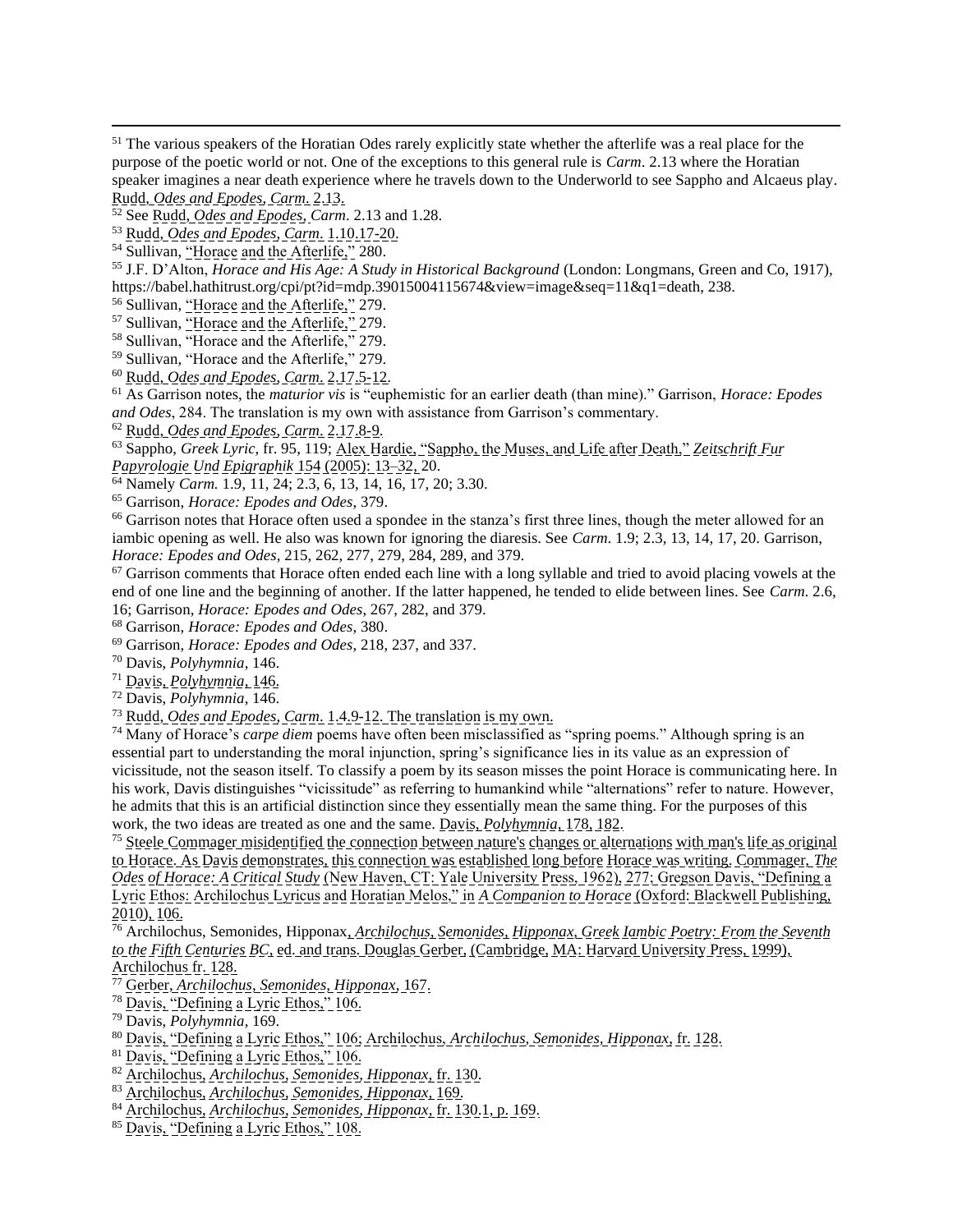<sup>90</sup> Alcaeus, *Greek Lyric*, fr. 286.

<sup>91</sup> Alcaeus, *Greek Lyric*, 335.

<sup>92</sup> The fragmentary nature of much of Greek lyric makes it difficult to compare with Horace's more complete poetry and see larger structural patterns. Davis highlighted this limitation when speaking about his analysis of Horace and Archilochus, saying, "An inherent limitation of my proposed analysis is the fact that I shall be comparing whole poems in the Horatian corpus with fragments of Archilochus, some of which are not only incomplete but also lacunose." Fragment 286 is a prime example of this difficulty. The poem clearly includes seasonal alternations, and if it follows the pattern of other consolation poems, the missing lines would also include an injunction. Unfortunately, this cannot be known with complete certainty unless the lines are rediscovered. Davis, "Defining a Lyric Ethos," 105.

<sup>93</sup> Alcaeus, *Greek Lyric*, fr. 38A.

<sup>94</sup> Alcaeus, *Greek Lyric*, fr. 38A and p. 251, 253.

<sup>95</sup> Rudd, *Odes and Epodes*, *Carm*. 1.9.

<sup>96</sup> Alcaeus, *Greek Lyric*, fr. 338.

<sup>97</sup> Alcaeus, *Greek Lyric*, 375.

<sup>98</sup> Davis, *Polyhymnia*, 151.

<sup>99</sup> Rudd, *Odes and Epodes*, *Carm*. 1.9.1-4.

<sup>100</sup> Garrison, *Horace: Epodes and Odes*, 215-6; Alcaeus, *Greek Lyric*, fr. 338.1-2, 375.

<sup>101</sup> Rudd, *Odes and Epodes*, *Carm*. 1.9.9-10.

<sup>102</sup> Garrison, *Horace: Epodes and Odes*, 215.

<sup>103</sup> Davis, *Polyhymnia*, 151.

<sup>104</sup> Rudd, *Odes and Epodes*, *Carm*. 1.9.6-8; Bardon, "Carpe Diem," 353.

<sup>105</sup> Alcaeus, *Greek Lyric*, fr. 338.5-8, 375.

<sup>106</sup> Pasquali, *Orazio Lirico*, 78.

<sup>107</sup> Horace, *A Commentary on Horace: Odes Book 1*, trans. R. G. M. Nisbet and Margaret Hubbard (London: Oxford University Press, 1970), 116.

<sup>108</sup> Giorgio Pasquali, *Orazio Lirico*, 79.

<sup>109</sup> Anne Lill, "Wine and a Trial of Character in Horace's Poems," *Journal of Wine Research* 11, no. 1 (35-47): April 2000, 37.

<sup>110</sup> Anne Lill, "Wine and a Trial of Character," 40.

<sup>111</sup> He rarely borrows Greek names except in the case of the Greek poets. The obvious example to this trend is *Carm*. 2.13 where Horace describes Alcaeus and Sappho in the Underworld as Pasquali notes in *Orazio Lirico*. Giorgio Pasquali, *Orazio Lirico*, 80.

<sup>112</sup> Horace, *Odes and Epodes*, *Carm.* 1.9.15-18.

<sup>113</sup> Although Anacreon's fr. 417 includes a vaguely similar scene of a man pursuing an inexperienced girl, rather than a *hetaira* as some scholars argue (see David Hullinger, "Chasing a Dark Horse: Pursuit and Identity in Anacreon's 'Thracian Filly' Fragment [417 PMG]," Mnemosyne 69, no. 5 (2016): 729–41.), it is not a true parallel to the situation in *Carm*. 1.9. First, he does not pursue her in the public square as in *Carm*. 1.9. Second, the object of his desire is an unwilling partner. The text depicts the girl as reluctant to accept the man's advances: as Hullinger notes,"the speaker emphasizes the 'filly's' avoidance of him while boldly arguing that she should become his 'mount.'" (Hullinger, 733). The "Thracian filly" does not encourage the Anacreonic speaker as the Horatian girl does by giving Horace's persona a *pignus* or symbol. Thus, this is not an accurate parallel to the situation presented here. Giorgio Pasquali, *Orazio Lirico*, 83.

<sup>114</sup> Giorgio Pasquali, *Orazio Lirico*, 84.

<sup>115</sup> Rudd, *Odes and Epodes*, *Carm.* 1.9.21-24; Pasquali, *Orazio Lirico*, 84.

<sup>116</sup> Nisbet and Hubbard, *A Commentary on Horace*, 117.

<sup>117</sup> Archilochus, *Archilochus, Semonides, Hipponax*, fr. 128.7-8.

<sup>118</sup> Alcaeus, *Greek Lyric*, fr. 38A.4-13.

<sup>119</sup> Archilochus, *Archilochus, Semonides, Hipponax*, fr. 130.1.

<sup>120</sup> Davis, "Defining a Lyric Ethos," 106.

<sup>121</sup> Rudd, *Odes and Epodes*, *Carm*. 2.10.

<sup>122</sup> Davis, *Polyhymnia*, 168; Rudd, *Odes and Epodes*, *Carm*. 2.10.13-16.

<sup>86</sup> Rudd, *Odes and Epodes*, *Carm*. 1.9.9; Davis, "Defining a Lyric Ethos," 108.

<sup>87</sup> Archilochus, *Archilochus, Semonides, Hipponax*, fr. 11, p. 87.

<sup>88</sup> Gregson Davis, "Defining a Lyric Ethos," 110.

<sup>89</sup> Gregson Davis, *Polyhymnia*, 169.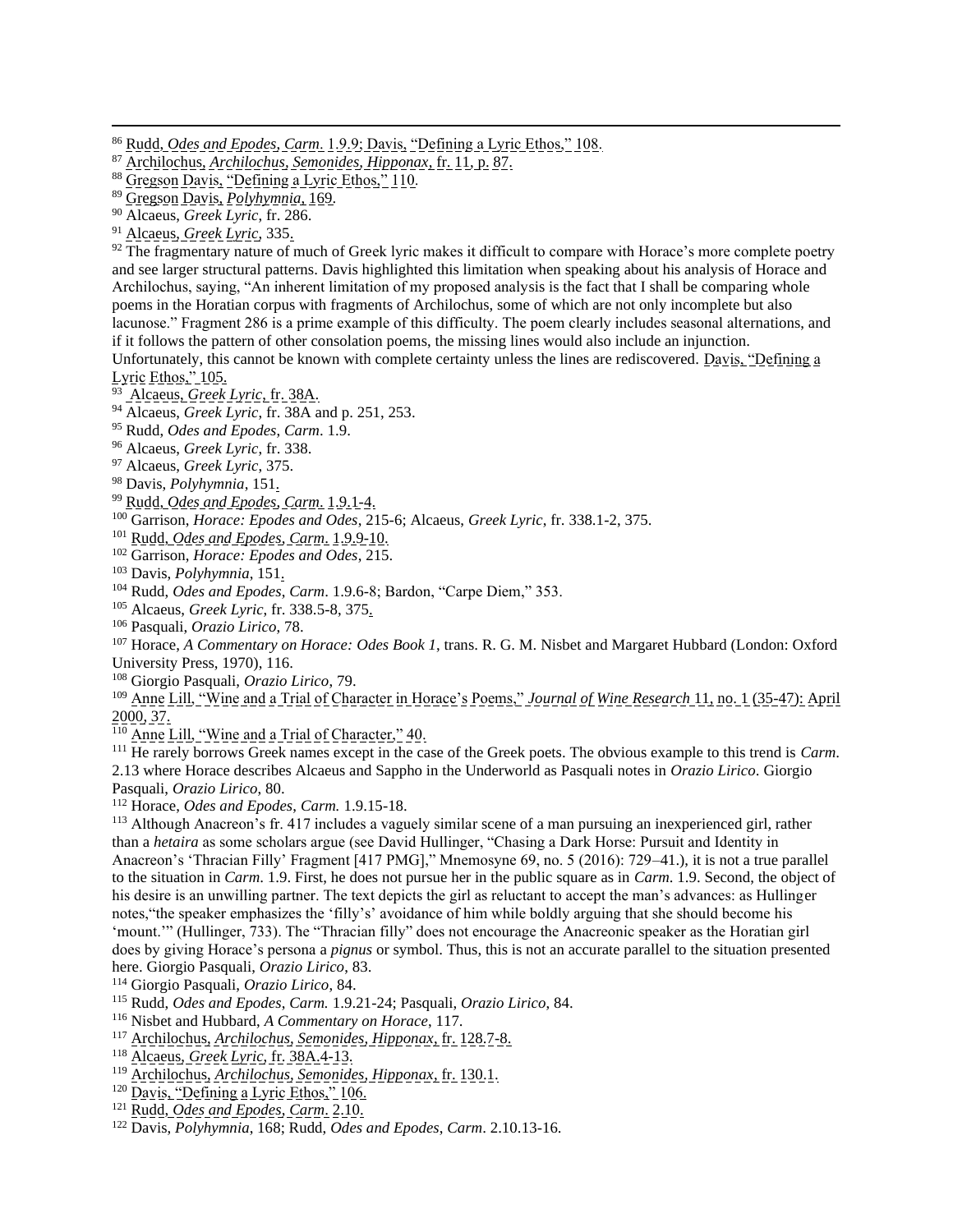- <sup>124</sup> Rudd, *Odes and Epodes*, *Carm*. 1.11.
- <sup>125</sup> R.E. Grimm, "Horace's 'Carpe Diem,'" *The Classical Journal* 58, no. 7 (April 1963): 313–18, 315.
- <sup>126</sup> R.E. Grimm, "Horace's 'Carpe Diem,"" 315. See also Anne Lill, "Carpe Diem: Hedonistic, Sceptical or
- Frightened?," *Trames* 1, no. 2 (1997): 109–24, 122.
- <sup>127</sup> Grimm, "Horace's 'Carpe Diem," 316.
- <sup>128</sup> Lill "Carpe Diem," 122.
- <sup>129</sup> Rudd, *Odes and Epodes*, *Carm*. 1.11.4.
- <sup>130</sup> Davis, *Polyhymnia*, 159.
- <sup>131</sup> Davis, *Polyhymnia*, 315.
- <sup>132</sup> Rudd, *Odes and Epodes*, *Carm*. 1.11.7-10.
- <sup>133</sup> Grimm, "Horace's 'Carpe Diem," 315.
- <sup>134</sup> Grimm, "Horace's 'Carpe Diem," 316-7.
- <sup>135</sup> Anne Lill, "Carpe Diem," 316; Rudd, *Odes and Epodes*, *Carm*. 1.11.1-3.
- <sup>136</sup> Rudd, *Odes and Epodes*, *Carm*. 4.7.9-12.
- <sup>137</sup> Rudd, *Odes and Epodes*, *Carm*. 4.7.1-7.
- <sup>138</sup> Commager, *The Odes of Horace*, 278.
- <sup>139</sup> Commager, *The Odes of Horace*, 279.
- <sup>140</sup> Commager, *The Odes of Horace*, 278; Rudd, *Odes and Epodes*, *Carm*. 4.7.13-16.
- <sup>141</sup> Davis, *Polyhymnia*, 159.
- <sup>142</sup> Rudd, *Odes and Epodes*, *Carm*. 4.7.16.
- <sup>143</sup> Sullivan, "Horace and the Afterlife," 279.
- <sup>144</sup> Lill, "Carpe Diem," 122.
- <sup>145</sup> Davis, "Defining a Lyric Ethos," 109.
- <sup>146</sup> Davis, "Defining a Lyric Ethos," 109.
- <sup>147</sup> Merlan, "Epicureanism and Horace," 446.
- <sup>148</sup> Grimm, "Horace's 'Carpe Diem," 316.
- <sup>149</sup> Rudd, *Odes and Epodes*, *Carm*. 1.11.6-7.
- <sup>150</sup> Lill, "Carpe Diem," 122; Davis, *Polyhymnia*, 159.
- <sup>151</sup> Grimm, "Horace's 'Carpe Diem," 317.
- <sup>152</sup> Commager, "The Function of Wine," 41.
- 153 Bardon, "Carpe Diem," 349.
- <sup>154</sup> Rudd, *Odes and Epodes*, *Carm*. 1.7.15-21, 1.9.6-7, 1.11.6, 2.3.13-16, 2.14.26-27.
- <sup>155</sup> See *Carm.* 1.4, 2.3, 2.14.
- <sup>156</sup> Commager, "The Function of Wine," 41.
- <sup>157</sup> Davis, *Polyhymnia*, 160-1; Rudd, *Odes and Epodes*, *Carm*. 2.14.25.
- <sup>158</sup> Sappho, *Greek Lyric*, fr. 55.
- <sup>159</sup> Sappho, *Greek Lyric*, 99.
- <sup>160</sup> Miglena Nikolchina, "Questions of Immortality in a Fragment by Sappho," *Journal for Politics, Gender, and Culture* III, no. 2 (Winter 2004): 155–68, 156.
- <sup>161</sup> Nikolchina, "Questions of Immortality," 157.
- 
- <sup>162</sup> Nikolchina, "Questions of Immortality," 159.

<sup>163</sup> In 2016, Brill published the so-called "New Sappho," found amongst the Oxyrhynchus papyri (See Dirk Obbink, "Ten Poems of Sappho: Provenance, Authenticity, and Text of the New Sappho Papyri," in The Newest Sappho: P. Sapph. Obbink and P. GC Inv. 105, Frs. 1-4; Studies in Archaic and Classical Greek Song, Vol. 2 (Boston: Brill, 2016), 34–54). Originally, Dr. Obbink, head of the Oxyrhynchus Papyri Project, claimed the fragments originated in a mummy cartonnage; however, he later claimed they originated from an industrial cartonnage (See C. Michael Sampson and Anna Uhlig, "The Murky Provenance of the Newest Sappho: Special Issue on the Papyrus Thefts," Eidolon, last modified November 5, 2019, accessed April 28, 2021, [https://eidolon.pub/the-murky-provenance-of](https://eidolon.pub/the-murky-provenance-of-the-newest-sappho-aca671a6d52a)[the-newest-sappho-aca671a6d52a\)](https://eidolon.pub/the-murky-provenance-of-the-newest-sappho-aca671a6d52a). The provenance of these fragments has been vigorously questioned, and the chapter on the new fragments' origins has been redacted by the publisher (See Anton Bierl and Andre Lardinois, eds., "Retraction Notice," in *The Newest Sappho: P. Sapph. Obbink and P. GC Inv. 105, Frs. 1-4: Studies in Archaic and Classical Greek Song* (Boston: Brill, 2021). A few scholars, such as Dr. Nongbri, question whether these new fragments are authentically Sappho at all (See Brent Nongbri, "The Retraction of Dirk Obbink's Sappho Chapter and the Question of Authenticity," Variant Readings (blog), March 30, 2021.) Due to the controversy surrounding

<sup>123</sup> Davis, *Polyhymnia*, 169; Archilochus, *Archilochus, Semonides, Hipponax*, fr. 128.7-8.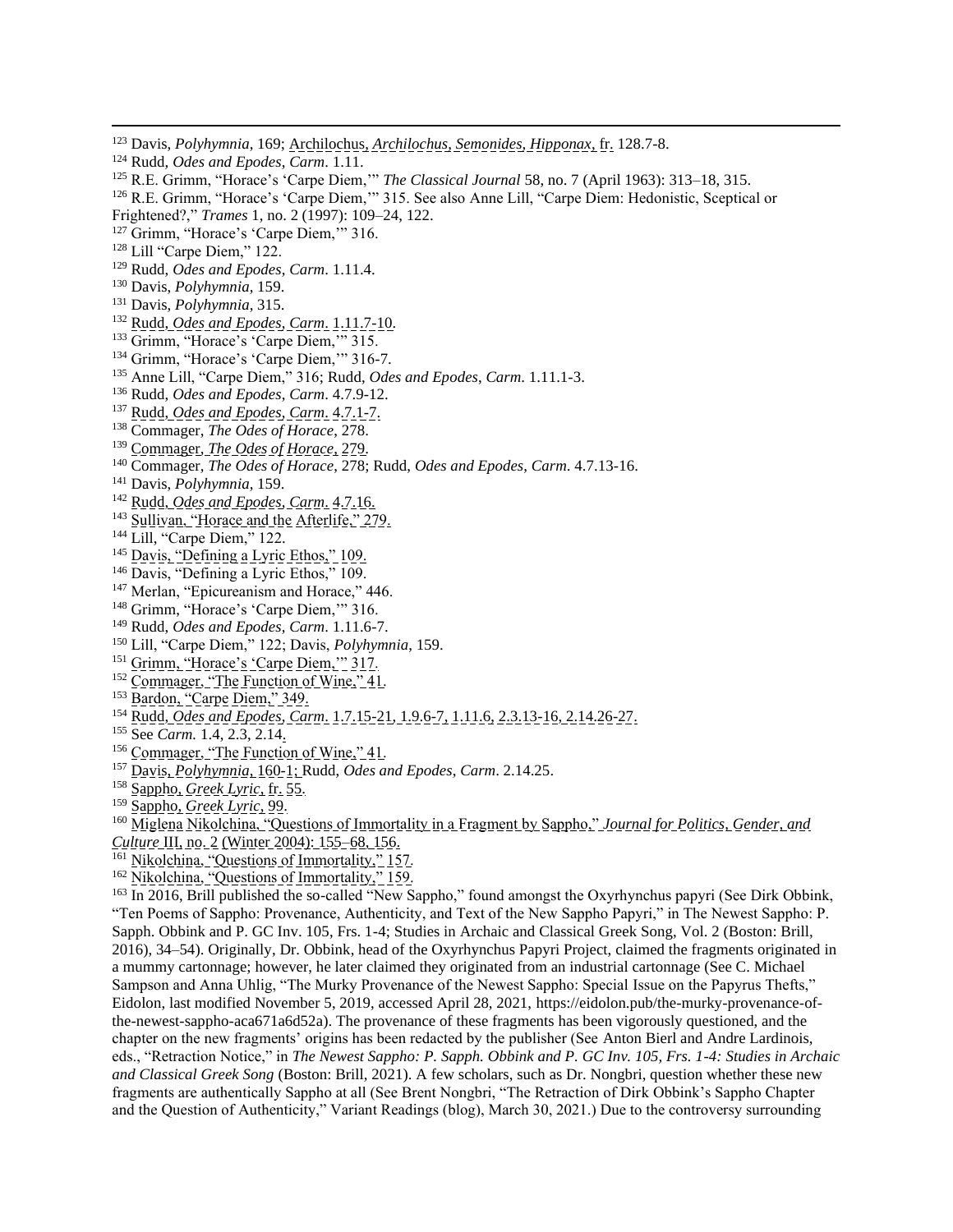the provenance and authenticity of the new Sappho fragments, the Loeb edition has been used rather than Obbink's edition. Sappho, *Greek Lyric*, fr. 58.

- <sup>164</sup> Sappho, *Greek Lyric*, 101.
- <sup>165</sup> Hardie, "Sappho," 28.
- <sup>166</sup> Hardie, "Sappho," 29.
- <sup>167</sup> Hardie, "Sappho," 28-9.
- <sup>168</sup> Hardie, "Sappho," 23.
- <sup>169</sup> Rudd, *Odes and Epodes*, *Carm*. 2.20.7-8; the translation is my own.
- <sup>170</sup> Rudd, *Odes and Epodes*, *Carm*. 1.4, 1.9, 1.11, 1.24, 1.28, 2.3, 2.13, 2.14, 2.16, 2.17, 2.18.
- <sup>171</sup> The translation here is my own. Rudd, *Odes and Epodes*, *Carm*. 2.20.21-24.
- <sup>172</sup> Rudd, *Odes and Epodes*, *Carm*. 3.30.6-8.
- <sup>173</sup> Rudd, *Odes and Epodes*, *Carm*. 3.30.7-8.
- <sup>174</sup> See *Carm*. 1.11.4, 2.13.14-15.
- <sup>175</sup> Garrison, *Horace: Epodes and Odes*, 289.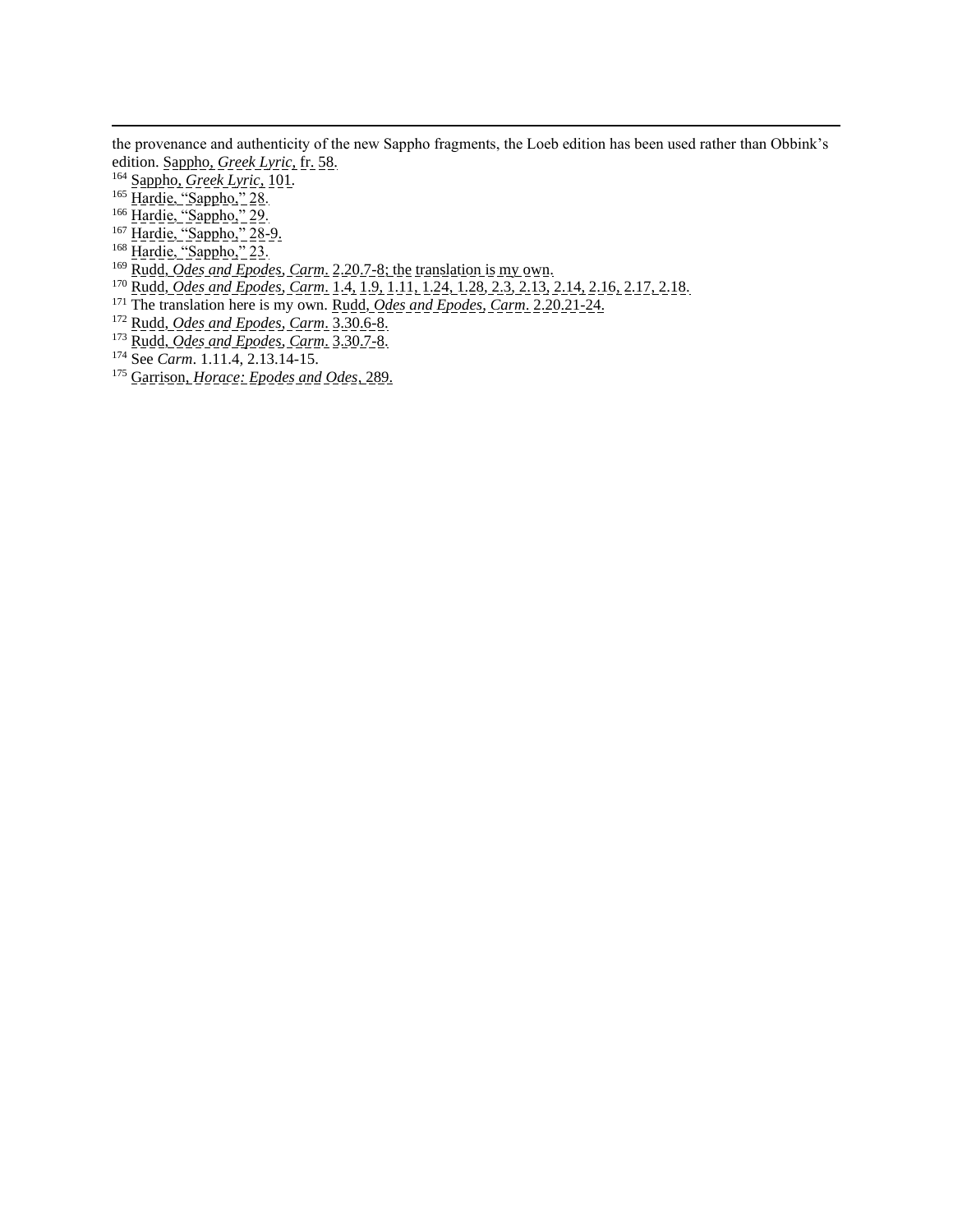### Bibliography

### **Primary**:

Archilochus, Semonides, Hipponax. *Archilochus, Semonides, Hipponax, Greek Iambic Poetry: From the Seventh to the Fifth Centuries BC*. Edited and translated by Douglas Gerber. Cambridge, MA: Harvard University Press, 1999.

Carson, Anne, trans. *If Not, Winter: Fragments of Sappho*. New York: Alfred A. Knopf, 2002.

Horace. *A Commentary on Horace: Odes Book 1*. Edited and translated by R. G. M. Nisbet and Margaret Hubbard. London: Oxford University Press, 1970.

———. *Horace: Epodes and Odes*. Edited and translated by Daniel Garrison. Norman, OK: University of Oklahoma Press, 1998.

———. *Odes and Epodes*. Edited and translated by Niall Rudd. Cambridge, MA: Harvard University Press, 2004.

- Paton, W.R., ed. and trans. *The Greek Anthology: Volume II: Book 7: Sepulchral Epigrams. Book 8: The Epigrams of St. Gregory the Theologian*. Loeb Classical Library. Cambridge, MA: Harvard University Press, 1917.
- Paton, W.R., ed. and trans. *The Greek Anthology: Volume III: Book 9: The Declamatory Epigrams*. Cambridge, MA: Harvard University Press, 1917.
- Sappho and Alcaeus. *Greek Lyric, Volume I: Sappho and Alcaeus*. Edited and translated by David A. Campbell. Cambridge, MA: Harvard University Press, 1982.

#### **Secondary:**

Bardon, Henri. "Carpe Diem." *Revue Des Études Anciennes* 46, no. 3–4 (1944): 345–55.

- Bierl, Anton, and Andre Lardinois, eds. "Retraction Notice." In *The Newest Sappho: P. Sapph. Obbink and P. GC Inv. 105, Frs. 1-4: Studies in Archaic and Classical Greek Song*. Boston: Brill, 2021.
- Commager, Steele. "The Function of Wine in Horace's Odes." In *Horace: Odes and Epodes*. Oxford Readings in Classical Studies. Oxford: Oxford University Press, 2009. [https://ebookcentral.proquest.com/lib/umw/reader.action?docID=472320#.](https://ebookcentral.proquest.com/lib/umw/reader.action?docID=472320)

———. *The Odes of Horace: A Critical Study* (New Haven, CT: Yale University Press, 1962), 277; Gregson Davis, "Defining a Lyric Ethos: Archilochus Lyricus and Horatian Melos," in *A Companion to Horace* (Oxford: Blackwell Publishing, 2010), 106.

Conte, Gian Biagio. *The Rhetoric of Imitation: Genre and Poetic Memory in Virgil and Other Latin Poets*. Ithaca: Cornell University Press, 1986.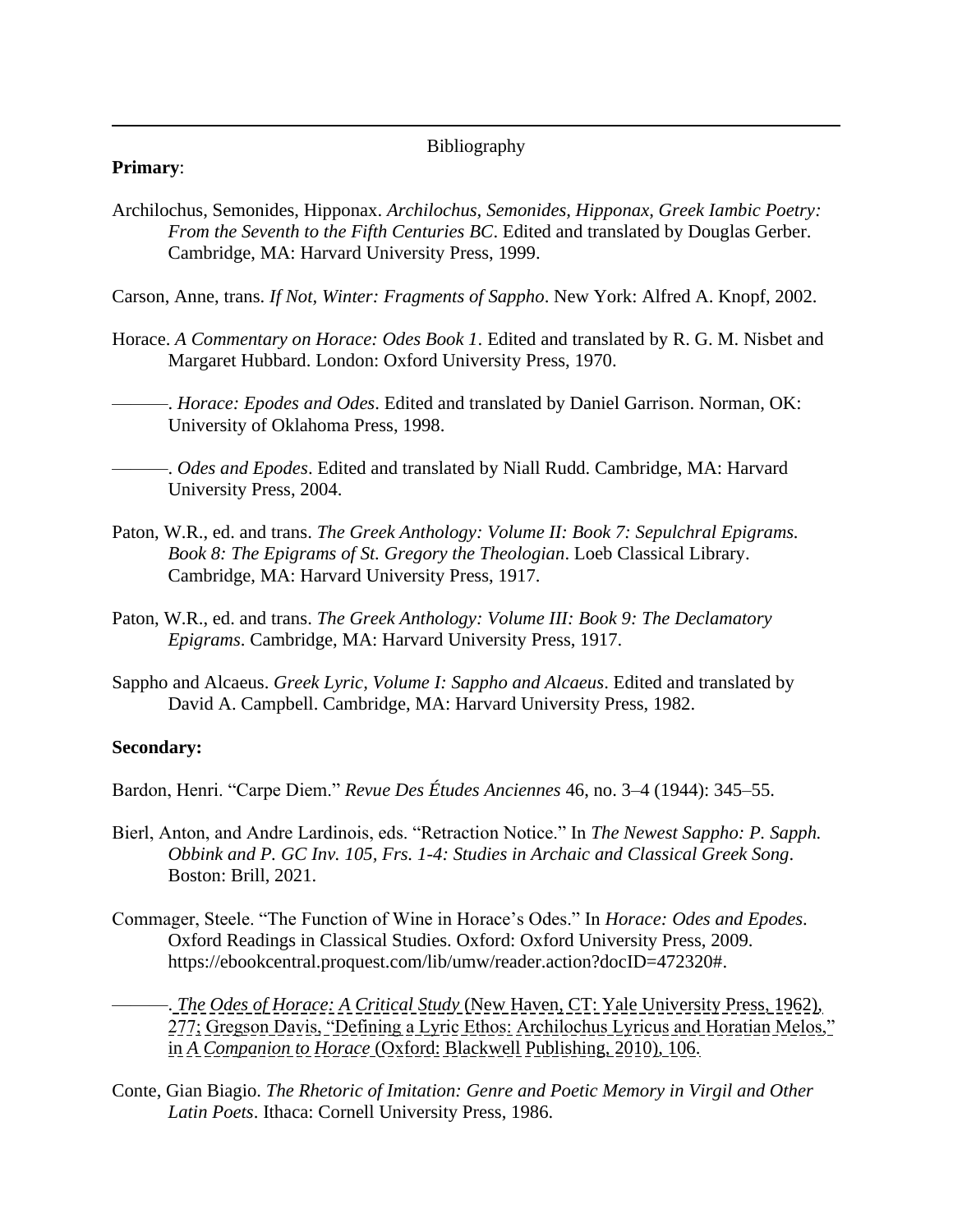———. *The Odes of Horace: A Critical Study*. New Haven, CT: Yale University Press, 1962.

- D'Alton, J.F. *Horace and His Age: A Study in Historical Background*. London: Longmans, Green and Co, 1917. [https://babel.hathitrust.org/cpi/pt?id=mdp.39015004115674&view=image&seq=11&q1=](https://babel.hathitrust.org/cpi/pt?id=mdp.39015004115674&view=image&seq=11&q1=death) [death.](https://babel.hathitrust.org/cpi/pt?id=mdp.39015004115674&view=image&seq=11&q1=death)
- Davis, Gregson. *Polyhymnia: The Rhetoric of Horatian Lyric Discourse*. Berkley and Los Angeles, CA: University of California Press, 1991. [http://web.b.ebscohost.com/ehost/ebookviewer/ebook/bmxlYmtfXzEzMDcxX19BTg2?si](http://web.b.ebscohost.com/ehost/ebookviewer/ebook/bmxlYmtfXzEzMDcxX19BTg2?sid=be0a6653-bc3f-42f0-8106-f9a366474b01@sessionmgr101&vid=0&format=EB&rid=1) [d=be0a6653-bc3f-42f0-8106](http://web.b.ebscohost.com/ehost/ebookviewer/ebook/bmxlYmtfXzEzMDcxX19BTg2?sid=be0a6653-bc3f-42f0-8106-f9a366474b01@sessionmgr101&vid=0&format=EB&rid=1) [f9a366474b01@sessionmgr101&vid=0&format=EB&rid=1.](http://web.b.ebscohost.com/ehost/ebookviewer/ebook/bmxlYmtfXzEzMDcxX19BTg2?sid=be0a6653-bc3f-42f0-8106-f9a366474b01@sessionmgr101&vid=0&format=EB&rid=1)
	- ———. "Defining a Lyric Ethos: Archilochus Lyricus and Horatian Melos." In *A Companion to Horace*. Oxford: Blackwell Publishing, 2010.
- Frank, Tenney. "How Horace Employed Alcaeus." *Classical Philology* 22, no. 3 (July 1927): 291–95.
- Grimm, R.E. "Horace's 'Carpe Diem.'" *The Classical Journal* 58, no. 7 (April 1963): 313–18.
- Hardie, Alex. "Sappho, the Muses, and Life after Death." *Zeitschrift Fur Papyrologie Und Epigraphik* 154 (2005): 13–32.
- Hullinger, David. "Chasing a Dark Horse: Pursuit and Identity in Anacreon's 'Thracian Filly' Fragment [417 PMG]." *Mnemosyne* 69, no. 5 (2016): 729–41.
- Kovacs, David. "Aeolic and Italian at Horace, Odes 3.30.13-14." *The Classical Quarterly* 65, no. 2 (December 2015): 682–88.
- Lill, Anne. "Carpe Diem: Hedonistic, Sceptical or Frightened?" *Trames* 1, no. 2 (1997): 109–24.
- ———.. "Wine and a Trial of Character in Horace's Poems." *Journal of Wine Research* 11, no. 1 (35-47): April 2000.
- Merlan, Philip. "Epicureanism and Horace." *Journal of the History of Ideas* 1-, no. 3 (June 1949): 445–51.
- Nikolchina, Miglena. "Questions of Immortality in a Fragment by Sappho." *Journal for Politics, Gender, and Culture* III, no. 2 (Winter 2004): 155–68.
- Nongbri, Brent. "The Retraction of Dirk Obbink's Sappho Chapter and the Question of Authenticity." *Variant Readings* (blog), March 30, 2021.